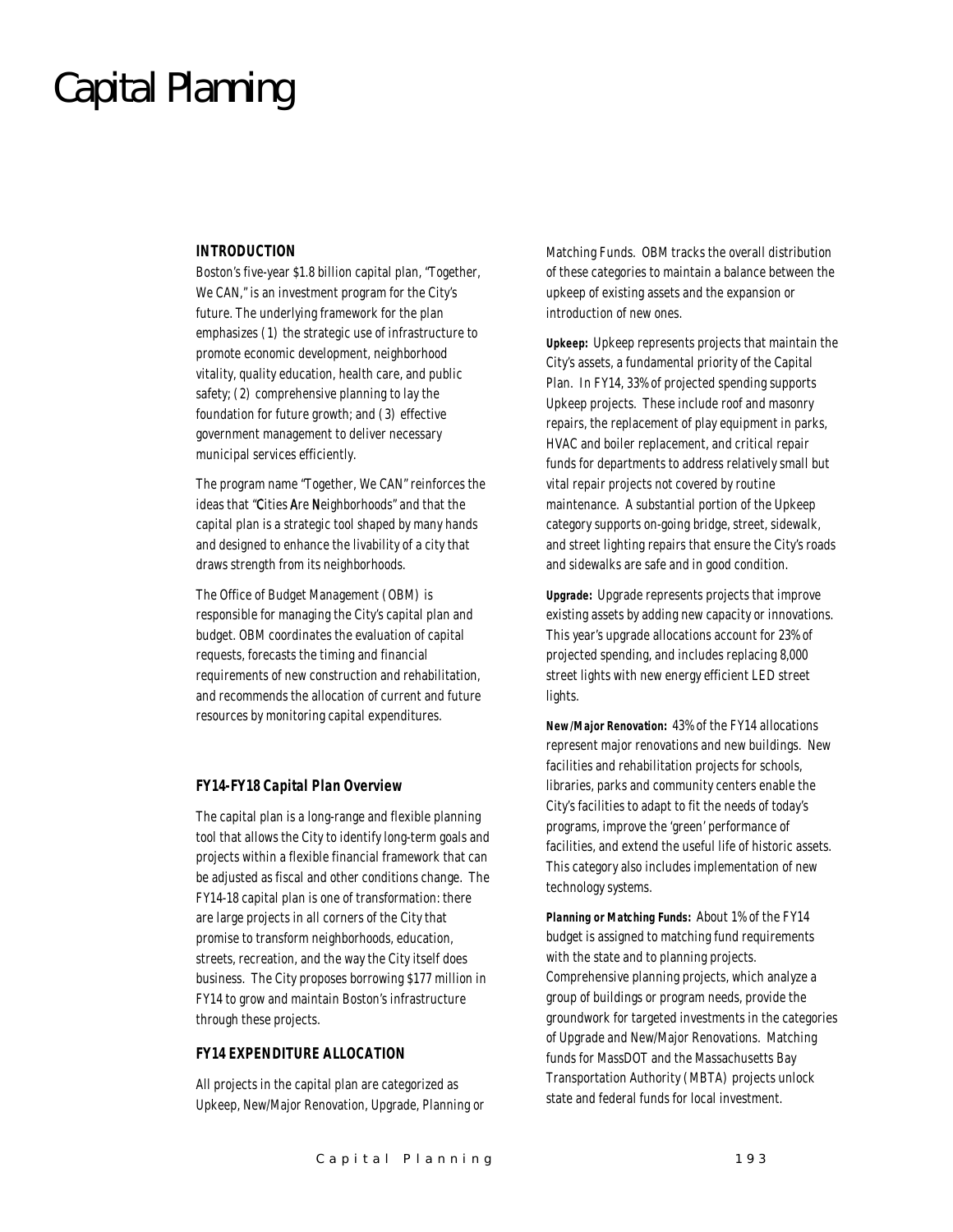





#### Figure 1

The distribution of allocations this year— 33% for Upkeep, 23% for Upgrades, 43% for New/Major Rehabilitations, 1% for planning and matching roadwork—continues a trend toward projects in the Upgrade and New/Major Renovation categories (See Figure 1). This trend will continue over the next couple of years as the Dudley Municipal Center moves toward its peak construction period and significant upgrades to school facilities including the Eliot, Fenway High, Dearborn and Quincy Upper Pilot School begin construction.

#### *CAPITAL PLANNING PROCESS*

Capital needs and resource availability are assessed annually through a capital planning process that results in a five-year capital plan. The first year of the spending plan constitutes the City's capital budget. Expenditures against this budget are closely monitored throughout the year. To emphasize the balance between needs and resource availability, the budget document (in Volumes II and III) includes both capital authorizations and expenditure projections for each project.

The annual capital planning process begins with a capital improvement project request schedule where all departments have an opportunity to identify their facility, equipment, infrastructure, and planning needs in a systematic manner and to submit their proposals to OBM for funding consideration. The development

of department project requests may involve both internal assessments of current needs and a review of external constituent requests.

All capital improvement projects requesting funding consideration must meet at least one of the following minimum criteria:

- Complies with Americans with Disabilities Act;
- Improves health and safety;
- Supports economic development;
- Enhances general government effectiveness;
- Mitigates an environmental hazard;
- Responds to a legal, legislative or administrative mandate; or
- Preserves existing municipal facilities.

A project request includes a cost estimate, a description of the proposed scope of work and a useful life statement.

Proposed projects must account for short-term and long-term effects on the City's operating budget. Accordingly, project requests that OBM determines may impact the City's operating budget are subject to additional review to determine the anticipated effect on personnel, utilities, maintenance, and supply costs as well as expected changes in service demand or delivery of departmental programs. As a practical matter, it is assumed that certain types of projects such as energy conservation and energy efficiency projects (e.g. heating system upgrades or roof and window replacements) provide operating budget savings. OBM works with departments to measure these savings.

OBM reviews project proposals to determine the extent to which private purposes or benefits may exist; this review allows the City of Boston to maintain its tax-exempt financing status.

New capital requests that are recommended for funding are placed into a multi-year spending plan along with previously authorized projects. The Mayor submits the capital plan to the City Council each year. The City Council in turn, holds public hearings to consider project authorizations. This year's capital plan identifies 353 new and continuing projects and proposes \$195.9 million in new project authorizations.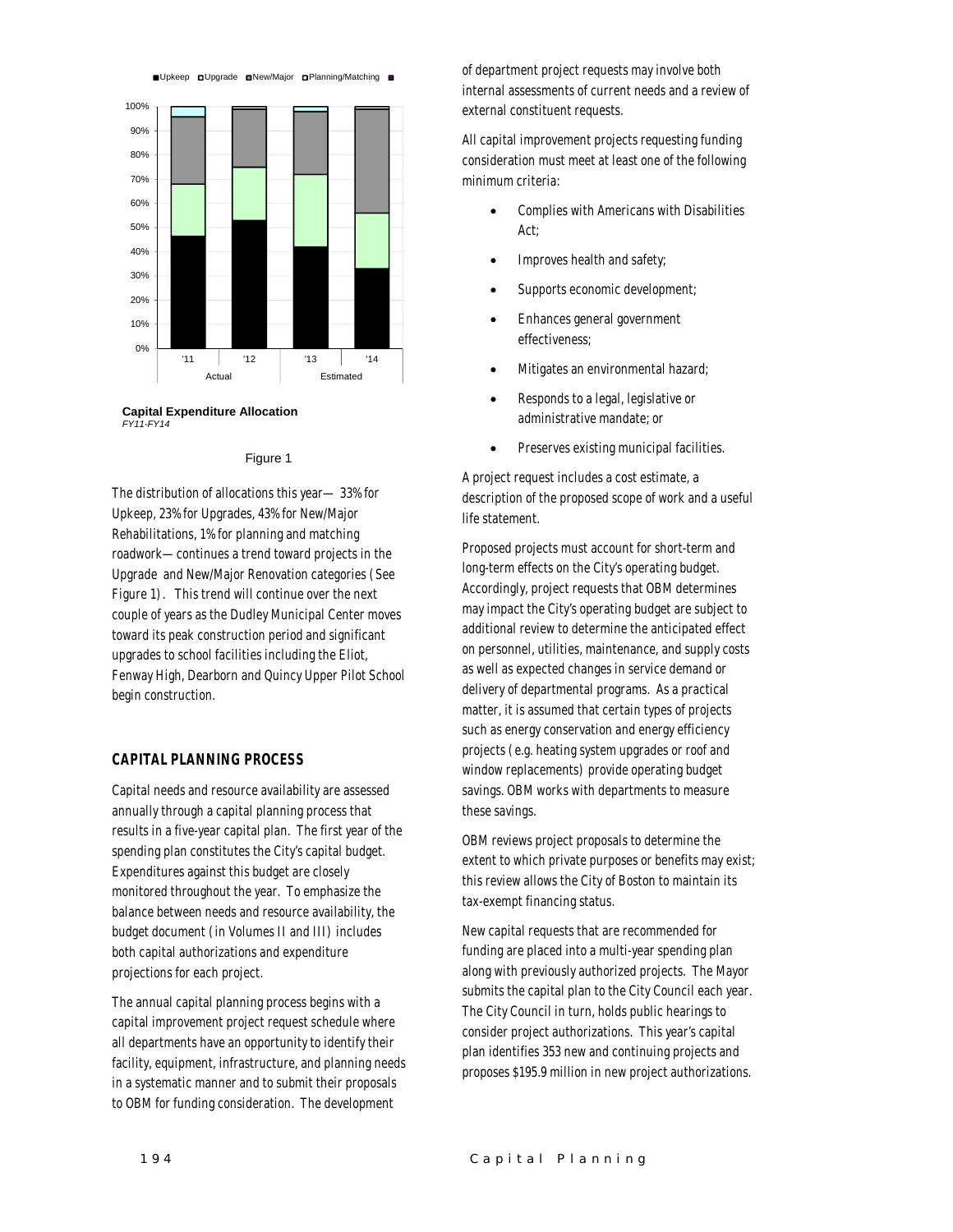Descriptions of all 353 projects can be found in Volumes II and III of the Budget. Project descriptions include authorizations and funding sources, projected expenditures, scope of work summary, and an indication of whether or not the project generates a near-term operating budget impact. In addition, a project list follows the Capital Project Financing table at the end of this chapter.

The parks and facilities within the five-year capital plan are searchable by neighborhood, department or status and displayed in an interactive map (www.cityofboston.gov/maps). Projects that involve Citywide planning efforts or technology improvements are not displayed.

#### *FINANCING THE FY14-FY18 CAPITAL PLAN*

The capital plan is financed with general obligation bonds, state and federal funds, trust funds, and other funds.

#### *General Obligation (G.O.) Bonds*

General obligation bonds represent 72.0% of all project funding. This year's plan assumes \$677 million in new general obligation borrowings over the next five years to support ongoing capital needs.

#### *State and Federal Funds*

Funds for capital financing are currently estimated at \$192.7 million from state programs and \$207.1 million from federal programs. Specific financing programs, such as the School Building Assistance program, Chapter 90 and the Transportation Improvement Program, provide key resources for Boston's capital plan.

#### *School Building Assistance Program*

The School Building Assistance (SBA) program, administered by the Massachusetts School Building Authority (MSBA), is an important revenue source for school renovation and construction. Annually, the MSBA accepts new project requests from cities, towns, and school districts, and if a project is ultimately approved, the MSBA will pay 40% to 80% of the project's cost. Currently, the MSBA has authorized project feasibility studies for three schools: the Quincy Upper School in Chinatown, the Boston Arts Academy currently in the Fenway, and the Dearborn School in Roxbury. The studies will determine whether these projects qualify for MSBA funding.

For the period FY14-18, total payments from the MSBA are estimated at \$37.4 million to offset debt service costs for projects previously approved by the MSBA.

#### Highlights of the FY14 – 18

#### Capital Plan

#### Transforming neighborhoods

- Dudley Square: New municipal building, public art piece, library enhancements, street improvements, parking lot improvements
- East Boston: New library, Central Square reconstruction, American Legion Park renovation, Greenway
- Uphams Corner: Roadway redesign, Strand Theatre, Wayfinding, Mary Hannon Park

#### Transforming learning

- New Downtown School
- Eliot School expansion
- Capital program to enhance school choice
- Renovation of the Dearborn School
- Transformation of the Johnson Building at the Central Library

#### Transforming streets

- Piloting "smart" technology to move traffic.
- Implementing Complete Streets
- Expanding the bicycle network

#### Transforming recreation

- Renovation of the playing fields at West Roxbury Education Complex
- New accessible playground at the Charlestown Navy Yard
- Master plan for Harambee Park
- Renovate schoolyards at Umana, Mission K-8, and Higginson-Lewis

#### Transforming how the City does business

- "Youth budget" created by and for City's youth, using participatory budgeting
- Computer-aided dispatch to help first responders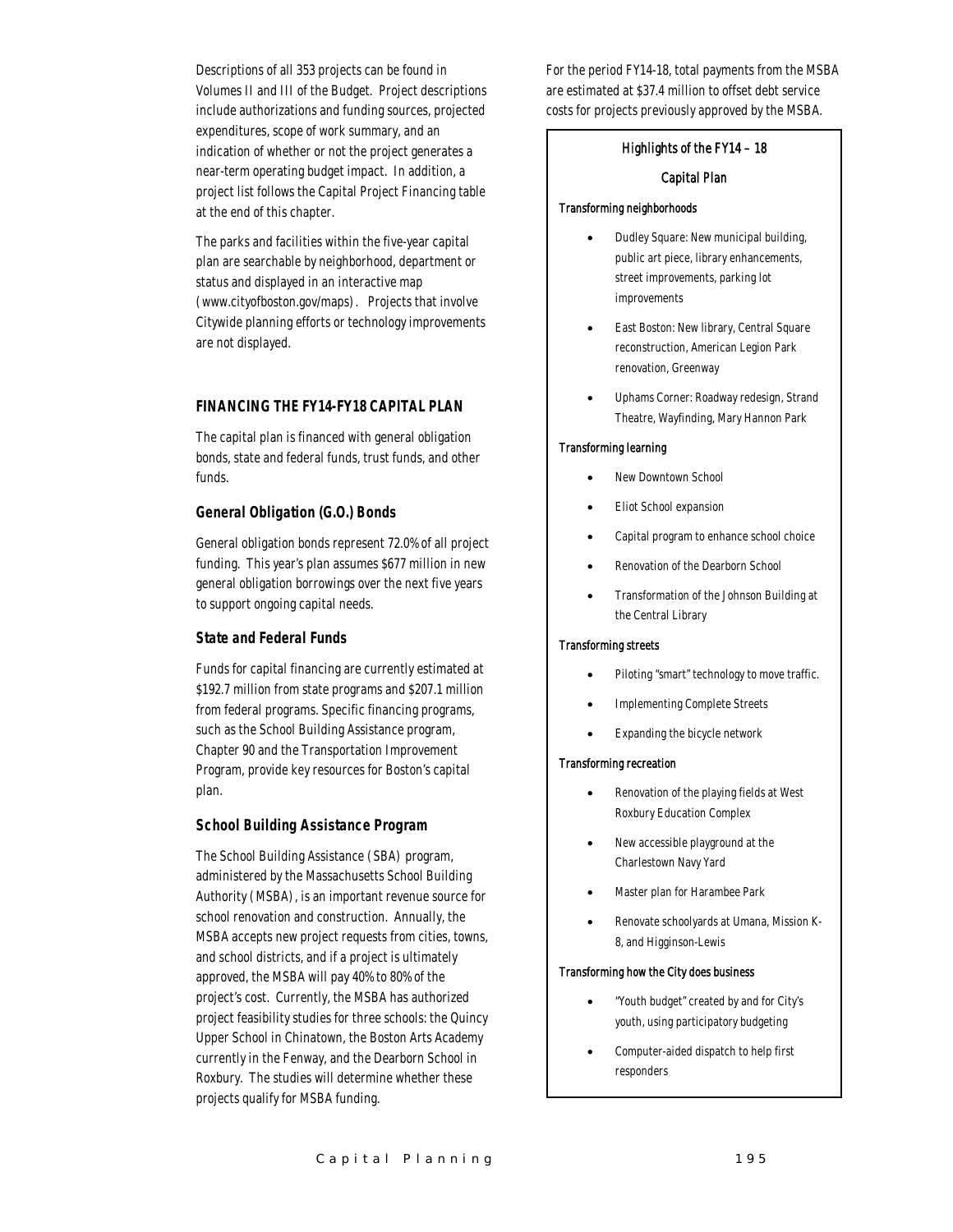#### *Chapter 90 Funds*

Administered by the Massachusetts Highway Department, Chapter 90 funds are allocated by formula through state bond authorizations and through the state budget to all cities and towns in the Commonwealth. The City uses Chapter 90 allocations to fund road resurfacing and reconstruction projects as well as sidewalk reconstruction projects. The City expects an allocation of approximately \$14 million in FY14.

#### *Transportation Improvement Program (TIP)*

The Transportation Improvement Program is a statewide road and bridge construction advertisement program developed under the management of the Massachusetts Department of Transportation (MassDOT). It includes both local and state owned roads and bridges. The TIP's funding sources include state-issued general obligation bonds and federal funds made available through the Safe, Accountable, Flexible, Efficient, Transportation Equity Act: A Legacy for Users (SAFETEA-LU).

#### *Trust Funds*

The City's Treasury Department manages trust funds and bequests from private citizens dedicated to Boston's public spaces. Grants from the Edward Ingersoll Browne Trust Fund are used for the enhancement of neighborhood parks, schoolyards, and public spaces. The George Robert White Fund supports facilities owned by the Fund.

#### *Other Funds*

The City uses funds from the Street Opening Account to finance road resurfacing projects. Private donors, including the Schoolyard Funders Collaborative, provide funding support for certain capital projects such as schoolyard improvements. These sources of capital funds are estimated at \$102.8 million.

#### *FISCAL YEAR 2013 EXPENDITURES*

Total capital expenditures in FY13 are forecast at \$193 million.

#### *Investing in Education*

The School Department's Access to Excellence initiative was its signature capital program of FY13. Through a series of school moves, mergers, and openings, the program sought to increase the number of seats in Boston's most sought-after schools (high schools in particular). The capital plan supported that program with \$18 million in renovations, upgrades, and additions.

Interior renovations are now complete at four of the seven schools targeted through Access to Excellence: Another Course to College, the Dudley Street Neighborhood School, the Edward M. Kennedy School, and the Margarita Muniz Academy.

Work continues at the other three schools, including the creation of additional science labs at the shared campus for the Boston Community Leadership Academy and the New Mission High School in Hyde Park; an upgraded and expanded computer network for the Boston Arts Academy; and a complete renovation of Fenway High School, including the addition of a cafeteria that can double as a performing arts space.

The City continued making investments in its school buildings including masonry repairs at Boston Latin School, a new exterior for the Mattahunt School, and a new roof at East Boston High School.

The ongoing partnership with the Boston Schoolyard Initiative led to new schoolyards at the Harvard/Kent and the Grew, and a new outdoor classroom at the Henderson.

#### *Strengthening Public Safety*

The Fire Department put new fire engines and ladder trucks into operation. Work is finishing up on a new roof for the police station for District A-7, and on a new roof, new public restrooms, and other interior repairs at District C-11.

#### *Improving City Streets*

By the end of FY13, the Public Works Department is projected to have resurfaced 38 miles of roadway, and to have reconstructed 3 miles. Over 28,000 of the City's street lights are projected to have been replaced with much more efficient LED street lights. Almost 500,000 square feet of sidewalk will have been repaired or reconstructed, and 1,400 pedestrian ramps will have been brought into compliance with accessibility standards.

The City added its  $60<sup>th</sup>$  mile of dedicated bike lanes at the end of calendar year 2012, and continues to add more.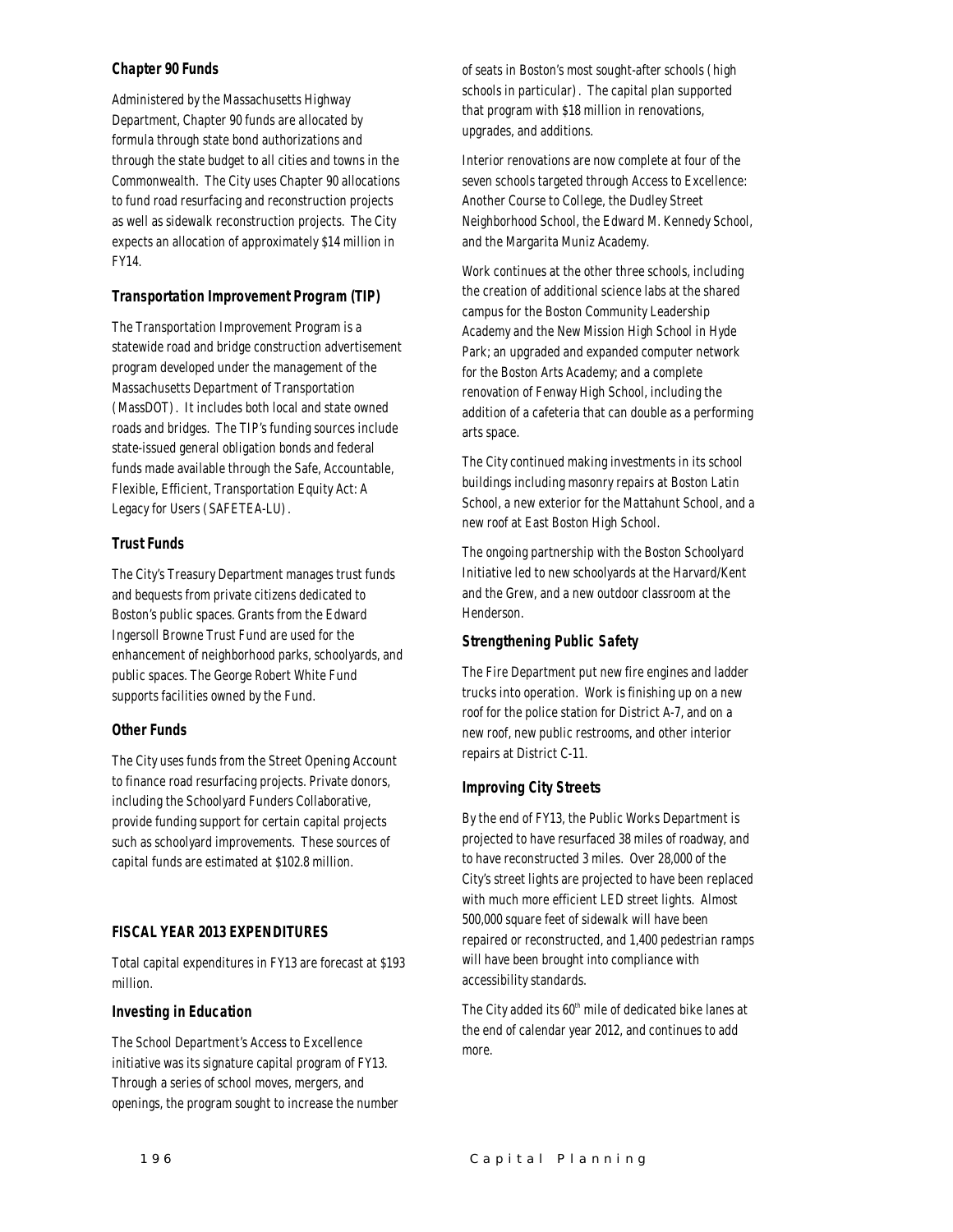#### *Enhancing Recreational Opportunities*

The summer of 2013 will see the opening of a newly renovated Flaherty Pool in Roslindale, the first to "bring the outside in" by providing access directly from the pool deck to an outdoor patio.

The installation of a new synthetic turf field at Roberts Playground in Dorchester will conclude this summer. Field upgrades are also wrapping up at the M Street Field in South Boston and Playstead Field in Franklin Park. Playing courts have been renovated at Ringer Park in Brighton, Savin Hill Park in Dorchester, Moakley Park in South Boston, and Harambee Park in Mattapan.

Extensive repairs to Highland Park and the Fort Hill Tower in Roxbury will conclude this summer.

Many parks received upgrades or refurbishment to their landscaping, play areas, passive spaces, and/or drainage. In the last quarter of the fiscal year, new renovations will be unveiled at Brighton Square Park, Sumner-Lamson Playground, and Doherty Playground; new play equipment will be unveiled at Draper Playground, Mothers' Rest in the Fenway, and Joyce Playground.

#### *Using Technology to Modernize Service Delivery*

A major upgrade of the City's financial software went live in early July 2012. The goals of the upgrade were to improve operational efficiency and effectiveness, reengineer and standardize business processes, and eliminate paperwork with an improved electronic workflow.

The School Department implemented a new Student Information System (SIS) in FY13 to integrate various administrative systems for school assignment, attendance, health records, transportation, and student performance into one enterprise-wide application. The new SIS enables parents to view their child's school progress including homework assignments, MCAS score, grades and attendance.

#### *FISCAL YEAR 2014 EXPENDITURES*

 Total capital expenditures in FY14 are forecast at \$216 million. This estimate includes \$196 million for general obligation (G.O.) bond spending and \$20 million from various grants and other funding sources.

#### *Transforming Neighborhoods*

In addition to the construction of a new, \$119 million headquarters for the School Department on the site of the old Ferdinand Building; several other projects are transforming Dudley Square. These include a new piece of art being commissioned outside the building; a new entryway to enhance the Dudley branch library; the demolition of the old B-2 Police station to pave the way for other development opportunities; and the redesign of area streets to improve traffic flow and ease of use for pedestrians, cyclists, and buses.

In East Boston, the new library begun last year will open this fall. Up the road, construction will begin on the American Legion Playground, including a new synthetic turf field; design will also begin on replacing the first turf field installed in a City park through the capital plan, at East Boston Stadium. Construction will begin this year on Central Square, a project that will rationalize traffic flow, make pedestrian crossings easier, address parking issues, and result in an increase in green space and tree cover. And planning will continue on the City portion of the East Boston Greenway, which will ultimately link the Harborwalk near Maverick Square to Constitution Beach, nearly three miles away.

In Uphams Corner, the final phase in \$7.7 million worth of renovations to the Strand Theatre will conclude in FY14. The intersection of Dudley Street, Columbia Road and Stoughton Road will enter its final phase of design to ease traffic snarls, and begin construction in 2014. Just a little ways up Dudley Street, Mary Hannon Playground will see a complete renovation this year.

#### *Transforming Learning*

In March, the School Committee, with the help of extensive community input and a Mayoral-appointed Advisory Committee passed a historic revamp of the school assignment process. The capital plan supports the new student assignment system with funds to improve underperforming schools, and to expand the number of seats available in underserved neighborhoods.

Two projects are underway to open up more seats in neighborhood schools to families living Downtown. The Eliot School in the North End will be renovated, and will expand into the nearby North Bennett Street School, which was acquired last year. The renovation will also make use of a new building currently being purchased at 585 Commercial Street; after its use as a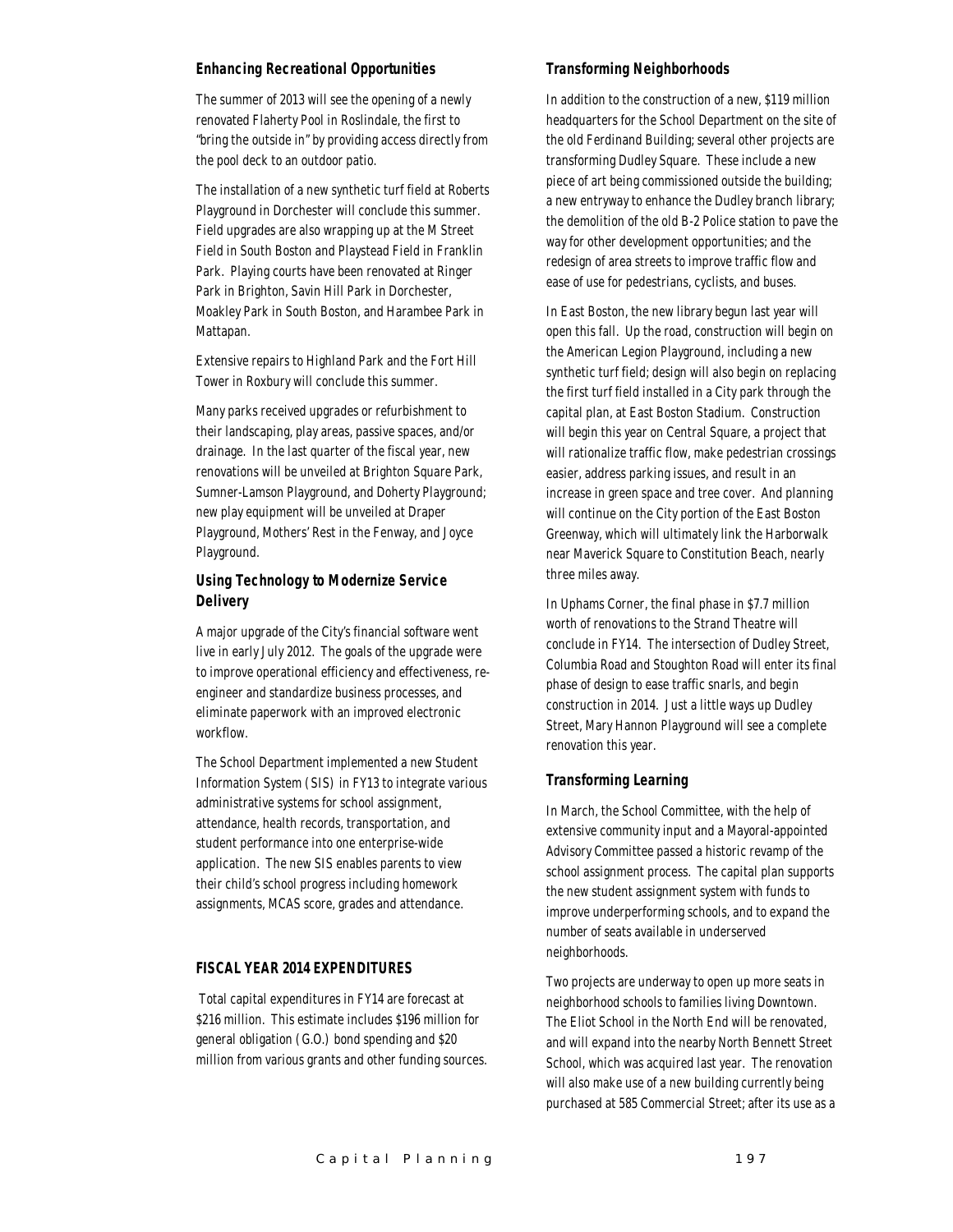swing space, the Commercial Street property will open up as a new K-8 school.

FY14 also sees the creation of a "Quality Improvement Fund" to support schools designated as high support or turnaround schools. This fund, which includes \$15 million to be spent over three years, will be used to address facility and curriculum needs at schools targeted by the School Department for interventions.

In addition, the School Department will be working on facility repairs and upgrades throughout the City. Some of the major projects include the continuation of a project at Charlestown High School to replace the HVAC system, upgrade bathrooms, and provide other interior repairs; access improvements at the Beethoven School; and masonry, roof, plumbing, and other interior and exterior repairs, along with window replacements, at well over 20 schools.

But the transformation of learning extends beyond the BPS portfolio. The Library Department will begin construction this year on a transformation of the Johnson Building at the Central Library. This project is focused on opening up the main floor to Boylston Street; improving on and expanding the Children's Room and Young Adult area; and upgrading the Rabb lecture hall downstairs, all to better meet the needs of 21<sup>st</sup> Century patrons.

#### *Transforming Streets*

With the adoption of the Complete Streets guidelines as City policy, roadway projects in Boston will strive to be multimodal, green, and smart. This can be seen in major projects such as that in Central Square, mentioned above, and also in plans to use cutting-edge technology, such as parking sensors and variable messaging boards, to improve traffic flow in the City.

The roadway resurfacing program will repair 20 miles of roadway, while the reconstruction program will address an additional 3 miles. The capital plan also includes 20 miles of new bike lanes, 1,450 pedestrian ramps brought into compliance with accessibility requirements, and 400,000 square feet of sidewalks repaired.

#### *Transforming Recreation*

The Parks department will begin work this year on an overhaul of the playing fields at the West Roxbury Education Complex. The project, which is adjacent to Millennium Park, involves the final phase of work on capping the old Gardner Street Landfill, and will address chronic drainage issues at the site.

Work will also begin this year on a new park for handicapped children in the Charlestown Navy Yard. The park will be right next to the new building of the Spaulding Rehab Hospital, providing a wonderful new resource for children undergoing treatment there.

Harambee Park will begin a master planning process, to make better use of the 45 acre site and the multitude of public and private programs located there.

The final round of schoolyard improvements done in partnership with the Boston Schoolyard Initiative will go into construction this year. These projects are at the Umana School in East Boston, the Mission K-8 in Jamaica Plain, and the Higginson-Lewis School in Roxbury.

And with work concluding this summer on "bringing the outside in" at the Flaherty Pool, a similar project will begin at the Draper Pool in West Roxbury, opening that pool deck up to an adjacent patio.

#### *Transforming How the City Does Business*

FY14 sees the introduction of participatory budgeting to the City of Boston. Young people throughout the City will be led through a year-long process of learning about city government and budgeting; identifying



projects in their communities; and vetting those projects and weighing them against one another, to make a recommendation for a capital "youth budget" for FY15.

Among the several technology projects included in the capital plan to help the City deliver government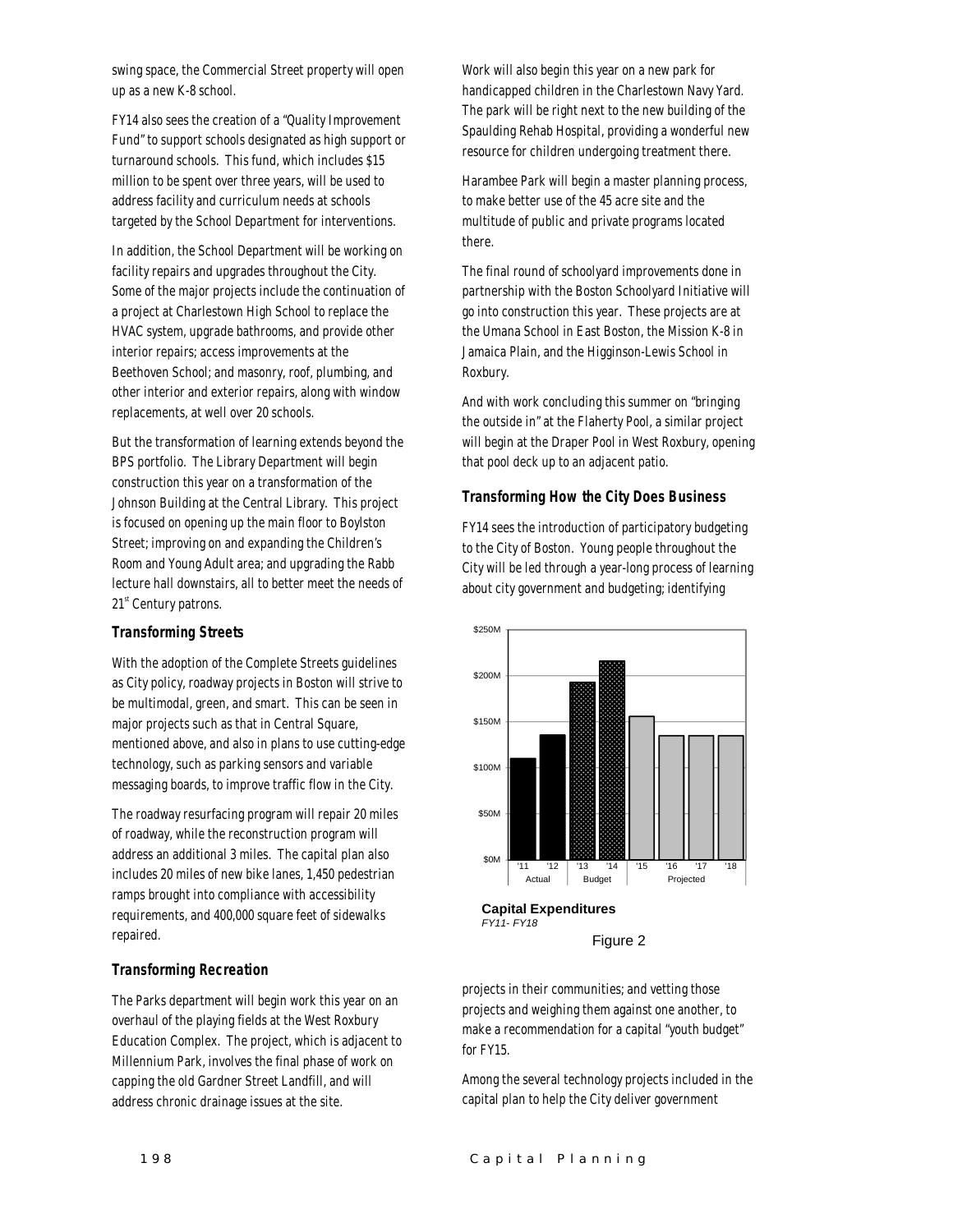services more efficiently and effectively, the Computer Aided Dispatch (CAD) system is likely to see the biggest changes. This project will integrate data across various public safety units, allowing first responders to respond more quickly, and to have better information when they arrive. Several years in the making, CAD is set to go live in the first half of FY14.

#### *FY15-FY18 Planned Expenditures*

Planned G.O. expenditures are \$140 million in FY15, and \$120 million annually from FY16 to FY18. Future grant expenditures are estimated at \$20 million in FY14 and \$15 million annually from FY15 through FY18. Figure 2 displays total capital spending from all sources since FY11 and projected expenditures through FY18.

The City continues to pursue grant funds, to maximize the use of Chapter 90 monies for road and sidewalk projects, and to manage its projects to ensure that spending does not exceed projections and that priority projects move forward. Together, these strategies will enable the City to maintain a reasonable level of capital spending and outstanding debt.

#### *OPERATING BUDGET IMPACTS*

Determining the impact that proposed capital investments will have on the City's operating budget (personnel, contracted services, equipment and utilities) is essential to the capital budgeting process. Many capital projects, such as those that replace mechanical equipment with modern, more efficient versions, save the City money in future operating costs; others, such as those that allow the City to expand programing or establish a stronger presence in different neighborhoods, may entail future operating costs. Understanding the balance between future savings and future costs resulting from these capital projects is vital to maintaining the City's long-term financial health.

Figure 3 shows a list of those capital projects in the FY14-18 plan that are expected to have impacts on the City's operating budget sometime in the next three fiscal years, and what that impact is expected to be. In Volumes II and III of this document, each capital project summary includes a statement as to whether

or not there is an operating impact associated with the project.

While most capital projects can be assumed to have a marginal impact on energy savings or personnel demands, only those projects which will likely result in an increase or decrease in a budget appropriation are included here.

#### *Savings*

The capital plan supports investments that will decrease operating expenses by reducing costs associated with emergency repairs, maintenance of old systems, and energy inefficiency. A substantial portion of the capital plan is focused on these types of basic facility improvements.

Through an Executive Order relative to climate action, the City has committed to designing new buildings and selected major renovations to the standards required to attain U.S. Green Building Council LEED (Leadership in Energy and Environmental Design) certification. The City will apply for LEED Silver designations for a new library in East Boston that will open this fall and for the new Dudley Municipal Center building, which is now in construction and is slated for completion in late 2014.

By far the largest operational savings comes from the conversion of street lights to newer fixtures using Light Emitting Diode (LED) technology. Starting in FY11, and initially taking advantage of funds from the American Recovery and Reinvestment Act (ARRA) as well as rebates from NSTAR, this program will continue in FY14 with an estimated savings of \$532,000, in addition to the \$2.4 million projected savings in FY12 and FY13.

The School Department is pursuing capital projects to save energy and reduce operating costs. These projects include ongoing efforts to update energy management systems, replace windows, upgrade HVAC systems and install green roofs.

At Long Island, heating oil is either barged to the island or is transported across the Long Island Bridge at great expense. BPHC is exploring the possibility of providing heat through a geothermal heating and cooling system, which uses the stability of temperature just below the earth's surface to regulate temperature inside buildings.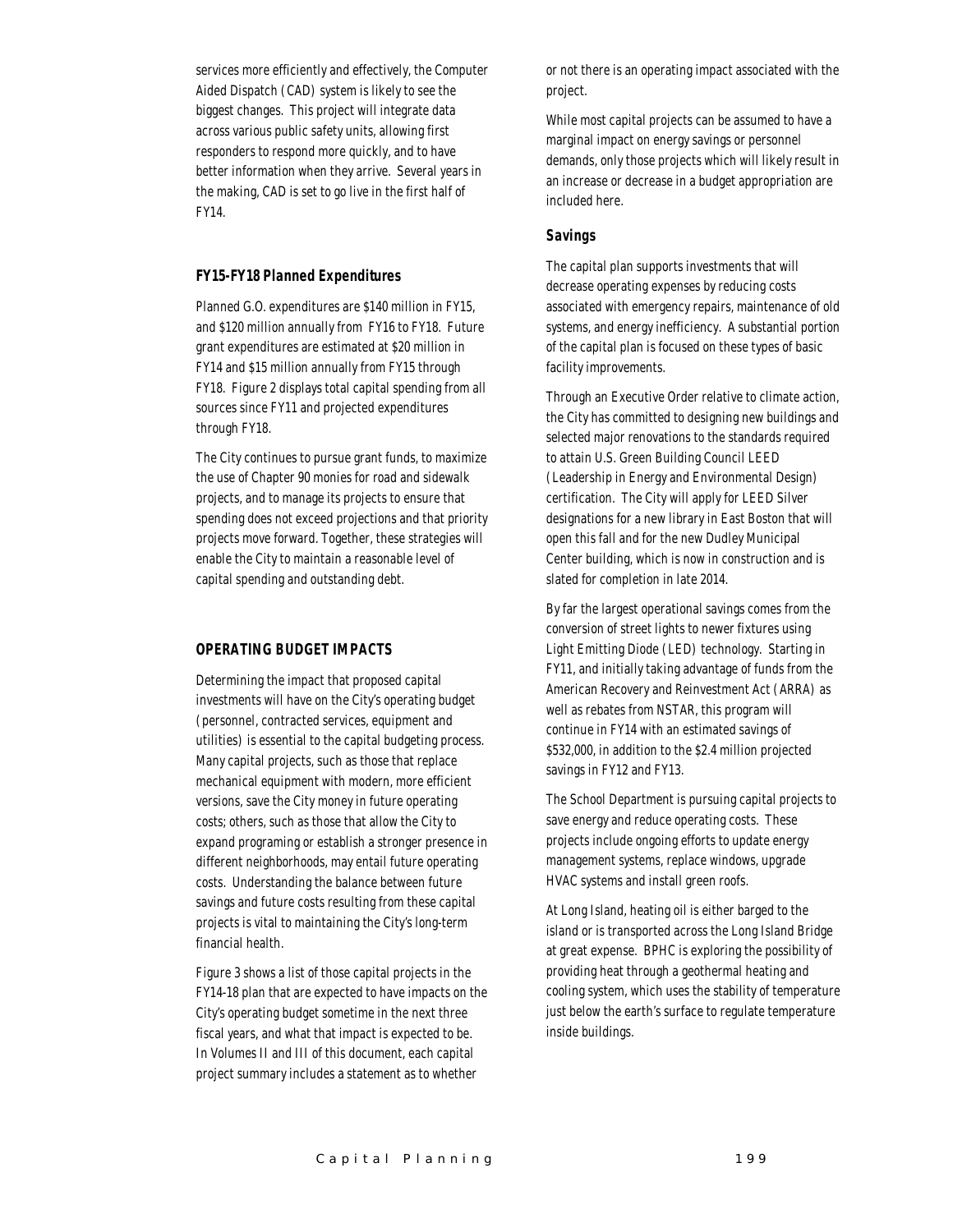| <b>Department</b>                     | Project                                                       | <b>FY14</b> | <b>FY15</b> | <b>FY16</b> |
|---------------------------------------|---------------------------------------------------------------|-------------|-------------|-------------|
| Centers for Youth & Families          | <b>BCYF Draper Pool</b>                                       | (2,748)     | (2,748)     | (2,748)     |
| Centers for Youth & Families          | <b>BCYF Flaherty Pool Renovation</b>                          | (2, 777)    | (2,777)     | (2,777)     |
| Department of Innovation & Technology | Imaging and Document Management                               | 0           | 10,000      | 10,000      |
| Department of Innovation & Technology | Permit and Inspection System                                  | 0           | 90,000      | 90,000      |
| Department of Innovation & Technology | <b>Enterprise Geographic Information System</b>               | 0           | 150,000     | 151,500     |
| Department of Innovation & Technology | Core Technology Infrastructure                                | 0           | 315,000     | 315,000     |
| Department of Innovation & Technology | Youth and Human Services Initiatives                          | 0           | 65,000      | 66,300      |
| Department of Innovation & Technology | Public Safety Systems Implementation                          | 0           | 300,000     | 302,000     |
| Department of Innovation & Technology | <b>Computer Aided Dispatch</b>                                | 0           | 975,000     | 982,500     |
| Department of Innovation & Technology | <b>Enterprise Business Applications</b>                       | 0           | 268,684     | 272,984     |
| Department of Innovation & Technology | <b>Mobility Solutions</b>                                     | 0           | 137,000     | 139,740     |
| Department of Innovation & Technology | Administration and Finance: Tax Billing and Collecting System | 0           | 300,000     | 306,000     |
| Department of Innovation & Technology | Data Center: AC/Cooling Tower Replacement                     | 0           | 30,000      | 30,000      |
| <b>Environment Department</b>         | <b>Energy Conservation Program</b>                            | (24, 279)   | (24, 279)   | (24, 279)   |
| <b>Fire Department</b>                | HVAC / Boiler Replacement at Various Stations                 | (29, 446)   | (29, 446)   | (29, 446)   |
| Library Department                    | HVAC Replacement at 3 Branch Libraries                        | (9,000)     | (9,000)     | (9,000)     |
| <b>Library Department</b>             | Johnson Building Energy Improvements                          | (53, 309)   | (53, 309)   | (53, 309)   |
| Library Department                    | <b>Critical Facility Repairs</b>                              | (19, 916)   | (19, 916)   | (19, 916)   |
| Library Department                    | East Boston Library                                           | (10,000)    | (10,000)    | (10,000)    |
| Neighborhood Development              | <b>Strand Theatre</b>                                         | (25, 813)   | (25, 813)   | (25, 813)   |
| Parks and Recreation Department       | English High Field                                            | (3,000)     | (3,000)     | (3,000)     |
| Property & Constr. Mgmt.              | City Hall Energy Efficiency                                   | (141, 527)  | (141, 527)  | (141, 527)  |
| Property & Constr. Mgmt.              | Dudley Square Municipal Building                              | 0           | 983,244     | 1,966,486   |
| <b>Public Works Department</b>        | Central Maintenance Facility Complex Vehicle Wash             | $\Omega$    | 2,000       | 2,000       |
| Public Works Department               | Street Light LED Conversion                                   | (532,000)   | (300,000)   | (250,000)   |
| <b>School Department</b>              | Charlestown High School                                       | (146, 694)  | (146, 694)  | (146, 694)  |
| <b>School Department</b>              | <b>Student Information System</b>                             | 245,000     | 245,000     | 245,000     |
| <b>Transportation Department</b>      | Strategic Bicycle Network Project                             | 150,000     | 150,000     | 150,000     |
|                                       | Figure 3                                                      |             |             |             |

Property and Construction Management will begin the process of converting the City Hall heating system from steam to natural gas. The existing steam to water heat exchanger will be replaced with four highefficiency gas-fired condensing boilers.

The Environment Department works with other City departments on a range of energy saving projects including new controls for ball field lighting, an upgraded energy management system for the central library at Copley Square and four branch libraries, and an upgrade to the energy management system. Additional HVAC improvement at City Hall include a chiller automation system, variable speed drives for water pumps, and improvements to dampers and distribution systems. The energy upgrades to City Hall in FY14 alone are expected to result in nearly \$150,000 in annual savings.

#### *Costs*

Increases in operating expenses expected as a result of capital projects are primarily driven by two areas: an expansion of the City's IT infrastructure, and the new municipal building being constructed in Dudley Square.

Although many of the projects identified in the Department of Innovation and Technology (DoIT)'s capital budget are replacing legacy systems, in many cases they involve an expansion of that infrastructure, as well. This entails annual licensing fees to support the ongoing maintenance and upgrades of the new software solutions, and often the addition of personnel to support the customizations and integrations that allow the new software to meet the City's needs. Although it is expected that most of this new software will result in operational efficiencies, those efficiencies have been difficult to quantify in a way that can be accurately reflected in the City's budget projections.

The operating costs associated with the new Dudley Square municipal building are in line with the addition of a 200,000 square foot building to the City's real estate portfolio, and reflect basic maintenance and operating costs associated with keeping the building open and operational.

#### *DEBT MANAGEMENT POLICIES AND DEBT IMPLICATIONS OF THE PLAN*

Effective debt management ensures that the City can meet its capital infrastructure and facility needs. Debt management requires a series of decisions about the amount, timing, purposes and structure of debt issuance. Long-term debt related to capital investment has two main purposes: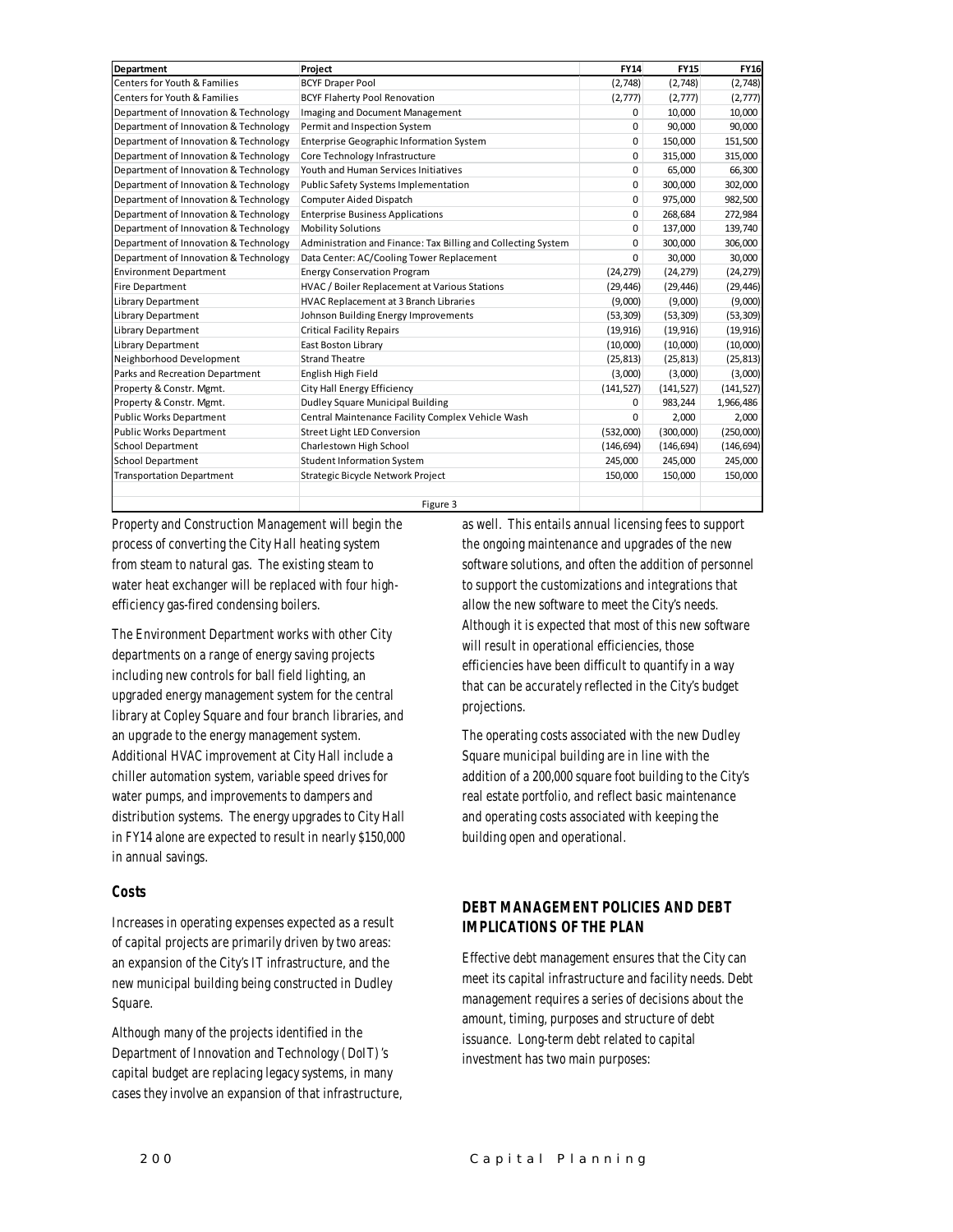(1) It finances acquisition, construction, repair, and renovation of City-owned buildings and equipment that are necessary to provide public services; and

(2) It finances infrastructure improvements to ensure the City's continued growth and safe roadway conditions.

The Treasury Department manages all borrowings according to the City's debt management policies. These policies address issues such as debt affordability and limitations on the level of variable rate debt the City will use. The City's goals are to rapidly repay debt, maintain a conservative level of outstanding debt, and ensure the City's continued positive financial standing with the bond market.

Key components of the debt management policies ensure that:

- combined net direct debt does not exceed 3% of taxable assessed value;
- at least 40% of the overall debt is repaid within five years and 70% within ten years;
- annual gross debt service costs do not exceed 7% of general fund expenditures;
- variable rate debt does not exceed 20% of the City's total currently outstanding bonded debt (the City has no variable debt).

For further discussion of the City's financial policies and management controls, refer to the chapter on Financial Management.





#### Figure 4

The City's debt service forecast assumes general obligation borrowing of \$177 million in FY14, \$140 million in FY15 and \$120 million each year from FY16 through FY18. On March 14, 2013, the City sold \$144.9 million in general obligation bonds and \$24.4 million in general obligation refunding bonds. The debt tables at the end of this chapter detail the City's outstanding debt service obligations and demonstrate the City's rapid retirement of its debt.

The City's gross debt service requirement will remain under 7% of total General Fund expenditures through FY18 (See Figure 4).

The ratio of debt service to the City's primary revenue source, the property tax levy, is projected to increase through FY16 (See Figure 5). Even with the increase, the ratio is not expected to exceed the City's policy ceiling.



**Gross Debt Service as a Percent of the Net Property Tax Levy** *FY11 - FY18*

#### Figure 5

The City's current overall debt burden (net direct debt to assessed property value of \$92.20 billion) is approximately 1.18% as of April 30, 2013. The City's net direct debt per capita currently stands at approximately \$1,734.78 as of April 30, 2013.

Boston has been conservative about assuming longterm debt and aggressive about retiring debt expeditiously. As of April 30, 2013, the City's debt retirement schedule shows that 41.5% of its principal will be retired five years out, before the end of FY18 (See the Debt Retirement table at the end of this chapter).

In February 2013, Moody's Investors Service and Standard & Poor's Rating Services reaffirmed Boston's credit rating at Aaa and AA+, respectively. A bond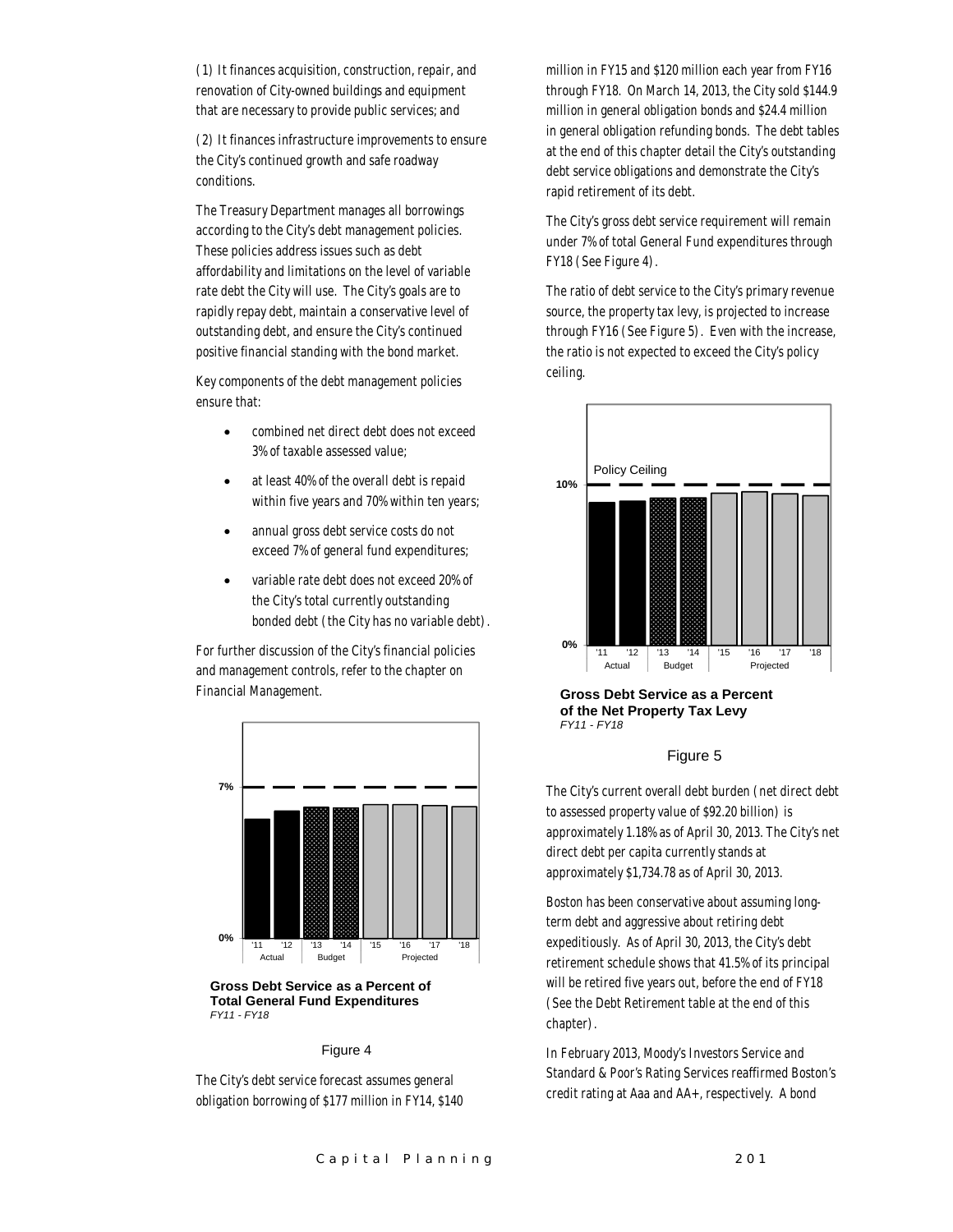rating is a statement of credit quality and is analyzed when determining the interest rate that should be paid for a municipality's bonds. A higher bond rating translates into lower interest rates and real dollar savings for the City.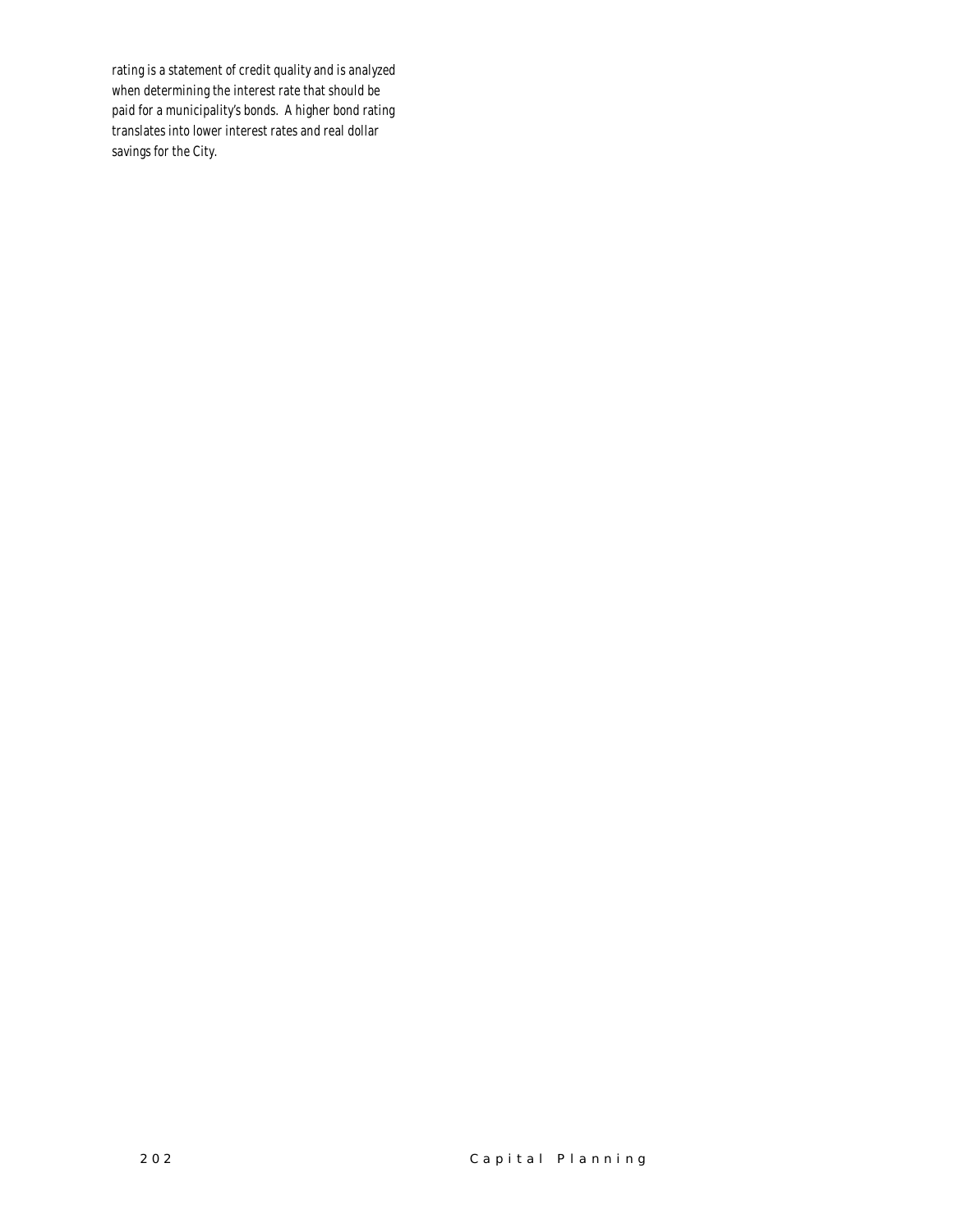| ī |
|---|
|   |
|   |
|   |
|   |
|   |
|   |
|   |
|   |
|   |
| ۱ |
|   |
|   |
|   |
|   |
|   |
|   |
|   |
|   |

**Fiscal Years 2014 - 2018 Fiscal Years 2014 - 2018**

|                                                    | Existing<br>Authorization | Authorization<br><b>FY14</b> | FY15-18<br>Authorization | State                               | Federal      | Other       | Trust     | Total         |
|----------------------------------------------------|---------------------------|------------------------------|--------------------------|-------------------------------------|--------------|-------------|-----------|---------------|
|                                                    |                           |                              |                          |                                     |              |             |           |               |
| Boston Center for Youth and Families               | 17,750,103                | 3,250,000                    | 25,219,546               | 481,021                             | $\circ$      | $\circ$     | $\circ$   | \$46,700,670  |
| Boston Redevelopment Authority                     | 7,268,000                 | 2,140,000                    | 9,780,000                | 2,251,000                           | 0            | 100,000     | $\circ$   | \$21,539,000  |
| Department of Innovation and Technology            | 67,837,925                | 8,520,967                    | 16,959,704               | $\circ$                             | 300,000      | $\circ$     | $\circ$   | \$93,618,596  |
| Environment Department                             | 4,740,000                 | $\circ$                      | 500,000                  | 50,000                              | 0            | 376,022     | $\circ$   | \$5,666,022   |
| Fire Department                                    | 35, 126, 394              | 5,950,000                    | 33,529,255               | 1,945,000                           | 0            | 0           | $\circ$   | \$76,550,649  |
| Library Department                                 | 34,264,862                | 17,575,000                   | 35,115,000               | 7,255,988                           | 0            | 554,480     | $\circ$   | \$94,765,330  |
| Neighborhood Development                           | 7,500,000                 | $\circ$                      | $\circ$                  | 234,000                             | 0            | 0           | $\circ$   | \$7,734,000   |
| Parks and Recreation Department                    | 58,670,623                | 27,011,000                   | 19,746,660               | 21,500,000                          | 61,400,000   | 4,470,926   | $\circ$   | \$192,799,209 |
| Police Department                                  | 9,498,470                 | 150,000                      | 5,194,500                | $\circ$                             | 0            | $\circ$     | $\circ$   | \$14,842,970  |
| Department<br>Property and Construction Management | 144,594,957               | 7,560,000                    | 74,475,000               | $\circ$                             | $\circ$      | 2,909,891   | $\circ$   | \$229,539,848 |
| Public Health Commission                           | 4,640,000                 | 3,320,000                    | 5,385,000                | $\circ$                             | 1,376,107    | $\circ$     | $\circ$   | \$14,721,107  |
| Public Works Department                            | 181,213,593               | 40,550,000                   | 66,022,690               | 141, 177, 082                       | 132, 125,000 | 60,854,344  | $\circ$   | \$621,942,709 |
| School Department                                  | 113,186,955               | 74,852,392                   | 35,379,705               | 520,000                             | 1,450,000    | 33,490,000  | $\circ$   | \$288,879,052 |
| <b>Transportation Department</b>                   | 35,946,693                | 5,013,000                    | 16,579,689               | 17,320,000                          | 10,480,000   | 50,000      | $\circ$   | \$85,389,382  |
|                                                    |                           |                              |                          |                                     |              |             |           |               |
| Total                                              | 722,238,575               | 195,892,359                  |                          | 373,886,749 192,734,091 207,131,107 |              | 102,805,663 | $\bullet$ | 1,794,688,544 |

 $\overline{\phantom{a}}$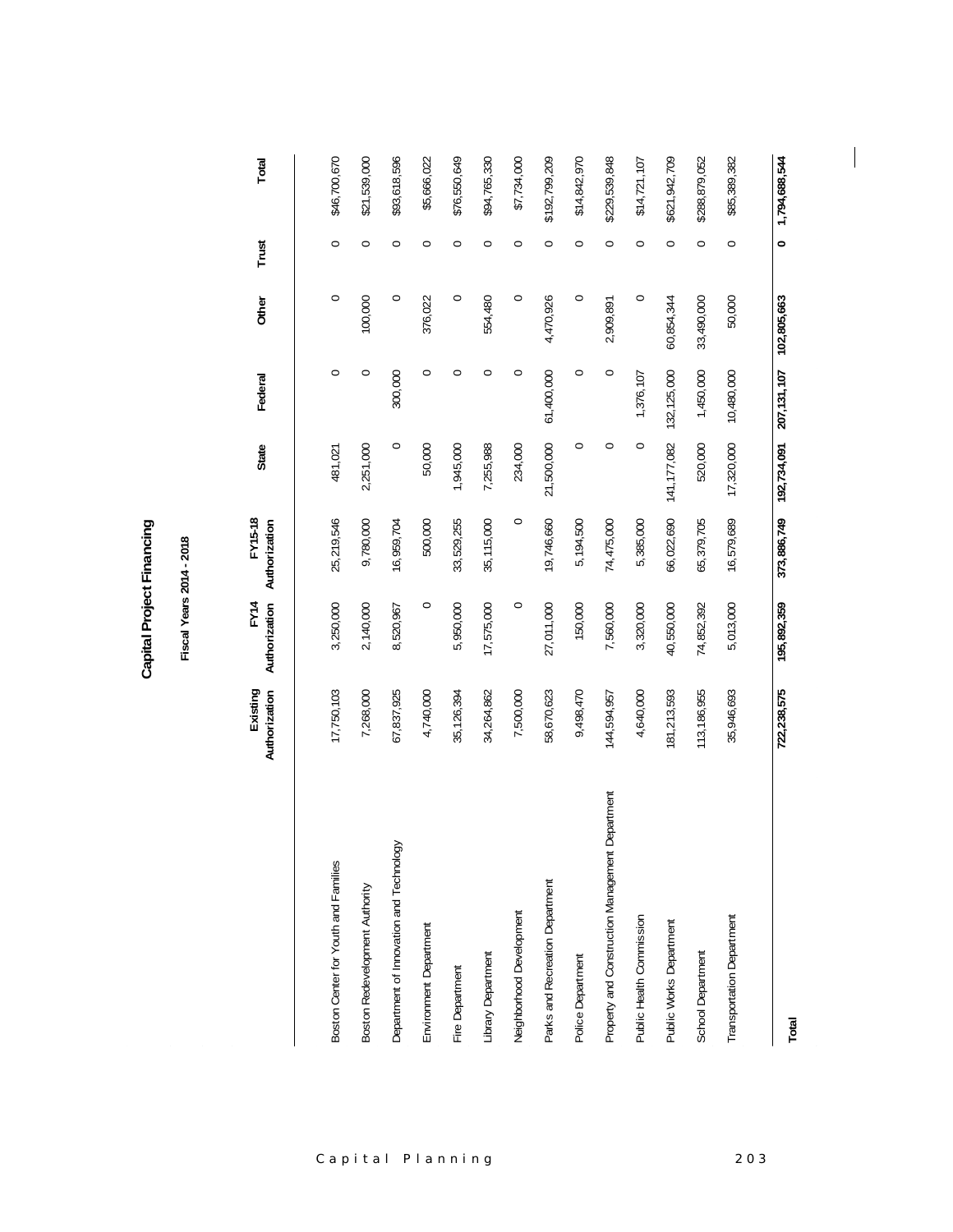|                                                   |                                                                                                                                                                                                                                                                  |                              |                    | <b>Total Project</b> |                     |
|---------------------------------------------------|------------------------------------------------------------------------------------------------------------------------------------------------------------------------------------------------------------------------------------------------------------------|------------------------------|--------------------|----------------------|---------------------|
| Project                                           | Scope of Work                                                                                                                                                                                                                                                    | Neighborhood                 | Status             | <b>Budget</b>        | Operating<br>Impact |
| Boston Center for Youth and Families              |                                                                                                                                                                                                                                                                  |                              |                    |                      |                     |
| BCYF Clougherty Pool                              | Rehabilitation of pool's bathhouse, its two pool shells, exterior pool deck, and mechanical systems                                                                                                                                                              | Charlestown                  | To Be Scheduled    | 2,700,000            | £                   |
| BCYF Curley Community Center Interior HVAC        | ding ventilation, air flow balancing and the energy recovery unit.<br>HVAC system upgrades inclu                                                                                                                                                                 | South Boston                 | In Construction    | 1,238,939            | Yes                 |
| BCYF Draper Pool                                  | A complete building renovation including new windows and skylights; new roof; masonry repairs and pool<br>repairs; mechanical and vertilation system upgrades; interior painting; locker room, entrance and office<br>updates; driveway and parking improvements | West Roxbury                 | In Design          | 3,750,000            | <b>Yes</b>          |
| BCYF Flaherty Pool Renovation                     | A complete building renovation including exterior masonry repairs, roof and gutter replacement, pool and locker<br>room upgrades, mechanical systems replacement, new dehumidification system, interior painting, parking lot<br>improvements                    | Roslindale                   | In Construction    | 5,640,000            | Ÿes                 |
| BCYF Hyde Park Community Center                   | Waterproof building exterior including repointing masonry, weatherproofing doors and caulking                                                                                                                                                                    | Hyde Park                    | To Be Scheduled    | 515,000              | £                   |
| BCYF Paris Street Community Center                | ovations include upgrades of all mechanical systems and boilers; window and<br>exterior door replacements; athletic facility improvements and teledata upgrades; and new furniture and<br>Interior facility repairs and rer<br>equipment.                        | East Boston                  | To Be Scheduled    | 13,910,000           | £                   |
| BCYF Tobin Community Center Site Study            | to provide for outdoor<br>Enhance use of space by adding outdoor elements to back yard and entry way<br>community space.                                                                                                                                         | Roxbury                      | New Project        | 50,000               | £                   |
| BCYF Vine Street Community Center                 | new mechanical systems, new roof, masonry repairs, window replacements,<br>athletic facility upgrades, teledata upgrades, new furniture, furnishings and equipment<br>Interior renovations including                                                             | Roxbury                      | To Be Scheduled    | 5,340,000            | ٤                   |
| Critical Facility Repairs                         | A critical repair fund for emergency repairs to community center facilities including roofs, windows, masonry,<br>electrical and HVAC systems.                                                                                                                   | Citywide                     | Annual Program     | 1,286,158            | £                   |
| Fire Alarm Improvements                           | Replace fire alarm and pull stations at the BCYF Paris Street and BCYF Tobin community centers.                                                                                                                                                                  | neighborhoods<br>Various     | To Be Scheduled    | 295,200              | ١£                  |
| Pool Repairs                                      | rooms and pools including new filtration systems, pool liners, dehumidification and<br>HVAC systems at various BCYF/BPS pool facilities. BCYF will partner with BPS to work on the Mattahunt pool<br>Renovate and upgrade locker                                 | Citywide                     | Annual Program     | 6,059,67             | £                   |
| Roof and Gym Floor Replacements                   | Additional locations will include the BCYF Gallivan Community Center and the<br>Make building envelope repairs at various BCYF facilities including the BCYF<br>BCYF Johnson Community Center<br>Replace gym floors and roofs<br>Archdale Community Center.      | neighborhoods<br>Various     | In Design          | 4,915,702            | £                   |
| Youth Budget                                      | Engage youth across the City to create a capital "Youth Budget" for FY15, using participatory budgeting<br>methods                                                                                                                                               | Citywide                     | New Project        | 1,000,000            | £                   |
| <b>Boston Redevelopment Authority</b>             |                                                                                                                                                                                                                                                                  |                              |                    |                      |                     |
| BMIP: Black Falcon Avenue and Terminal Street     | nue and Terminal Street. Replace sidewalk and improve street lighting<br>Resurface Black Falcon Aver                                                                                                                                                             | South Boston                 | New Project        | 1,400,000            | £                   |
| BMIP: Bulkhead Restoration along Fid Kennedy Ave. | Replace bulkhead along Fid Kennedy Ave. at the Marine Industrial Park.                                                                                                                                                                                           | South Boston                 | To Be Scheduled    | 1,500,000            | ١£                  |
| BMIP: Drainage System Improvements                | Perform drainage system improvements                                                                                                                                                                                                                             | South Boston                 | Be Scheduled<br>ءِ | 610,000              | Ιş                  |
| Б<br>BMIP: Fid Kennedy Ave. and Access Roads A &  | Prepare design plans and reconstruct Access Roads A & B and resurface Fid Kennedy Ave. west of Tide Street<br>including sidewalks at the Marine Industrial Park                                                                                                  | South Boston                 | In Design          | 2,775,000            | ١£                  |
| BMIP: South and East Jetty Repairs                | Patch and fill sink holes adjacent to the deteriorated bulkhead, and restore safety and security barriers around<br>the south and east jetty.                                                                                                                    | South Boston                 | New Project        | 450,000              | ٤                   |
| BMIP: Wharf 8 Bulkhead Rehabilitation             | Replace the existing bulkhead.                                                                                                                                                                                                                                   | South Boston                 | To Be Scheduled    | 2,000,000            | ١£                  |
| Boylston Street Demonstration Block               | Construction of the public zones of the north side of Boylston Street in the Dartmouth to Exeter Street block.                                                                                                                                                   | Back Bay/Beacon<br>Ī         | New Project        | 140,000              | $\frac{9}{2}$       |
| Boylston Street Design                            | Preliminary design services for improvements to sidewalks and public realm on the north side and south side of<br>Boylston Street from Arlington Street to Massachusetts Avenue                                                                                  | Back Bay/Beacon              | New Project        | 300,000              | £                   |
| CNY: Pier 3 Improvements Phase II                 | Design and construct a pedestrian bridge and complete design/engineering plans for future phases.                                                                                                                                                                | Charlestown                  | To Be Scheduled    | 880,000              | ٤                   |
| CNY: Pier 4 Improvements                          | Design the dredging and installation of floats, gangways, utilities, handrail improvements and a fender system at<br>Pier 4 at the Charlestown Navy Yard. External marine facility construction funding anticipated.                                             | Charlestown                  | To Be Scheduled    | 2,511,000            | ١£                  |
| CNY: Shipyard Park Public Fountain                | Replace fountain pump system and gratings.                                                                                                                                                                                                                       | Charlestown                  | New Project        | 155,000              | <sub>2</sub>        |
| Downtown BID Improvements                         | Engineering services for the streets and areaways and redesign of the pedestrian mall in coordination with the<br>Downtown Business Improvement District                                                                                                         | Central Business<br>District | In Design          | 1,100,000            | Е                   |
| East Boston Greenway                              | Design and construction for the final segment of the East Boston Greenway.                                                                                                                                                                                       | East Boston                  | To Be Scheduled    | 965,000              | ١£                  |
| Harrison Avenue Improvements                      | Road reconstruction improvements to Harrison Ave between Berkeley Street and Herald Street.                                                                                                                                                                      | South End                    | New Project        | 3,820,000            | $\frac{1}{2}$       |
| Mt. Vernon Street Design                          | Preliminary design services to bring design to a complete street standard with a cycle track including but not<br>limited to reconstruction of roadway and sidewall                                                                                              | Dorchester                   | New Project        | 500,000              | Ιş                  |
| Newmarket                                         | rehabilitate existing roadway infrastructure.<br>Construct new sidewalks and                                                                                                                                                                                     | Roxbury                      | In Construction    | 2,200,000            | ξ                   |
| Uphams Corner Wayfinding Signage                  | Install signage located around Strand Theater with directions to municipal parking lots.                                                                                                                                                                         | Dorchester                   | To Be Scheduled    | 33,000               | $\frac{9}{2}$       |
| Washington Street/Traveler Street Design          | improvements to Washington Street and Traveler Street including but not limited to<br>resurfacing, pavement markings and traffic signal improvements.<br>Design services for roadway                                                                             | South End                    | New Project        | 200,000              | $\frac{1}{2}$       |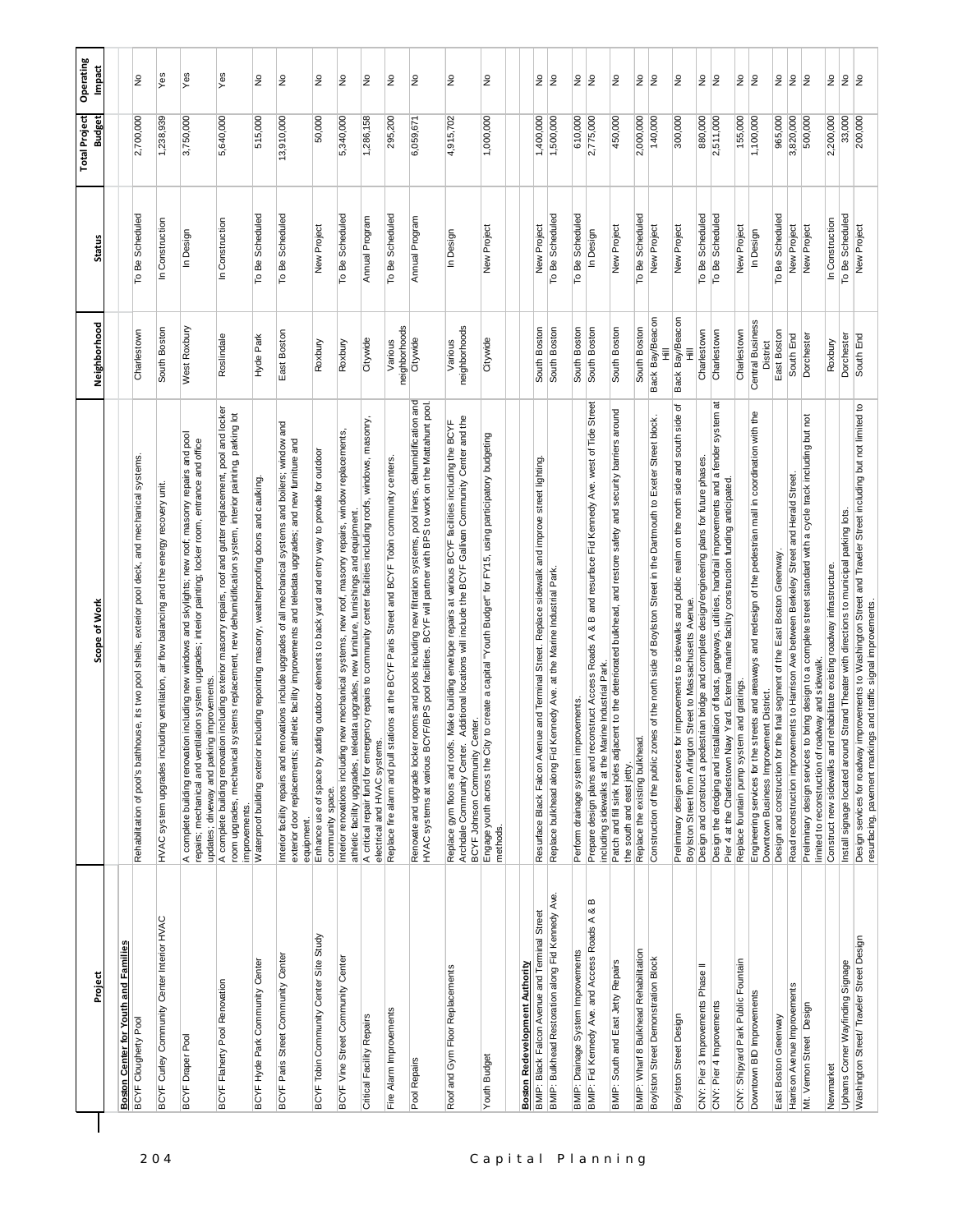| Project                                                          | Scope of Work                                                                                                                                                                                                                                                                                        | Neighborhood                        | Status                             | <b>Total Project</b><br><b>Budget</b> | Operating<br>Impact |
|------------------------------------------------------------------|------------------------------------------------------------------------------------------------------------------------------------------------------------------------------------------------------------------------------------------------------------------------------------------------------|-------------------------------------|------------------------------------|---------------------------------------|---------------------|
|                                                                  |                                                                                                                                                                                                                                                                                                      |                                     |                                    |                                       |                     |
| Department of Innovation and Technology                          |                                                                                                                                                                                                                                                                                                      |                                     |                                    |                                       |                     |
| Administration and Finance                                       | φ<br>ives including upgrades to the Hub system and the implementation of<br>Administration and Finance initiat<br>Performance                                                                                                                                                                        | l≶                                  | Annual Program                     | 2,000,000                             | $\overline{Y}$ es   |
| Administration and Finance: Tax Billing and Collecting<br>System | illing and collecting system with a new enterprise solution<br>Replace the City's property tax bi                                                                                                                                                                                                    | $\frac{4}{2}$                       | New Project                        | 4,300,000                             | $\frac{1}{2}$       |
| Computer Aided Dispatch                                          | Services. The project also includes the implementation of technology solutions for their record management<br>Procure and implement a new computer aided dispatch system for Fire, Police and Emergency Medical<br>systems requirements.                                                             | Citywide                            | Implementation Underway            | 15,000,000                            | Yes                 |
| Core Technology Infrastructure                                   | consolidation, server virtualization, business interruption planning, enterprise storage, network management,<br>Install hardware platforms to run applications supporting City business. The scope includes data center<br>VoIP deployment, and information security                                | Citywide                            | Annual Program                     | 23,276,444                            | $\overline{Y}$ es   |
| Data Center: AC/Cooling Tower Replacement                        | Replace data center cooling tower at City Hall. Install new in-row cooling solution for rack servers                                                                                                                                                                                                 | <b>Central Business</b><br>District | In Design                          | 1,200,000                             | ž                   |
| Enterprise Business Applications                                 | dentify and procure enterprise business applications that enhance productivity and improve City business<br>operations.                                                                                                                                                                              | ≸                                   | Implementation Underway            | 10,875,141                            | $\overline{Y}$ es   |
| Enterprise Geographic Information System                         | one<br>Develop and implement components of a City-wide enterprise geographic information system (GIS). Phase<br>includes an enterprise license agreement and a new map service for the City website. Phase II includes<br>enterprise asset management.                                               | $\frac{1}{2}$                       | Implementation Underway            | 7,806,677                             | Yes                 |
| Grove Hall WiFi                                                  | Improve and expand the Grove Hall WiFi network as part of the Choice Neighborhoods grant                                                                                                                                                                                                             | Roxbury                             | New Project                        | 300,000                               | $\frac{1}{2}$       |
| Imaging and Document Management                                  | and workflow platform that can be used to store departmental records as<br>well as route various paper documents through City processes<br>Establish an enterprise-wide imaging                                                                                                                      | $\stackrel{\leq}{\geq}$             | Implementation Underway            | 2,750,000                             | $\overline{Y}$ es   |
| Mobility Solutions                                               | Develop and implement mobile solutions including mobile versions of the City's asset management and permit<br>as the creation of a common mobile platform for existing and future mobile<br>and inspection systems, as well<br>investments.                                                          | $\lessgtr$                          | Annual Program                     | 2,400,000                             | $\frac{1}{2}$       |
| Permit and Inspection System                                     | Implement a permit and inspection system which integrates within ISD divisions and creates the capability to<br>connect with other City agencies including the Boston Fire Department. Permit processes for Public Works<br>and Transportation are also underway.                                    | $\frac{1}{2}$                       | Implementation Underway            | 5,748,892                             | $\overline{Y}$ es   |
| Public Safety Systems Assessments                                | Complete assessments and conceptual plans to update various public safety applications including: Computer<br>Aided Dispatch (CAD), the Laboratory Information Management System (LIMS) and the Incident Tracking<br>System (ITS).                                                                   | Citywide                            | In Design                          | 500,000                               | $\frac{1}{2}$       |
| Public Safety Systems Implementation                             | Implementation of various public safety initiatives, including mobile technology, improving interoperability<br>between existing data systems, increasing GPS capabilities and migrating public safety agency radio<br>communications to narrow banded frequencies<br>between existing data systems, | Citywide                            | Implementation Underway            | 15,161,442                            | ş                   |
| Streetscape Innovation                                           | Field test innovative streetscape improvements in three areas: 1) incorporating technological advancements into<br>the built environment, 2) introduce cutting edge design and materials, and 3) creating better methods of<br>inspection and data collection.                                       | Citywide                            | Annual Program                     | 1,000,000                             | $\frac{1}{2}$       |
| Youth and Human Services Initiatives                             | programs, improve visibility and access to services across<br>Implement technology to track utilization of programs, impr<br>departments in support of the Community Learning Initiative.                                                                                                            | Citywide                            | Implementation Underway            | 1,300,000                             | $\frac{1}{2}$       |
| Environment Department                                           |                                                                                                                                                                                                                                                                                                      |                                     |                                    |                                       |                     |
| Energy Conservation Program                                      | nergy conservation strategy citywide including the installation of photovoltaic units<br>These funds support citywide energy efficiency projects.<br>Develop and implement an energy<br>and energy efficient lighting.                                                                               | Citywide                            | Annual Program                     | 1,166,022                             | $\bar{Y}$ es        |
| Open Space Acquisition                                           | acquisition.<br>Funding program for open space                                                                                                                                                                                                                                                       | Citywide                            | To Be Scheduled                    | 1,500,000                             | $\frac{1}{2}$       |
| Wind Turbine                                                     | Design and construct wind turbines.                                                                                                                                                                                                                                                                  | Harbor Islands                      | To Be Scheduled                    | 3,000,000                             | ž                   |
| <b>Fire Department</b>                                           |                                                                                                                                                                                                                                                                                                      |                                     |                                    |                                       |                     |
| Critical Facility Repairs                                        | critical repair fund to be used for emergency repairs to Fire Department facilities including roofs, windows,<br>stems<br>masonry, electrical and HVAC sy<br>$\prec$                                                                                                                                 | Citywide                            | Annual Program                     | 2,967,219                             | ş                   |
| Emergency Generators                                             | 53,<br>17 fire stations located throughout the City.  Phase I: Engine 2, 5, 17, 42,<br>49 and Training Academy; Phase III: Engine 20, 21, 22, 33 and 50.<br>49 and Training Academy; Phase III: Engine 20, 21,<br>Install emergency generators at<br>56; Phase II: Engine 3, 4, 8, 37                | neighborhoods<br>Various            | In Construction                    | 2,100,000                             | å                   |
| Engine <sub>3</sub>                                              | Renovate building including envelope repairs, door and window replacement and interior improvements including<br>building systems.                                                                                                                                                                   | South End                           | To Be Scheduled                    | 4,400,000                             | Yes                 |
| Engine 37                                                        | Facility upgrades including building envelope and miscellaneous interior improvements including mechanical<br>electrical and plumbing systems.                                                                                                                                                       | Roxbury                             | To Be Scheduled                    | 1,871,000                             | $\frac{1}{2}$       |
| Engine 48                                                        | slab. Repoint masonry.<br>Replace roof and apparatus floor                                                                                                                                                                                                                                           | Hyde Park                           | To Be Scheduled                    | 401,000                               | $\vert z \vert$     |
| Engine 5                                                         | Building envelope repairs including roof replacement, masonry repointing, gutter replacement, waterproofing,<br>flashing repairs, window and door repairs and drainage improvements.                                                                                                                 | East Boston                         | To Be Scheduled                    | 910,000                               | ş                   |
| Engine 50                                                        | General renovations include building exterior and interior.                                                                                                                                                                                                                                          | Charlestown                         | To Be Scheduled                    | 2,120,000                             | å                   |
| Fire Alarms at 11 Stations<br>Fire Alarm                         | Install or upgrade fire alarm systems at Engine 2, 3, 4, 5, 7, 9, 16, 29, 33, 37 and 50.<br>Repair front entrance stairs. Improve site drainage                                                                                                                                                      | Fenway/Kenmore<br>Citywide          | To Be Scheduled<br>In Construction | 365,375<br>200,000                    | ę<br>2              |
| Fire Equipment                                                   | Purchase new fire apparatus as scheduled in the Apparatus Replacement Plan                                                                                                                                                                                                                           | Citywide                            | Annual Program                     | 29,502,055                            | $rac{}{\sqrt{25}}$  |
| Fire Headquarters                                                | Replace fire alarm and also expand and improve the sprinkler system                                                                                                                                                                                                                                  | Roxbury                             | In Design                          | 3,100,000                             | $\frac{1}{2}$       |
| Fire Headquarters Structural Repairs                             | structural review of the current headquarters facility. The review will include<br>Undertake an exterior and interior                                                                                                                                                                                | Roxbury                             | To Be Scheduled                    | 750,000                               | å                   |
| HVAC / Boiler Replacement at Various Stations                    | waterproofing, windows and mechanical/electrical/plumbing systems.<br>Install new boilers and upgrade heating systems at Engine 3, 4, 20, 22, 24, 28, 39 and 49 and install HVAC<br>units at Engine 3, 16, 21, 29, 30, 33, 37, 42, 4                                                                 | neighborhoods<br>Various            | To Be Scheduled                    | 8,250,000                             | Yes                 |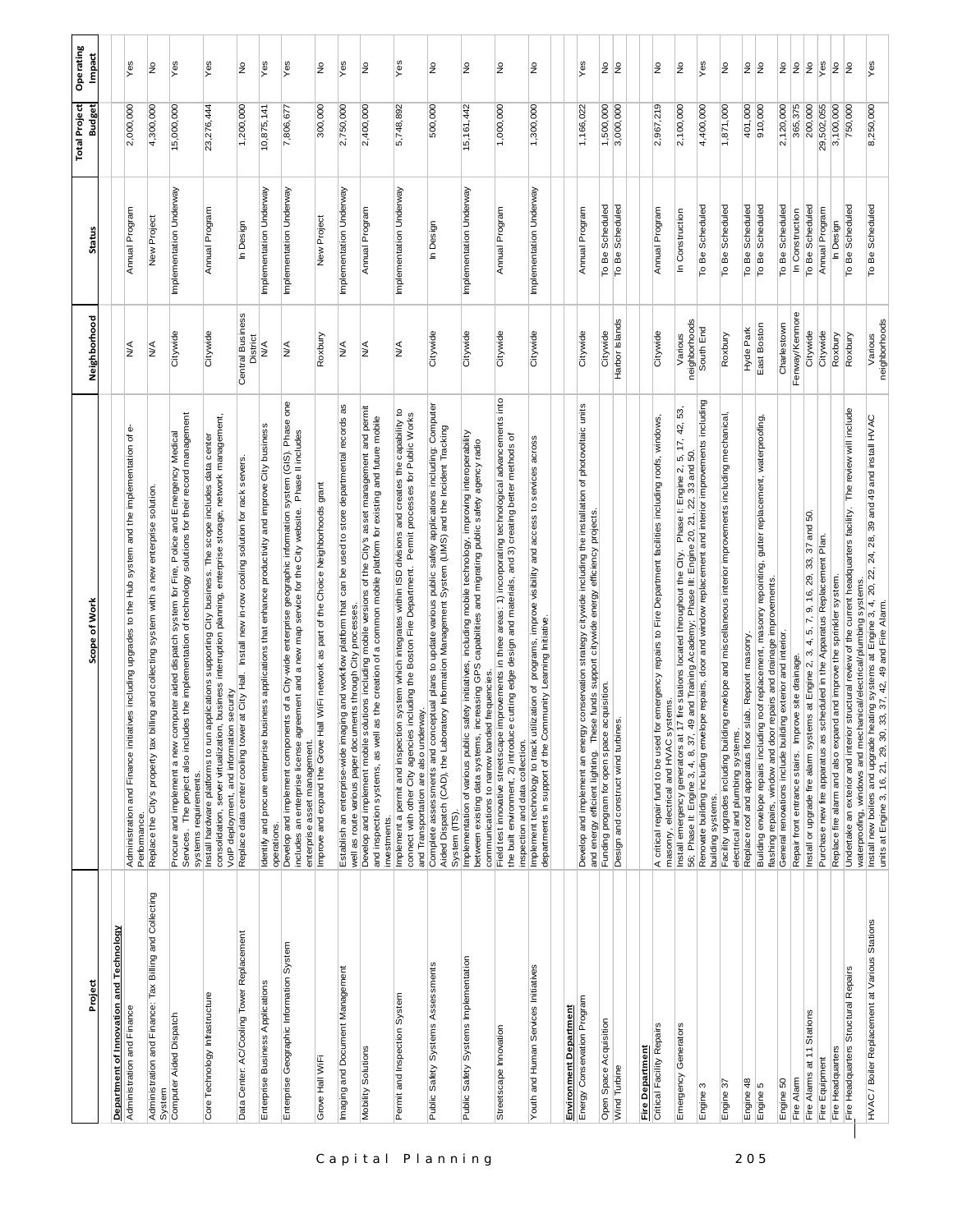|                                               |                                                                                                                                                                                                                                                                      |                          |                         | <b>Total Project</b> | Operating         |
|-----------------------------------------------|----------------------------------------------------------------------------------------------------------------------------------------------------------------------------------------------------------------------------------------------------------------------|--------------------------|-------------------------|----------------------|-------------------|
| Project                                       | Scope of Work                                                                                                                                                                                                                                                        | Neighborhood             | Status                  | <b>Budget</b>        | Impact            |
| Fire Department                               |                                                                                                                                                                                                                                                                      |                          |                         |                      |                   |
| Radio System Improvements                     | stem including site improvements at Engine 29 and Fire Alarm.<br>Upgrade radio communication sy                                                                                                                                                                      | $\stackrel{\leq}{\geq}$  | To Be Scheduled         | 8,420,000            | ş                 |
| Repairs at 4 Stations and Training Academy    | Exterior improvements including masonry and concrete repairs and repointing at Engines 2, 7, 29, 48 and<br>Training Academy                                                                                                                                          | neighborhoods<br>Various | In Design               | 2,630,000            | Ιş                |
| ¥<br>5 and<br>Roof Replacement at Engine 2,   | 14<br>Replace roofs at Engine 2, 5 and                                                                                                                                                                                                                               | neighborhoods<br>Various | To Be Scheduled         | 2,500,000            | <sub>2</sub>      |
| Seawall at Moon Island                        | Repair seawall adjacent to the Fire Academy                                                                                                                                                                                                                          | Harbor Islands           | Study Underway          | 2,794,000            | lş                |
| Station Alerting System                       | Replace existing station alerting system.                                                                                                                                                                                                                            | neighborhoods<br>Various | Implementation Underway | 3,270,000            | Ł                 |
| Library Department                            |                                                                                                                                                                                                                                                                      |                          |                         |                      |                   |
| Adams Street Branch Library                   | Assess interior space requirements of the Children and Adult sections. Replace front doors, roof, and flooring.<br>Repair or replace windows. Improve handicap access and lighting                                                                                   | Dorchester               | To Be Scheduled         | 1,450,000            | ş                 |
| Critical Facility Repairs                     | A critical repair fund to be used for emergency repairs to library facilities including roofs, windows, masonry, and<br>electrical and HVAC systems.                                                                                                                 | Citywide                 | Annual Program          | 2,100,000            | $\frac{1}{2}$     |
| Dudley Branch Library                         | based on a facility assessment and programming study including a new<br>entryway, site lighting enhancements and security improvements.<br>Implement building improvements                                                                                           | Roxbury                  | In Construction         | 1,120,000            | $\frac{1}{2}$     |
| East Boston Library                           | Design, construction, and furnishings for the development of a new branch library.                                                                                                                                                                                   | East Boston              | In Construction         | 17,360,988           | Yes               |
| Egleston Square Branch Library                | and install a handicap ramp. Perform partial window glazing at garden window<br>Improve driveway, parking, and garden path areas. Replace fence and install window treatment at south wall.<br>Add lighting to rear of lecture hall<br>wall and upgrade HVAC system. | Roxbury                  | To Be Scheduled         | 916,267              | ş                 |
| Facilities Audit                              | Assess the existing physical conditions of the branches according to how ably the branches can accomplish<br>goal of informing future capital project planning.<br>the Compass Principles with the                                                                   | Citywide                 | Study Underway          | 440,500              | <sub>2</sub>      |
| Faneuil Branch Library                        | Upgrade HVAC system, install new fire alarm system, repoint stairs, refurbish interior finishes, and improve<br>interior lighting. Provide exterior signage and improve access.                                                                                      | Allston/Brighton         | To Be Scheduled         | 1,118,650            | ş                 |
| Faneuil Branch Library Study                  | Assess the existing interior and exterior physical conditions according to how ably the branch can accomplish<br>the Compass Principles; review the facility's HVAC and alarm systems; and develop a recommended<br>remodeling plan.                                 | Allston/Brighton         | New Project             | 75,000               | $\epsilon$        |
| HVAC Replacement at 3 Branch Libraries        | Replace HVAC systems at branch libraries in Charlestown, Roslindale, and the West End                                                                                                                                                                                | neighborhoods<br>Various | In Construction         | 1,935,000            | Yes               |
| Integrated Library System                     | Upgrade the software and components of the Integrated Library System, the key public service delivery system<br>for the library and all the branches.                                                                                                                | Citywide                 | Implementation Underway | 2,500,000            | ş                 |
| Jamaica Plain Branch Library                  | include circulation areas, shelving, electrical systems, accessibility, and other<br>items. Major capital decisions will be informed by the branch facilities audit.<br>Service improvements to address                                                              | Jamaica Plain            | Study Underway          | 8,500,000            | ş                 |
| Johnson Building Energy Improvements          | Implementation of comprehensive energy study recommendations for the library at Copley Square.                                                                                                                                                                       | Back Bay/Beacon          | In Design               | 5,058,354            | Yes               |
| Johnson Building Piping Infrastructure        | Replace and update piping infrastructure including small diameter hot water piping, chilled water, steam and<br>condensate return piping and related valves in the Johnson and McKim buildings                                                                       | Back Bay/Beacon<br>Ī     | To Be Scheduled         | 3,900,000            | Ł                 |
| Johnson Building Renovation                   | Improvements to enrich library services and visitor experience, including new and expanded areas for teens and<br>children, an enhanced entry and street presence, and other improvements. Includes design and early action<br>construction items.                   | Back Bay/Beacon<br>Ī     | In Design               | 16,100,000           | $\frac{1}{2}$     |
| McKim Library Phase II C Signage              | Update directional and room signage in conjunction with the ongoing restoration project.                                                                                                                                                                             | Back Bay/Beacon<br>Ī     | In Design               | 500,000              | <sub>2</sub>      |
| McKim Library Phase II D                      | ation of the McKim Library. Phase II D includes renovations to the Print<br>Gallery and to the Music, Fine Arts, Rare Books, and Manuscripts Departments<br>Extraordinary repairs and rehabilit                                                                      | Back Bay/Beacon<br>Ī     | To Be Scheduled         | 2,530,571            | Ιş                |
| McKim Library Waterproofing                   | basement of the McKim Building and reconstruct the pedestrian plaza on<br>Remediate water infiltration in the<br>Dartmouth Street.                                                                                                                                   | Back Bay/Beacon          | To Be Scheduled         | 480,000              | $\epsilon$        |
| North End Branch Library                      | Upgrade HVAC system, upgrade lighting, install new circulation desk, repair or replace windows, replace roof,<br>other interior repairs.<br>install new exterior signage, and                                                                                        | North End                | To Be Scheduled         | 1,475,000            | ٤                 |
| Parker Hill Library                           | Replace windows and repoint masonry walls.                                                                                                                                                                                                                           | Roxbury                  | To Be Scheduled         | 2,400,000            | ş                 |
| Pay-for-Print Infrastructure System           | Replace public service pay-for-print infrastructure system.                                                                                                                                                                                                          | Citywide                 | Study Underway          | 850,000              | Yes               |
| Roslindale Branch Library                     | accomplish the Compass Principles (study will be a pilot for system-wide assessment), develop a remodeling<br>Conduct a facility assessment of the existing physical conditions according to how ably the branch can<br>Φ<br>plan and implement the first phas       | Roslindale               | Implementation Underway | 125,000              | ş                 |
| Security Audit Recommendations Implementation | Implement security upgrades at Central & all branch library locations.                                                                                                                                                                                               | Citywide                 | To Be Scheduled         | 500,000              | ş                 |
| Self-Checkout Equipment                       | Procure and install a self-checkout system at seventeen branch libraries                                                                                                                                                                                             | Citywide                 | Implementation Underway | 350,000              | $\overline{Y}$ es |
| Uphams Corner Library (New)                   | Site acquisition, design, construction, and furnishings for the development of a new branch library.                                                                                                                                                                 | Dorchester               | To Be Scheduled         | 12,980,000           | ş                 |
| Neighborhood Development                      |                                                                                                                                                                                                                                                                      |                          |                         |                      |                   |
| <b>Strand Theatre</b>                         | Phase III: Upgrade theatrical lighting, sound and communication system and restrooms. Complete: Phase I-<br>Building system upgrade: Phase II-Exterior facade renovation and stage floor replacement.                                                                | Dorchester               | In Construction         | 7,734,000            | $\overline{Y}$ es |
|                                               |                                                                                                                                                                                                                                                                      |                          |                         |                      |                   |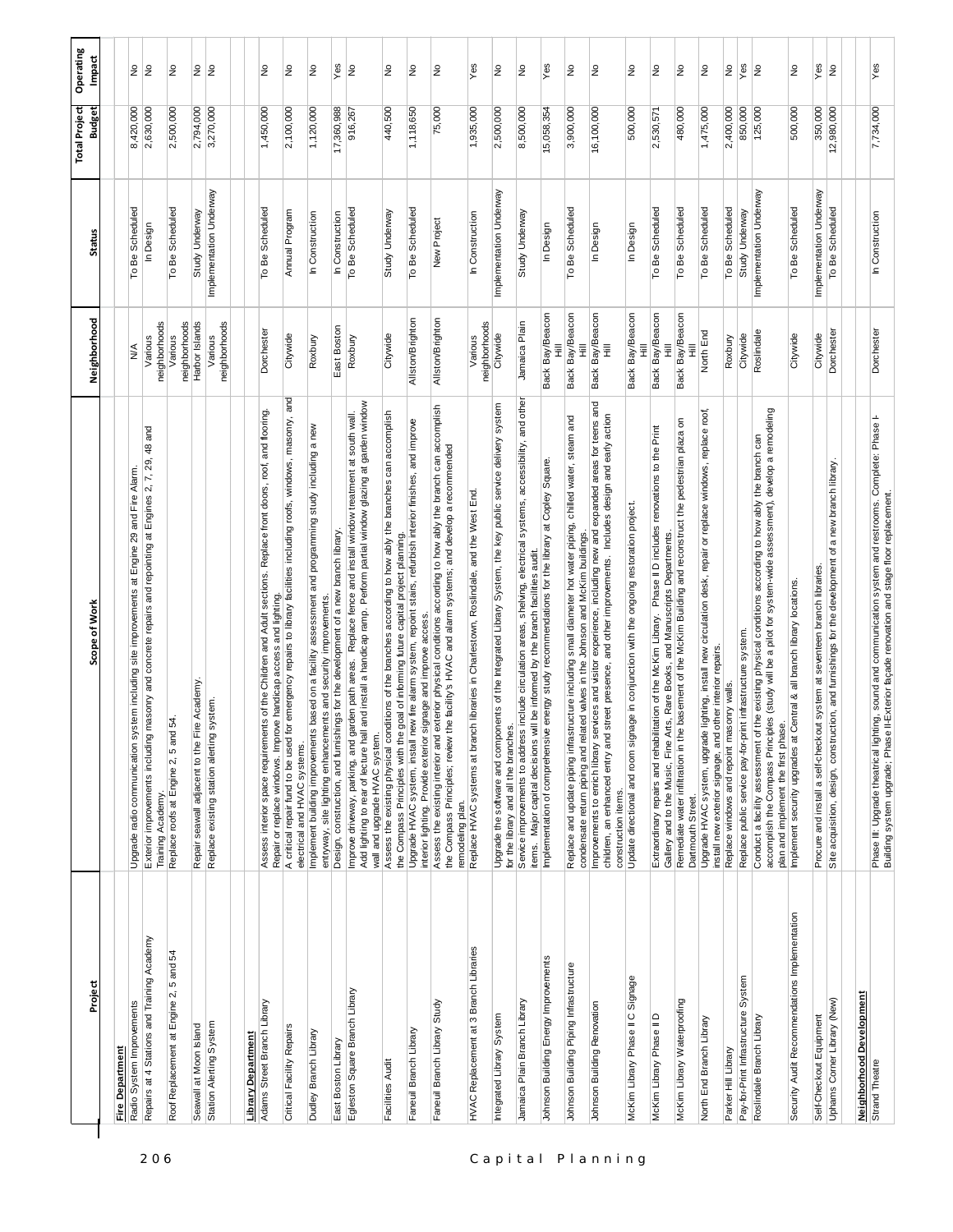|                                                 |                                                                                                                                                                                                                                                                          |                              |                 | <b>Total Project</b> | Operating       |
|-------------------------------------------------|--------------------------------------------------------------------------------------------------------------------------------------------------------------------------------------------------------------------------------------------------------------------------|------------------------------|-----------------|----------------------|-----------------|
| Project                                         | Scope of Work                                                                                                                                                                                                                                                            | Neighborhood                 | <b>Status</b>   | <b>Budget</b>        | Impact          |
| <b>Parks and Recreation Department</b>          |                                                                                                                                                                                                                                                                          |                              |                 |                      |                 |
| Adams Park                                      | install a permanent performance platform, electrical system, and walkways; rearrange fixtures; plant new shrubs<br>and / or trees                                                                                                                                        | Roslindale                   | In Design       | 250,000              | £               |
| Adams/King Playground                           | Park renovation including drainage; fencing and wall repairs; new landscaping, play structure, and safety<br>surfacing.                                                                                                                                                  | Dorchester                   | To Be Scheduled | 500,000              | ş               |
| American Legion Playground                      | etic turffield, playing courts, play lot, and bleachers; perform other<br>Design and construct a new synth<br>miscellaneous improvements.                                                                                                                                | East Boston                  | In Design       | 3,400,000            | ξ               |
| Back Bay Fens                                   | Furnish and install pedestrian lighting along pathway by the Rose Garden area of the Fenway.                                                                                                                                                                             | Fenway/Kenmore               | To Be Scheduled | 220,000              | ξ               |
| Bathroom Facilities at Parks                    | Study and assess options for providing bathroom facilities in City-owned parks.                                                                                                                                                                                          | Citywide                     | In Design       | 75,000               | Ιş              |
| Beethoven School Playground                     | Refurbishment, repair and renovation of Beethoven School playground and surrounds.                                                                                                                                                                                       | West Roxbury                 | New Project     | 335,000              | å               |
| Billings Field Playground                       | Renovate the play lot, including installation of new play equipment and safety surfacing, a new 0-4 tot lot, and<br>benches.                                                                                                                                             | West Roxbury                 | In Design       | 500,000              | $\frac{1}{2}$   |
| Blackstone/Franklin Squares Fountains           | Undertake a comprehensive renovation of the fountains, including new water recirculation systems.                                                                                                                                                                        | South End                    | In Construction | 985,700              | Yes             |
| Boston Common Pathways                          | Improve paths and brick paving; reset granite benches.                                                                                                                                                                                                                   | Back Bay/Beacon<br>Ē         | In Construction | 659,000              | £               |
| Boston Common, Deer Park<br>Capital             | Upgrade the interior, including new<br>ig masonry, roof, windows, and doors.<br>Renovate building exterior, includin<br>boiler and bathrooms.                                                                                                                            | Back Bay/Beacon<br>₹         | In Design       | 935,000              | £               |
| Caldwell Street Playground                      | refurbished play structure, new swings, spring toys, safety surfacing, and<br>Park renovation including pruning,<br>miscellaneous repairs.                                                                                                                               | Charlestown                  | To Be Scheduled | 250,000              | $\frac{1}{2}$   |
| Carter Playground                               | Demolish existing structure housing water and electrical controls, and replace with new service building for<br>vault for water controls<br>electrical controls and a separate                                                                                           | South End                    | To Be Scheduled | 1,125,000            | £               |
| Cassidy Field House<br>Planning                 | exterior improvements to roof, windows, doors, and brickwork. Provide<br>handicap accessibility. Interior improvements include bathrooms, locker rooms, and office.<br>Renovate existing field house with                                                                | Allston/Brighton             | To Be Scheduled | 330,000              | $\frac{1}{2}$   |
| Chandler Pond Pathway                           | Repair and upgrade of severely deteriorated pathways surrounding Chandler Pond.                                                                                                                                                                                          | Allston/Brighton             | In Design       | 160,000              | Ł               |
| Childe Hassam Park                              | Renovate passive park with new pathways, fencing, benches, landscaping, clock, and other improvements.                                                                                                                                                                   | South End                    | In Construction | 369,000              | $\vert$ 2       |
| Commonwealth Avenue Mall                        | Repair and upgrade existing pathways.                                                                                                                                                                                                                                    | Back Bay/Beacon<br>Ī         | In Construction | 500,000              | l 2             |
| Court Renovations                               | Annual program to rehabilitate tennis, basketball, and street hockey courts citywide.                                                                                                                                                                                    | Citywide                     | Annual Program  | 5,146,000            | 2               |
| Cuneo Playground                                | Major park renovation including drainage; fencing and wall repairs; and new landscaping, play structure, and<br>safety surfacing.                                                                                                                                        | East Boston                  | To Be Scheduled | 320,000              | l£              |
| Downer Avenue Park                              | Overall park and play lot refurbishment and installation of safety surfacing.                                                                                                                                                                                            | Dorchester                   | New Project     | 600,000              | 2               |
| Draper Playground                               | Replace play equipment. Install new curbing, paving, benches, landscaping, and play surface.                                                                                                                                                                             | West Roxbury                 | In Construction | 515,000              | $\vert z \vert$ |
| East Boston Stadium Field                       | Full replacement of first artificial turf field the Parks Department installed in 1999. Replace entire track and<br>repair perimeter fencing.                                                                                                                            | East Boston                  | To Be Scheduled | 2,600,000            | $\frac{9}{2}$   |
| Edgerly Road Playground                         | Renovate play lot, including new play equipment and safety surface.                                                                                                                                                                                                      | Fenway/Kenmore               | In Design       | 500,000              | ξ               |
| Eliot Norton Park                               | Major park renovation including drainage; fencing and wall repairs; and new landscaping, play structure, and<br>safety surfacing.                                                                                                                                        | Central Business<br>District | In Design       | 890,000              | £               |
| English High Field                              | Replace synthetic turf field.                                                                                                                                                                                                                                            | Jamaica Plain                | In Construction | 1,500,000            | Yes             |
| Erie Ellington Playground                       | Renovate play lot and install new fencing, curbing and trees.                                                                                                                                                                                                            | Roxbury                      | To Be Scheduled | 431,000              | 2               |
| Fairview Cemetery Garage Building               | Construct new garage. Provide access for persons with disabilities.                                                                                                                                                                                                      | Hyde Park                    | In Design       | 1,290,000            | Yes             |
| Field Renovations at Cassidy Field              | system, repair/replacement of existing fencing/backstops and paths, repair<br>Hydrologic and grading study, regarding of three softball/baseball fields and football field to reduce flooding,<br>installation of significant drainage<br>deteriorated/hazardous concret | Allston/Brighton             | New Project     | 710,000              | $\epsilon$      |
| Field Renovations at Clifford Playground<br>207 | Improve site drainage and field conditions.                                                                                                                                                                                                                              | Roxbury                      | New Project     | 415,000              | ş               |
| Field Renovations at Doherty-Gibson Playground  | Re-establishment and re-grading of two baseball and/or softball fields, repair or creation of accessible pathways<br>and replacement of deteriorated fencing, backstops and entrances, paving<br>around site and field house, repair<br>and re-grading of areas around   | Dorchester                   | New Project     | 375,000              | Ιş              |
| Field Renovations at Healy Field                | drainage and playing surface, and perform other miscellaneous improvements.<br>Renovate existing field to improve                                                                                                                                                        | Roslindale                   | In Design       | 700,000              | $\epsilon$      |
| Field Renovations at Mission Hill               | drainage and playing surface, and perform other miscellaneous improvements.<br>Renovate existing field to improve                                                                                                                                                        | Jamaica Plain                | In Design       | 450,000              | Ιş              |
| Field Renovations at Moakley Park               | Re-grade field and improve drainage.                                                                                                                                                                                                                                     | South Boston                 | In Design       | 350,000              | 2               |
| Field Renovations at Various Locations          | Annual program for the renovation of three to six fields and their ancillary facilities.                                                                                                                                                                                 | neighborhoods<br>Various     | Annual Program  | 3,000,000            | l 2             |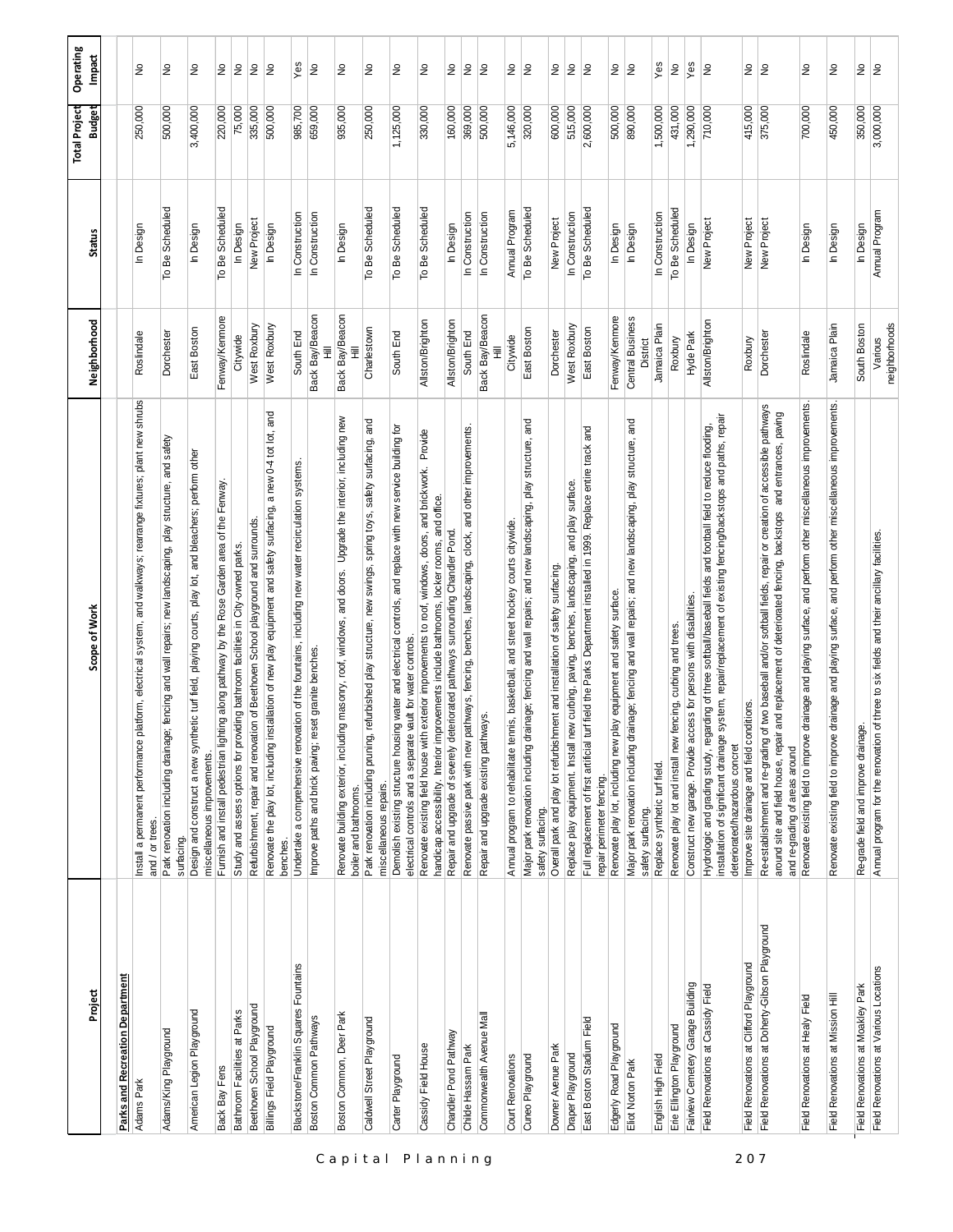|                                                     |                                                                                                                                                                                                                      |                          |                 | <b>Total Project</b> | Operating                           |
|-----------------------------------------------------|----------------------------------------------------------------------------------------------------------------------------------------------------------------------------------------------------------------------|--------------------------|-----------------|----------------------|-------------------------------------|
| Project                                             | Scope of Work                                                                                                                                                                                                        | Neighborhood             | <b>Status</b>   | <b>Budget</b>        | Impact                              |
|                                                     |                                                                                                                                                                                                                      |                          |                 |                      |                                     |
| Parks and Recreation Department                     |                                                                                                                                                                                                                      |                          |                 |                      |                                     |
| <b>Floodlight Pole Renovations</b>                  | Repair or replace ball field floodlight poles based on engineering assessment.                                                                                                                                       | Citywide                 | In Construction | 620,000              | Ιş                                  |
| Fort Hill Tower                                     | Interior and exterior repairs including repointing masonry, preparing and painting all metal surfaces, repairing<br>and re-glazing windows, recoating masonry surfaces, and other miscellaneous repairs              | Roxbury                  | In Construction | 800,000              | $\vert z \vert$                     |
| Franklin Park Admin Building Interior               | Renovate interior, replace windows, upgrade electrical and HVAC systems, and improve access for persons<br>with disabilities.                                                                                        | Roxbury                  | To Be Scheduled | 1,972,820            | $\stackrel{\circ}{\simeq}$          |
| Franklin Park Cross Country Track                   | oss country track.<br>Repair and improve existing cr                                                                                                                                                                 | Roxbury                  | In Construction | 130,000              | $\stackrel{\circ}{\simeq}$          |
| Franklin Park Gateway and Paths                     | Repair and improve park pathways and entrances.                                                                                                                                                                      | Roxbury                  | In Construction | 664,000              | Ł                                   |
| Franklin Park Greenhouse Construction               | Construct new greenhouse.                                                                                                                                                                                            | Roxbury                  | To Be Scheduled | 520,000              | lş                                  |
| =<br>Franklin Park Maintenance Yard Utilities Phase | Design and construct underground telephone and electric services. Repare site, including curbing and parking<br>improvements.                                                                                        | Roxbury                  | To Be Scheduled | 1,595,000            | lş                                  |
| Frog Pond                                           | ical systems of the Frog Pond.<br>Study to evaluate the mechani                                                                                                                                                      | Back Bay/Beacon<br>Ī     | To Be Scheduled | 75,000               | $\frac{1}{2}$                       |
| General Parks Improvements                          | Replace fencing, pavement, court lighting, and other infrastructure repairs as needed.                                                                                                                               | Citywide                 | Annual Program  | 3,965,572            | $\stackrel{\mathtt{o}}{\mathtt{z}}$ |
| George Wright Golf Course                           | Ongoing improvements including drainage, paving, and other miscellaneous items.                                                                                                                                      | Hyde Park                | Annual Program  | 1,910,300            | Ιş                                  |
| George Wright Golf Course Clubhouse                 | Building renovations include envelope work and exterior access improvements, new doors and windows, and<br>new boiler and ATC. Install new electrical service and fire protection. Update bathroom for accessibility | Hyde Park                | To Be Scheduled | 4,950,000            | lş                                  |
| Gibbons Playground                                  | Major park renovation including drainage; fencing and wall repairs; and new landscaping, play structure, water<br>feature, and safety surfacing.                                                                     | Jamaica Plain            | In Design       | 350,000              | Ιş                                  |
| Harambee Park Master Plan                           | optimal use of space within the entire park.<br>Develop a master plan for the                                                                                                                                        | Mattapan                 | New Project     | 125,000              | ş                                   |
| Harvard Mall Play Area                              | and surrounding area including fencing, paving, and lighting.<br>Complete renovation of tot lot                                                                                                                      | Charlestown              | To Be Scheduled | 450,000              | Ιş                                  |
| Hazardous Remediation                               | Conduct mandatory site assessments in accordance with DEP requirements. Provide cleanup at various sites                                                                                                             | neighborhoods<br>Various | Annual Program  | 1,453,250            | Ιş                                  |
| Hemenway Playground                                 | Park renovation including drainage; fencing and wall repairs; and new landscaping, play structure and safety<br>surfacing.                                                                                           | Dorchester               | To Be Scheduled | 350,000              | ş                                   |
| <b>Highland Park</b>                                | Upgrade the park with new benches, paving, and landscaping.                                                                                                                                                          | Roxbury                  | In Design       | 600,000              | $\hat{\mathsf{z}}$                  |
| <b>Historic Cemeteries</b>                          | Ongoing program of repairs in designated historic cemeteries located throughout the City.                                                                                                                            | Citywide                 | Annual Program  | 1,526,117            | Ιş                                  |
| Horatio Harris Park                                 | Major park renovation including drainage; paving; fencing and wall repairs; and new landscaping, seating area,<br>game tables. and drinking fountains.                                                               | Roxbury                  | To Be Scheduled | 370,000              | Ιş                                  |
| Hunt/Almont Playground                              | Refurbish fields and various paths in accordance with the master plan. Complete: Demolish the field house and<br>replace with a passive area.                                                                        | Mattapan                 | In Construction | 3,841,500            | $\epsilon$                          |
| lacono Playground                                   | Major park renovation including drainage; fencing and court repairs; and new landscaping, play structure,<br>swings, and safety surfacing.                                                                           | Hyde Park                | In Design       | 730,000              | lş                                  |
| Jamaica Pond Boathouse                              | Repairs to roof, chimney, masonry, windows and doors, interior finishes, and bathrooms; new flooring and paint;<br>food vendor upgrades to kitchen, lighting, and mezzanine.                                         | Jamaica Plain            | To Be Scheduled | 400,000              | ξ                                   |
| Jamaica Pond Dock Rehabilitation                    | Design rehabilitation and repair of the boat docks.                                                                                                                                                                  | Jamaica Plain            | New Project     | 125,000              | Ιş                                  |
| John Harvard Mall                                   | Remove deteriorated brick walls. Replace with brick piers and steel fencing.                                                                                                                                         | Charlestown              | To Be Scheduled | 225,000              | lş                                  |
| Joyce Playground                                    | Renovate play lot including new play equipment and safety surface.                                                                                                                                                   | Allston/Brighton         | In Construction | 1,040,000            | l£                                  |
| Liberty Tree                                        | Restoration of passive park including brick paving and other site improvements.                                                                                                                                      | Chinatown                | In Design       | 130,000              | l£                                  |
| Little Scobie Playground                            | Renovate playground and basketball courts.                                                                                                                                                                           | Roxbury                  | New Project     | 550,000              | Ιş                                  |
| LoPresti Playground                                 | Renovate park to include refurbished field, play area and pathways.                                                                                                                                                  | East Boston              | To Be Scheduled | 2,875,000            | $\stackrel{\mathtt{o}}{\mathtt{z}}$ |
| <b>M</b> Street Field                               | Renovate existing multi-use field to improve drainage.                                                                                                                                                               | South Boston             | In Construction | 450,000              | Ιş                                  |
| Mary Hannon Playground                              | Major park renovation including drainage; fencing and wall repairs; and new landscaping, play structure, and<br>safety surfacing.                                                                                    | Roxbury                  | In Design       | 550,000              | l£                                  |
| McConnell Playground                                | Install new play equipment, curbing, paving, and landscaping; perform other ancillary site improvements.                                                                                                             | Dorchester               | To Be Scheduled | 201,000              | $\hat{\mathsf{z}}$                  |
| McLaughlin Playground Upper Terrace                 | Access and pathway improvements, seating area installation and improvements, grading and drainage<br>restoration, fence installation and overlook creation                                                           | Roxbury                  | New Project     | 335,000              | Ιş                                  |
| Monsignor Reynolds Playground                       | Install new play lot equipment, curbing, fencing, and benches.                                                                                                                                                       | South End                | To Be Scheduled | 299,000              | $\hat{\mathsf{z}}$                  |
| <b>Mothers Rest</b>                                 | Renovate play lot including new play equipment and safety surface.                                                                                                                                                   | Fenway/Kenmore           | In Construction | 291,250              | Ł                                   |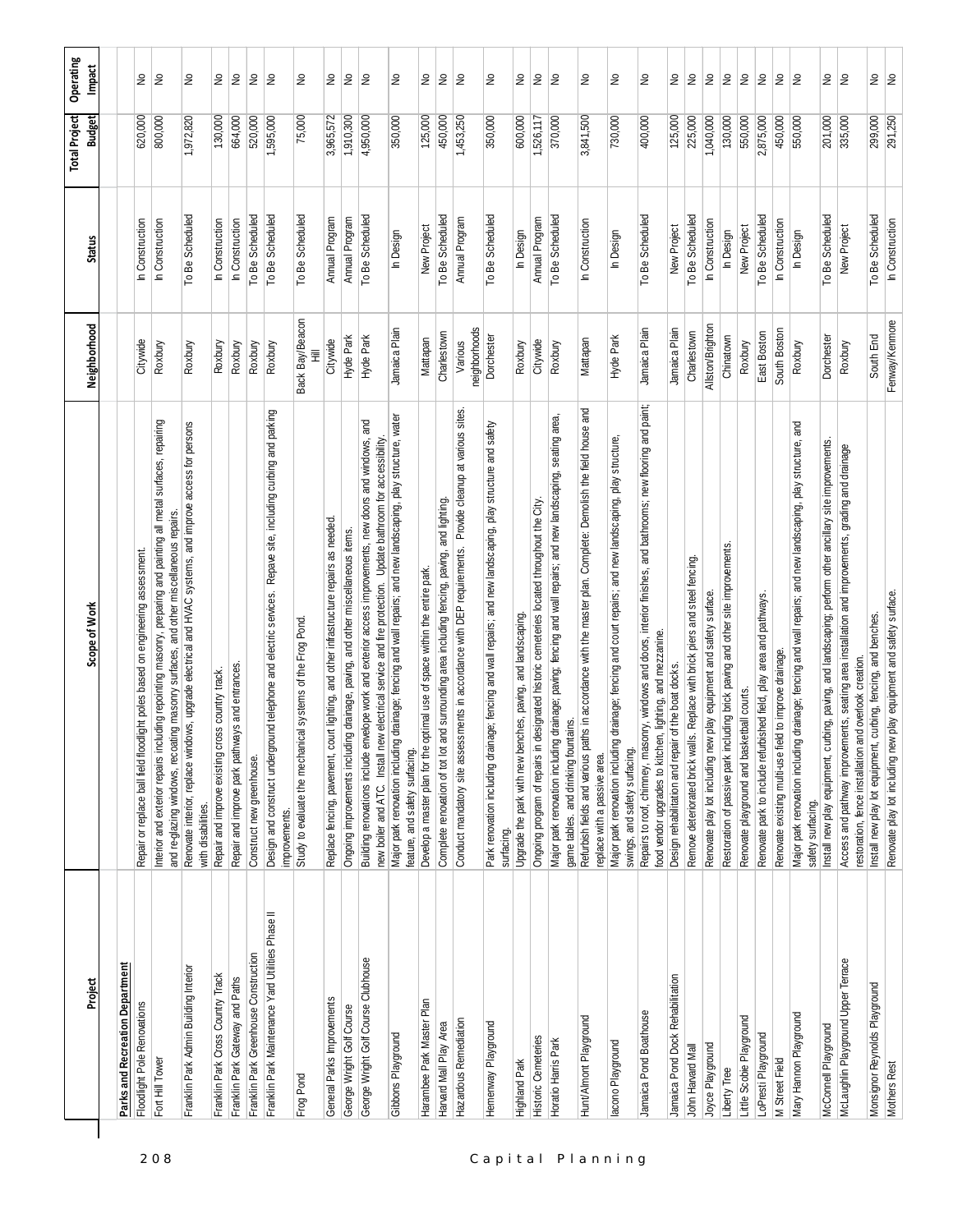|                                               |                                                                                                                                                                                                                                                                  |                          |                 | <b>Total Project</b> | Operating                           |
|-----------------------------------------------|------------------------------------------------------------------------------------------------------------------------------------------------------------------------------------------------------------------------------------------------------------------|--------------------------|-----------------|----------------------|-------------------------------------|
| Project                                       | Scope of Work                                                                                                                                                                                                                                                    | Neighborhood             | <b>Status</b>   | <b>Budget</b>        | Impact                              |
| <b>Parks and Recreation Department</b>        |                                                                                                                                                                                                                                                                  |                          |                 |                      |                                     |
| Muddy River                                   | project funding is provided by the Army Corps of Engineers, the Commonwealth,<br>re habitat along the Muddy River. Project will be implemented through the Army<br>Dredge main channel and resto<br>Corps of Engineers. Additional<br>and the Town of Brookline. | Fenway/Kenmore           | In Construction | 95,452,500           | $\stackrel{\circ}{\simeq}$          |
| New Accessible Park at Charlestown Navy Yard  | Design and construction of a new accessible play area and park located adjacent to Pier11 in the Charlestown<br>Navy Yard.                                                                                                                                       | Charlestown              | New Project     | 4,660,000            | ş                                   |
| Paris Street Playground                       | drainage; fencing and wall repairs; and new landscaping, play structure, and<br>Major park renovation including<br>safety surfacing.                                                                                                                             | East Boston              | In Design       | 850,000              | $\epsilon$                          |
| Park Accessibility Evaluation and Asset Study | city-wide Park and Open Space plan.<br>Evaluation and analysis of the                                                                                                                                                                                            | Citywide                 | In Design       | 500,000              | $\frac{1}{2}$                       |
| Park Equipment                                | Purchase park maintenance equipment.                                                                                                                                                                                                                             | Citywide                 | Annual Program  | 3,700,000            | lş                                  |
| Public Garden Lagoon                          | Repair and backfill missing, destroyed, and leaking granite coping surrounding the lagoon.                                                                                                                                                                       | Back Bay/Beacon<br>뤂     | In Construction | 550,000              | $\epsilon$                          |
| Public Garden Pathways                        | Repair and upgrade existing pathways.                                                                                                                                                                                                                            | Back Bay/Beacon<br>Ξ     | In Construction | 600,000              | $\stackrel{\mathtt{o}}{z}$          |
| Puopolo Field Electrical Repairs              | Repair and replacement of entire electrical system. Change power source from high voltage to low voltage,<br>install MUSCO lighting controllers and modify all required wiring and switches.                                                                     | North End                | New Project     | 200,000              | $\tilde{z}$                         |
| Rice Field                                    | Renovate and re-grade infield and over-seed outfield.                                                                                                                                                                                                            | Roxbury                  | In Construction | 100,000              | ξ                                   |
| Ringgold Park Phase                           | Renovate play lot including new play equipment and safety surface.                                                                                                                                                                                               | South End                | In Construction | 335,000              | l 2                                 |
| Roberts Playground                            | Design and construct a new synthetic turf field.                                                                                                                                                                                                                 | Dorchester               | In Construction | 3,500,000            | lş                                  |
| Rogers Park                                   | Planning for future park improvements.                                                                                                                                                                                                                           | Allston/Brighton         | To Be Scheduled | 25,000               | Ιş                                  |
| Ross Playground                               | Overall park and play lot refurbishment and installation of safety surfacing.                                                                                                                                                                                    | Hyde Park                | New Project     | 700,000              | Ιş                                  |
| Savin Hill Park                               | Access and pathway improvements, seating area installation and improvements, grading and drainage<br>restoration, fence installation and overlook creation.                                                                                                      | Dorchester               | New Project     | 265,000              | lş                                  |
| Shubow Park                                   | Renovate play lot including new play equipment and safety surface.                                                                                                                                                                                               | Allston/Brighton         | In Construction | 460,000              | ş                                   |
| <b>Street Tree Planting</b>                   | planting throughout the City.<br>Ongoing program of street tree                                                                                                                                                                                                  | Citywide                 | Annual Program  | 4,700,000            | lş                                  |
| Sumner and Lamson Playground                  | Remove and replace play equipment; repair stairs, walls, paving, fencing, and other miscellaneous items.                                                                                                                                                         | East Boston              | In Construction | 555,000              | l <sub>2</sub>                      |
| Sweeney Playground                            | Renovate play lot including new play equipment and safety surface.                                                                                                                                                                                               | South Boston             | In Design       | 500,000              | l 2                                 |
| Symphony Park                                 | Revitalize park and create a passive, sustainable designed park with enhanced green spaces, accessible                                                                                                                                                           | Fenway/Kenmore           | To Be Scheduled | 550,000              | Ιş                                  |
| Tai Tung Park                                 | General park refurbishment and installation of new safety surfacing.<br>walkways, and a pergola area.                                                                                                                                                            | Chinatown                | New Project     | 160,000              | ş                                   |
| <b>Turf Rehabilitation</b>                    | s, including impact testing, granular replacement/relocation, and ensuring the<br>Refurbish existing artificial field                                                                                                                                            | Citywide                 | To Be Scheduled | 250,000              | ş                                   |
|                                               | integrity of the fields.                                                                                                                                                                                                                                         |                          |                 |                      |                                     |
| <b>Urban Wilds Renovations</b>                | and signage within urban wilds owned by Environment and Parks Department.<br>Trailhead, wayfinding, safety enhancement and woodland restoration at Allandale Woods<br>Renovation of walls, walkways,                                                             | Citywide                 | Annual Program  | 880,000              | $\stackrel{\mathtt{o}}{\mathtt{z}}$ |
| Visitor Information Center                    | Design services for the plaza and streetscape in front of the Visitor Information Center.                                                                                                                                                                        | Back Bay/Beacon<br>呈     | In Design       | 50,000               | $\epsilon$                          |
| Wards Pond Boardwalk                          | Restore a section of the boardwalk that is currently unusable.                                                                                                                                                                                                   | Jamaica Plain            | Complete        | 150,000              | $\stackrel{\circ}{\simeq}$          |
| West Roxbury Education Complex Field          | Design and construct a new synthetic turf football field, synthetic turf baseball and softball fields, tennis courts<br>and athletic track. Upgrade parking, fencing, stands and lighting.                                                                       | West Roxbury             | New Project     | 6,500,000            | lş                                  |
| William Devine Golf Course                    | Improve drainage, paving, and other miscellaneous items.                                                                                                                                                                                                         | Roxbury                  | Annual Program  | 1,500,000            | ξ                                   |
| Winthrop Square III                           | Landscape area and install new perimeter fencing.                                                                                                                                                                                                                | Charlestown              | In Design       | 251,200              | £                                   |
|                                               |                                                                                                                                                                                                                                                                  |                          |                 |                      |                                     |
| <b>Police Department</b>                      |                                                                                                                                                                                                                                                                  |                          |                 |                      |                                     |
| Area A-1 and Area D-4 Stations                | stations. Replace windows at Area A-1 Station<br>Install new roofs on two police                                                                                                                                                                                 | neighborhoods<br>Various | New Project     | 2,000,000            | ş                                   |
| Area A-7 Station                              | Replace roof and waterproof exterior masonry.                                                                                                                                                                                                                    | East Boston              | In Construction | 2,180,248            | $\epsilon$                          |
| Area C-11 Station                             | improve access for persons with disabilities. Install a backflow preventer and upgrade the fire alarm system.<br>block and booking areas. Upgrade public bathrooms and front entrance to<br>Replace the roof. Renovate cell                                      | Dorchester               | In Construction | 3,128,222            | Ιş                                  |
| Area C-6 Station Roof Replacement             | Replace roof, replace exterior wall and window sealants.                                                                                                                                                                                                         | South Boston             | To Be Scheduled | 315,000              | ş                                   |
| Area D-14 Station                             | Install new windows on the second floor.                                                                                                                                                                                                                         | Allston/Brighton         | New Project     | 360,000              | lş                                  |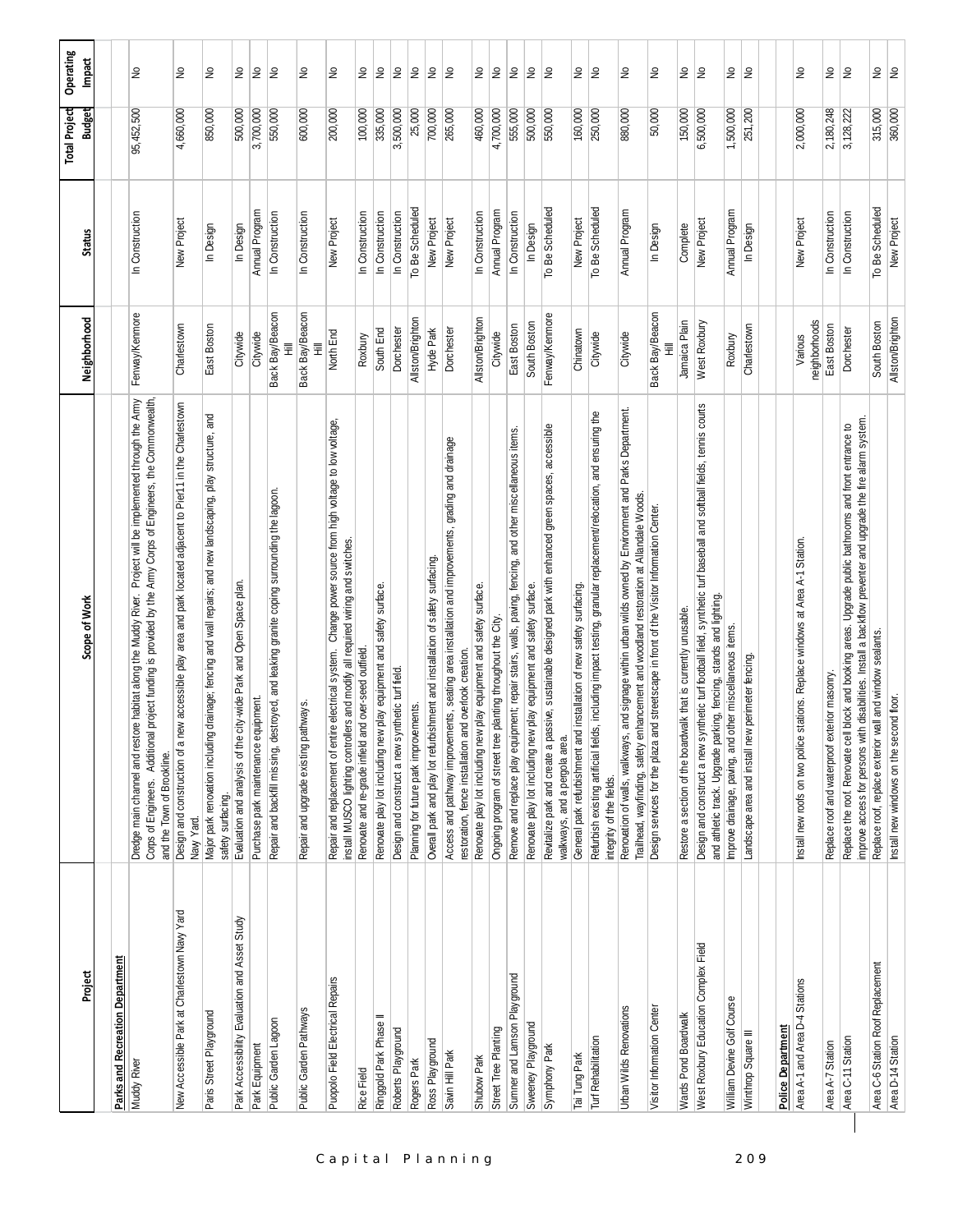| Project                                         | Scope of Work                                                                                                                                                                                                                                       | Neighborhood                        | <b>Status</b>   | <b>Total Project</b><br><b>Budget</b> | Operating<br>Impact |
|-------------------------------------------------|-----------------------------------------------------------------------------------------------------------------------------------------------------------------------------------------------------------------------------------------------------|-------------------------------------|-----------------|---------------------------------------|---------------------|
|                                                 |                                                                                                                                                                                                                                                     |                                     |                 |                                       |                     |
| <b>Police Department</b>                        |                                                                                                                                                                                                                                                     |                                     |                 |                                       |                     |
| Area E-18 Station                               | Programming and facility study to relocate cellblock, replace roof and address building envelope issues                                                                                                                                             | Hyde Park                           | New Project     | 50,000                                | £                   |
| Area E-5 Station                                | Replace exterior siding.                                                                                                                                                                                                                            | West Roxbury                        | New Project     | 1,450,000                             | $\frac{9}{2}$       |
| Critical Facility Repairs                       | ed for emergency repairs to police facilities including roofs, windows, masonry,<br>electrical and HVAC systems<br>A critical repair fund to be us                                                                                                  | Citywide                            | To Be Scheduled | 665,000                               | Ιş                  |
| East Boston Police Station Study                | assess siting options in conjunction with the possible development of a City<br>owned property on East Eagle Street.<br>Develop building program and                                                                                                | East Boston                         | To Be Scheduled | 75,000                                | £                   |
| Gun Range at Moon Island                        | Design and construct a facility to support administrative and training requirements including appropriate<br>environmental mitigation.                                                                                                              | Harbor Islands                      | To Be Scheduled | 2,800,000                             | ٤                   |
| Mattapan Police Station Study                   | Evaluate the feasibility of increasing usable building square footage internally or through an addition in order to<br>support increasing service demands                                                                                           | Mattapan                            | To Be Scheduled | 75,000                                | ١£                  |
| Police Headquarters HVAC Improvements           | Update HVAC air handling units and fire protection systems supporting the 9-1-1<br>Replace two cooling towers.<br>Operations Center.                                                                                                                | Roxbury                             | To Be Scheduled | 1,744,500                             | ٤                   |
| Property and Construction Management Department |                                                                                                                                                                                                                                                     |                                     |                 |                                       |                     |
| 1010 Massachusetts Ave.                         | he relocation of the Boston Fire Department Headquarters to 1010 Mass. Ave.<br>Renovate facility to support the                                                                                                                                     | Roxbury                             | To Be Scheduled | 32,500,000                            | ş                   |
| 1010 Massachusetts Avenue Elevators             | Replace elevator cabs, controllers and motors.                                                                                                                                                                                                      | neighborhoods<br>Various            | In Construction | 1, 145,000                            | ξ                   |
| 26 Court Street                                 | am for City departments that will locate to this facility after the School Department<br>Phase II: Interior and exterior repairs including system updates and office<br>Phase I: Develop space progr<br>relocates to Dudley Square.<br>renovations. | Central Business<br>District        | To Be Scheduled | 20,000,000                            | ٤                   |
| City Hall 4th Floor Courty ard                  | Waterproof brick and concrete, repair skylight, and perform necessary ancillary work on 4th floor courtyard.                                                                                                                                        | <b>Central Business</b><br>District | To Be Scheduled | 3,575,000                             | £                   |
| City Hall and Faneuil Hall Access Improvements  | Replace the handicap accessible chair lifts at City Hall and Faneuil Hall.                                                                                                                                                                          | Central Business<br>District        | To Be Scheduled | 275,000                               | ş                   |
| City Hall Elevators and Escalators              | Elevator and escalator upgrades.                                                                                                                                                                                                                    | Central Business<br>District        | To Be Scheduled | 7,000,000                             | Ł                   |
| City Hall Energy Efficiency                     | update pumps and chillers with variable frequency drives. Phase I (lighting<br>upgrades and controls) is complete.<br>Phase II: Recommissioning,                                                                                                    | Central Business<br>District        | In Design       | 3,334,336                             | Yes                 |
| City Hall HVAC Piping Infrastructure            | Replace HVAC and chilled, hot water, and steam piping throughout City Hall                                                                                                                                                                          | <b>Central Business</b><br>District | To Be Scheduled | 10,000,000                            | £                   |
| City Hall HVAC System Improvements              | Replace boilers and associated piping, replace water heating system and associated piping, replace cooling<br>towers and chiller. All equipment will be converted from steam to natural gas                                                         | <b>Central Business</b><br>District | In Design       | 9,500,000                             | Yes                 |
| City Hall Plaza                                 | Repair plaza brickwork and perform ancillary repairs to railings and granite steps. Provide accessible path to<br>City Hall entrance.                                                                                                               | <b>Central Business</b><br>District | To Be Scheduled | 2,315,555                             | <sub>2</sub>        |
| City Hall Roof Drains                           | Repair roof and plaza drainage systems                                                                                                                                                                                                              | <b>Central Business</b><br>District | To Be Scheduled | 610,000                               | ٤                   |
| Critical Facility Repairs                       | ed for emergency repairs to facilities managed by Property and Construction<br>windows, masonry, and electrical and HVAC systems.<br>A critical repair fund to be us<br>Management including roofs,                                                 | Citywide                            | Annual Program  | 1,692,957                             | £                   |
| Dudley Square Municipal Building                | Design, construct, furnish, and equip a new municipal building located in Dudley Square, Roxbury                                                                                                                                                    | Roxbury                             | In Construction | 119,000,000                           | $Y$ es              |
| Dudley Square Municipal Building - Public Art   | Commission and produce a signature piece of artwork to accompany the new Dudley Municipal Building.                                                                                                                                                 | Roxbury                             | New Project     | 200,000                               | ξ                   |
| East Eagle Street                               | Site acquisition and remediation, design and construction for a combined municipal facility that will include a<br>new police station, ambulance garage, and public works yard as well as the creation of additional open space.                    | East Boston                         | To Be Scheduled | 5,400,000                             | £                   |
| East Eagle Street Shoreline                     | Chelsea Creek near East Eagle Street<br>Shoreline stabilization along                                                                                                                                                                               | East Boston                         | To Be Scheduled | 100,000                               | £                   |
| Family Justice Center                           | C units.<br>Replace roof and rooftop HVA                                                                                                                                                                                                            | Allston/Brighton                    | In Design       | 2,900,000                             | £                   |
| Faneuil Hall                                    | Replace windows                                                                                                                                                                                                                                     | Central Business<br>District        | New Project     | 310,000                               | £                   |
| Former Area B-2 Police Station                  | Environmental remediation and demolition of former Dudley Square police station.                                                                                                                                                                    | Roxbury                             | New Project     | 1,610,000                             | $\epsilon$          |
| N.I.C.E. Program                                | nts through Capital Expenditures (NICE) Program provides funds for improvements<br>The Neighborhood Improveme<br>to City-owned property.                                                                                                            | Citywide                            | Annual Program  | 525,000                               | ٤                   |
| Parking Lot Improvement                         | in Dudley Square in support of the new municipal center building<br>Expand Blair lot parking area                                                                                                                                                   | Roxbury                             | New Project     | 1,400,000                             | £                   |
| Underground Storage Tanks                       | ing UST locations. Three sites to be permanently closed. Nine sites to undergo<br>term monitoring.<br>Closeout phase for 12 remain<br>activities for close out or long                                                                              | Citywide                            | Annual Program  | 2,245,000                             | £                   |
| Uphams Corner Municipal Building                | tall new boiler; renovate exterior entry, stairway, and lighting. Upgrade bathrooms<br>and improve access for persons with disabilities<br>Replace roof and gutters; inst                                                                           | Dorchester                          | In Construction | 3,902,000                             | Ιş                  |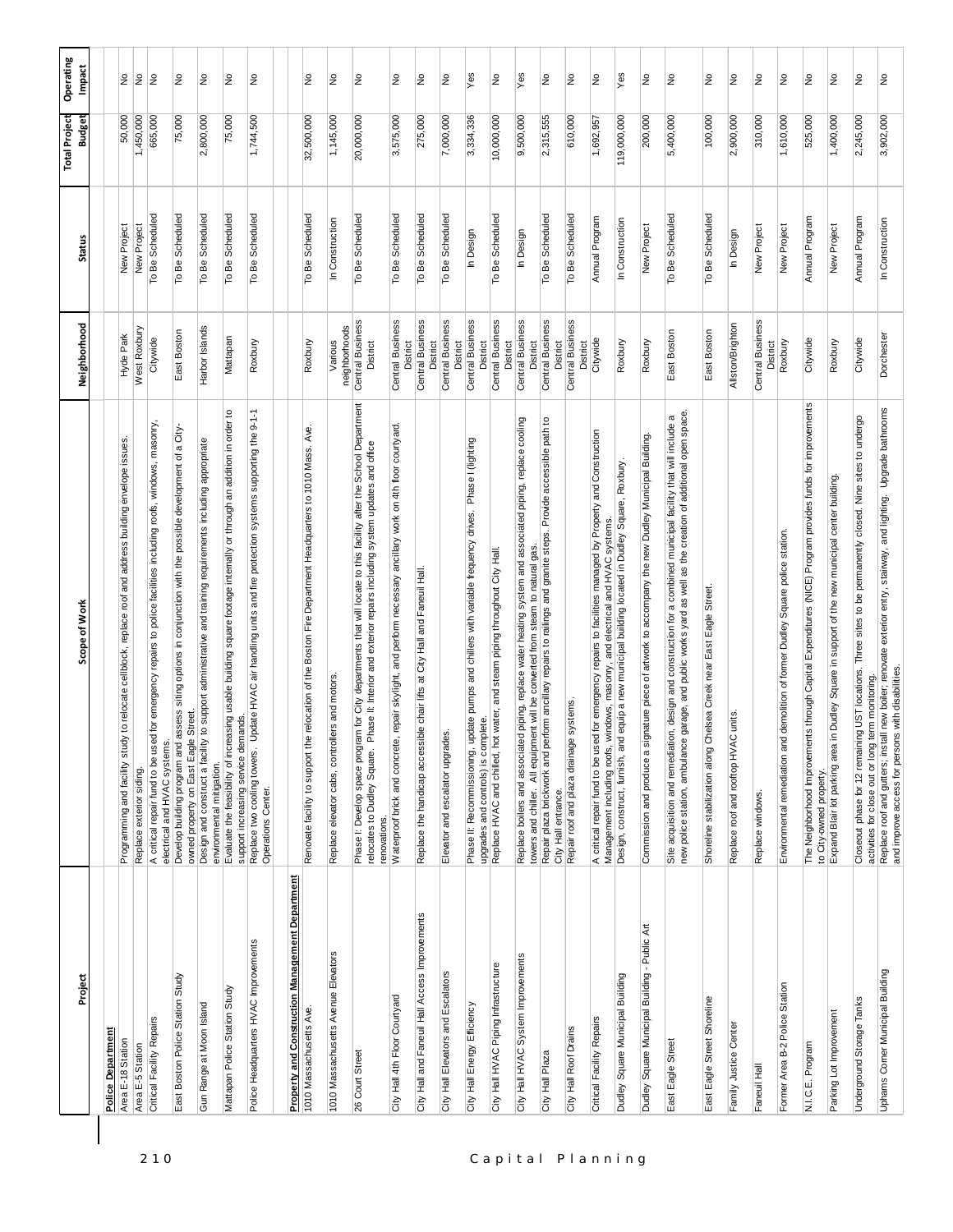| Project                                            | Scope of Work                                                                                                                                                                                                                                               | Neighborhood                 | <b>Status</b>   | <b>Total Project</b><br><b>Budget</b> | Operating<br>Impact             |
|----------------------------------------------------|-------------------------------------------------------------------------------------------------------------------------------------------------------------------------------------------------------------------------------------------------------------|------------------------------|-----------------|---------------------------------------|---------------------------------|
|                                                    |                                                                                                                                                                                                                                                             |                              |                 |                                       |                                 |
| <b>Public Health Commission</b>                    |                                                                                                                                                                                                                                                             |                              |                 |                                       |                                 |
| Critical Facility Repairs                          | for emergency repairs to Public Health Commission facilities including rods,<br>A critical repair fund to be used for emergency repairs twindows, masonry, and electrical and HVAC systems.                                                                 | Citywide                     | Annual Program  | 3,000,000                             | £                               |
| Electrical Conduit on Long Island Bridge           | Replace conduit for electrical cable on Long Island Bridge that provides power to the facilities on Long Island                                                                                                                                             | Harbor Islands               | In Construction | 300,000                               | £                               |
| EMS Garage/Storage Facility                        | Design and construct a storage facility for EMS emergency operations equipment.                                                                                                                                                                             | Mattapan                     | Study Underway  | 4,950,000                             | ş                               |
| Finland Building                                   | Connect building heating system to private steam service and install a rooftop heat reducer unit. Install a new<br>chiller to provide chilled water for building cooling system.                                                                            | South End                    | To Be Scheduled | 400,000                               | Ιş                              |
| Long Island Administration Building                | Building envelope repairs including foundation repairs, masonry repointing, repair and / or replacement of<br>windows, and bathroom upgrades.                                                                                                               | Harbor Islands               | In Design       | 3,245,000                             | $\frac{1}{2}$                   |
| Long Island Pier                                   | Design and construct a new permanent pier.                                                                                                                                                                                                                  | Harbor Islands               | In Design       | 1,576,107                             | £                               |
| Tobin and Morris Buildings                         | Design heating and cooling systems that may include geothermal or conventional system solutions.                                                                                                                                                            | Harbor Islands               | To Be Scheduled | 850,000                               | 2                               |
| Woods Mullen Shelter                               | Design and install an independent heating and cooling system.                                                                                                                                                                                               | South End                    | To Be Scheduled | 400,000                               | £                               |
| <b>Public Works Department</b>                     |                                                                                                                                                                                                                                                             |                              |                 |                                       |                                 |
| <b>ADA/AAB Pedestrian Ramps</b>                    | ramps to conform to current Americans With Disabilities Act and Architectural<br>Install or reconstruct pedestrian<br>Access Board regulations.                                                                                                             | Citywide                     | Annual Program  | 20,000,000                            | £                               |
| Alford Street Bridge                               | federal construction funding awarded.<br>Replace the bridge. State and                                                                                                                                                                                      | Charlestown                  | In Construction | 63,252,800                            | l£                              |
| Allston Maintenance Yard                           | Site improvements including paving, fencing, landscaping, and ADA improvements. Replace garage roof<br>windows and doors. Upgrade lighting and replace fuel tank and fumace.                                                                                | Allston/Brighton             | To Be Scheduled | 1,330,000                             | £                               |
| American Legion Bridge                             | Design and construction management of bridge replacement, with state construction funding awarded.                                                                                                                                                          | Mattapan                     | In Construction | 3,395,000                             | £                               |
| Blossom Street Lighting                            | Street lighting, median, sidewalk and roadway improvements to Blossom Street east of Cambridge Street                                                                                                                                                       | Back Bay/Beacon<br>뤂         | To Be Scheduled | 1,000,000                             | Ιş                              |
| <b>Bridge Repairs</b>                              | Ongoing repairs at various City-owned bridges as needed.                                                                                                                                                                                                    | Citywide                     | Annual Program  | 27,234,844                            | $\frac{\mathsf{o}}{\mathsf{e}}$ |
| Bulfinch Triangle Street Improvements              | Street, sidewalk and lighting improvements and repairs in the Bulfinch Triangle area including Canal Street,<br>Portland Street, and Valenti Way.<br>Lancaster Street, Friend Street,                                                                       | Central Business<br>District | In Design       | 1,500,000                             | Ιş                              |
| Calumet Square                                     | Improve the intersection of Calumet Street and St. Alphonsus Street                                                                                                                                                                                         | Roxbury                      | To Be Scheduled | 200,000                               | Ιş                              |
| Cambridge Street Bridge                            | Inspect bridge and perform repairs as needed.                                                                                                                                                                                                               | Charlestown                  | To Be Scheduled | 253,000                               | $\frac{1}{2}$                   |
| Central Maintenance Facility Complex               | Repairs and renovations to the West 4th Street entrance, parking garage, east ramps, and storage building.                                                                                                                                                  | South End                    | In Construction | 20,000,000                            | $\vert z \vert$                 |
| Central Maintenance Facility Complex Floor Repairs | Repair or replace concrete floors in the heavy and light maintenance areas including installation of gas and oil<br>separators in floor drains.                                                                                                             | South End                    | Complete        | 4,714,378                             | $\vert z \vert$                 |
| Central Maintenance Facility Complex Vehicle Wash  | Design and construct a new vehicle washing and storage facility.                                                                                                                                                                                            | South End                    | In Design       | 8,500,000                             | Yes                             |
| Choice Neighborhood                                | fvarious streets in the Choice Neighborhood.<br>Reconstruction or resurfacing of                                                                                                                                                                            | Roxbury                      | In Design       | 3,000,000                             | 2                               |
| Commonwealth Avenue Design                         | Commonwealth Avenue (Phase 3 & 4), from Packard's Corner to Kelton Street,<br>with the addition of a cycle track. State construction funding anticipated.<br>Design for the reconstruction of                                                               | Allston/Brighton             | New Project     | 2,000,000                             | $\vert z \vert$                 |
| Commonwealth Avenue Mall Lighting                  | Reconstruct the lighting system along the Commonwealth Avenue Mall from Arlington Street to Kenmore<br>Square.                                                                                                                                              | Back Bay/Beacon<br>呈         | To Be Scheduled | 2,500,000                             | £                               |
| Critical Facility Repairs                          | for emergency repairs to Public Works Department facilities including roofs,<br>windows, masonry, and electrical and HVAC systems.<br>A critical repair fund to be used                                                                                     | Citywide                     | Annual Program  | 1,300,000                             | £                               |
| Crossroads Initiative                              | The initiative is a program of street improvements surrounding and adjacent to the Rose Kennedy Greenway<br>Broad St., Summer St. and Congress St. (east of Fort Point Channel), and Causeway Street are the first<br>streets scheduled for reconstruction. | Central Business<br>District | In Construction | 54,500,000                            | $\frac{1}{2}$                   |
| Dana Avenue Bridge                                 | Complete design and engineering analysis for bridge rehabilitation.                                                                                                                                                                                         | Hyde Park                    | In Design       | 360,000                               | £                               |
| Downtown Business Improvement District             | ighting improvements in the Downtown Business Improvement District.<br>Roadway, sidewalk and street li                                                                                                                                                      | Central Business<br>District | In Construction | 1,000,000                             | $\frac{1}{2}$                   |
| Franklin Field                                     | Reconstruct streets in the Franklin Field neighborhood including new roadway, sidewalks, pedestrian ramps and                                                                                                                                               | Mattapan                     | In Construction | 3,300,000                             | $\frac{1}{2}$                   |
| Frederick Douglass Street Improvements             | streetlight repair and reconstruction to the Frederick Douglass neighborhood.<br>street lighting.<br>Provide roadway, sidewalk, and                                                                                                                         | South End                    | In Construction | 2,500,000                             | £                               |
| Freedom Trail                                      | Design services for evaluation of accessibility issues related to the Freedom Trail                                                                                                                                                                         | neighborhoods<br>Various     | New Project     | 500,000                               | $\stackrel{\circ}{\simeq}$      |
| Gardner Street Landfill Phase IA                   | Millennium Park and West Roxbury Educational Complex.<br>Design and cap landfill areas at                                                                                                                                                                   | West Roxbury                 | In Design       | 6,000,000                             | ş                               |
| Green Stormwater Management Projects               | Install a pervious pavement system to support groundwater recharging on a Public Alley and reconstruct certain<br>sidewalks with permeable materials.                                                                                                       | Citywide                     | To Be Scheduled | 400,000                               | Ιş                              |

Capital Planning 211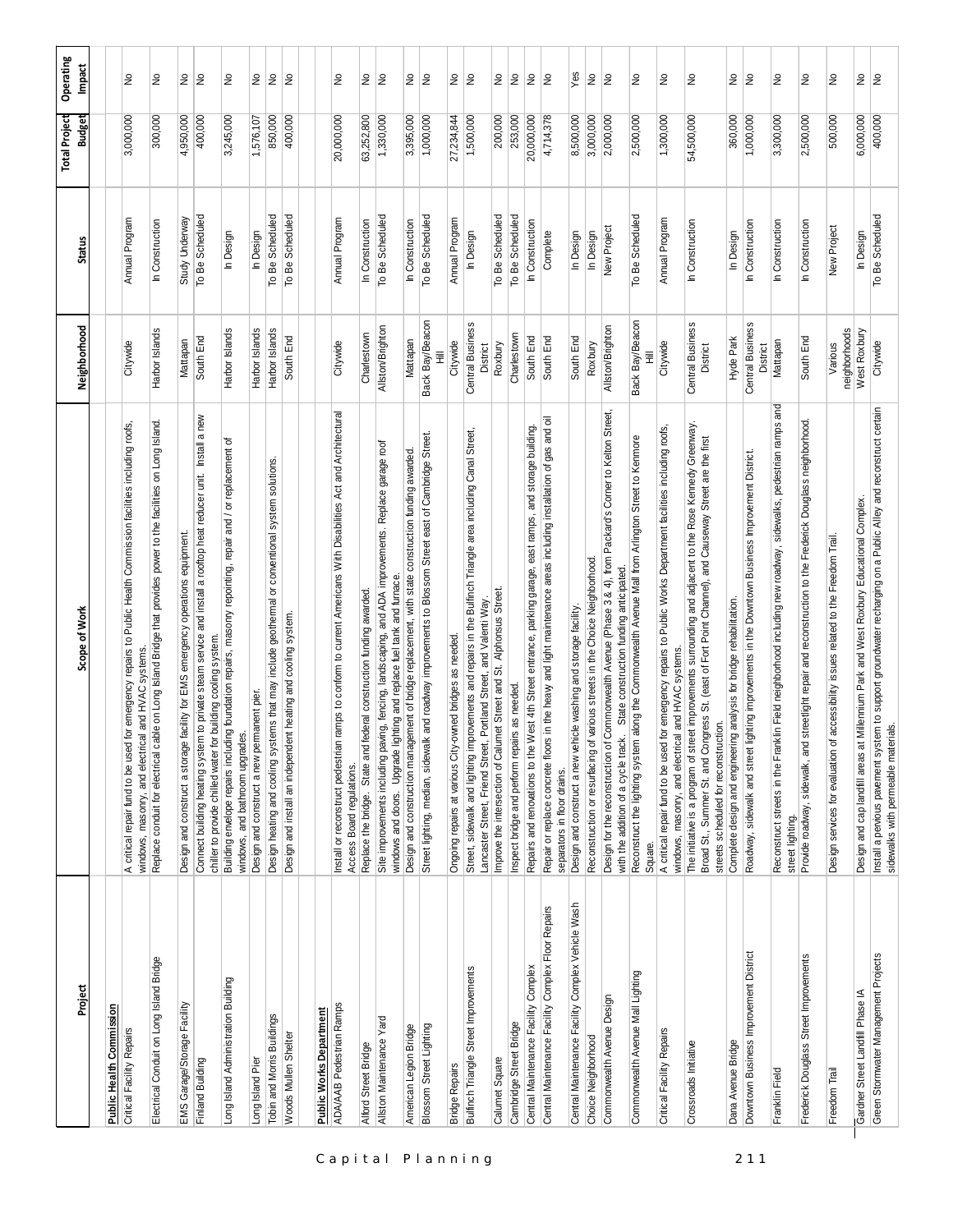|                                                    |                                                                                                                                                                                                        |                              |                 | <b>Total Project</b> | Operating                           |
|----------------------------------------------------|--------------------------------------------------------------------------------------------------------------------------------------------------------------------------------------------------------|------------------------------|-----------------|----------------------|-------------------------------------|
| Project                                            | Scope of Work                                                                                                                                                                                          | Neighborhood                 | <b>Status</b>   | <b>Budget</b>        | Impact                              |
|                                                    |                                                                                                                                                                                                        |                              |                 |                      |                                     |
| <b>Public Works Department</b>                     |                                                                                                                                                                                                        |                              |                 |                      |                                     |
| Huntington Avenue                                  | certain sidewalk segments to comply with Americans With Disabilities Act and<br>Architectural Access Board regulations<br>Redesign and construction of                                                 | Fenway/Kenmore               | To Be Scheduled | 500,000              | ş                                   |
| Long Island Bridge Repairs                         | Design and construct repairs to bridge to maintain current load ratings over the next ten years.                                                                                                       | Harbor Islands               | In Construction | 28,300,000           | $\frac{1}{2}$                       |
| Massachusetts Avenue Bridge at Commonwealth Avenue | Design bridge repairs. State and federal construction funding anticipated.                                                                                                                             | Back Bay/Beacon<br>Ē         | In Design       | 13,554,261           | lş                                  |
| Neighborhood Commons                               | Creation of public neighborhood gathering spaces, utilizing site improvements to roadway surfaces within the<br>public right of way.                                                                   | Citywide                     | Annual Program  | 500,000              | ξ                                   |
| Non-Participating Fund                             | Funding to pay for non-participating items in federal/state roadway projects in the City of Boston.                                                                                                    | neighborhoods<br>Various     | Annual Program  | 7,717,000            | $\frac{1}{2}$                       |
| North Square                                       | Redesign the key junction of North Street, Sun Court, Moon Street, Garden Court and Prince Street                                                                                                      | North End                    | New Project     | 2,500,000            | $\stackrel{\mathtt{o}}{\mathtt{z}}$ |
| North Washington Street Bridge                     | State and federal construction funds anticipated.<br>Design rehabilitation of bridge.                                                                                                                  | Central Business<br>District | In Design       | 58,620,000           | $\epsilon$                          |
| Old Colony Housing Roadways                        | Reconstruction of roadways in the redevelopment of the Old Colony housing development.                                                                                                                 | South Boston                 | In Construction | 3,600,000            | Ιş                                  |
| Old Northern Avenue Bridge                         | Planning, design, and ongoing repairs to bridge. Federal funds anticipated.                                                                                                                            | South Boston                 | In Design       | 17,200,000           | lş                                  |
| Retaining Walls                                    | Dedicated repair fund for the City's retaining walls.                                                                                                                                                  | Citywide                     | In Design       | 1,600,000            | $\frac{1}{2}$                       |
| Roadway Reconstruction                             | sidewalk reconstruction, and traffic signal replacement where appropriate.<br>Includes road reconstruction,                                                                                            | Citywide                     | Annual Program  | 68,859,976           | Ιş                                  |
| Roadway Resurfacing                                | Annual citywide roadway resurfacing program.                                                                                                                                                           | Citywide                     | Annual Program  | 37,450,000           | ξ                                   |
| Roadway Utility Restoration                        | Repair and repave roadway damaged by utility companies.                                                                                                                                                | Citywide                     | Annual Program  | 28,750,000           | l£                                  |
| Safe Routes to Parks                               | Enhance streets and sidewalks adjacent to park improvement projects in coordination with the Parks<br>Department and the Transportation Department.                                                    | Citywide                     | Annual Program  | 600,000              | lş                                  |
| Seaver Street                                      | Design and construction funding for street reconstruction and addition of a cycle track.                                                                                                               | Roxbury                      | To Be Scheduled | 6,000,000            | $\frac{1}{2}$                       |
| Sidewalk Reconstruction                            | Various sidewalk and pedestrian ramp repairs and reconstruction.                                                                                                                                       | Citywide                     | Annual Program  | 39,909,400           | Ιş                                  |
| Street Light LED Conversion                        | mercury and sodium vapor streetlights to light emitting diode (LED) lights.<br>A City-wide project to convert                                                                                          | Citywide                     | In Construction | 21,192,050           | Yes                                 |
| Street Lighting Division Facility                  | Design and construct a new Street Lighting Division facility.                                                                                                                                          | ≸                            | Study Underway  | 15,000,000           | Yes                                 |
| Street Lighting Installation                       | Installation of street lights in various locations.                                                                                                                                                    | Citywide                     | Annual Program  | 14,900,000           | $\frac{1}{2}$                       |
| Sullivan Square / Rutherford Avenue                | Engineering and design services to provide for other transportation alternatives with the demolition of the<br>overpass. State and federal funding anticipated.                                        | Charlestown                  | In Design       | 14,100,000           | lş                                  |
| Symphony Area Streetscape                          | improvements adjacent to Symphony Hall. State and federal construction<br>Design roadway and sidewalk<br>funding.                                                                                      | Fenway/Kenmore               | In Design       | 4,000,000            | $\mathsf{S}$                        |
| Traffic Signals On-Call Repair and Maintenance     | signals.<br>On call maintenance of traffic                                                                                                                                                             | Citywide                     | Annual Program  | 1,050,000            | Ιş                                  |
| <b>Uphams Corner</b>                               | Redesign the intersection of Columbia Road, Dudley Street, and Stoughton Road.                                                                                                                         | Dorchester                   | To Be Scheduled | 4,200,000            | Ιş                                  |
| West Roxbury Gateway                               | Create a new gateway to West Roxbury at the intersection of Spring Street and the VFW Parkway.                                                                                                         | West Roxbury                 | To Be Scheduled | 100,000              | Ιş                                  |
| Woodbole Housing                                   | pedestrian ramps, and street lighting at the Woodbole / Gallivan housing<br>Reconstruct roads, sidewalks,<br>development.                                                                              | Mattapan                     | In Design       | 3,000,000            | lş                                  |
| <b>School Department</b>                           |                                                                                                                                                                                                        |                              |                 |                      |                                     |
| Access Improvements At Beethoven School            | Access improvements include the installation of a new elevator, bathroom upgrades, ramp access to the<br>auditorium, installation of a new fire alarm system, as well as door and signage improvements | West Roxbury                 | In Design       | 2,595,667            | Ιş                                  |
| Access Improvements at Various Schools II          | Provide access for persons with disabilities at various schools based on the facility assessment survey.                                                                                               | Citywide                     | Annual Program  | 2,000,000            | $\frac{1}{2}$                       |
| Accreditation Improvements at Various Schools      | Necessary upgrades and improvements to various schools including Brighton High in the accreditation review<br>process.                                                                                 | Citywide                     | Annual Program  | 2,000,000            | Ιş                                  |
| Alighieri School Building                          | lighieri School includes new windows, masonry pointing and plumbing<br>Asset preservation of former A<br>improvements.                                                                                 | East Boston                  | To Be Scheduled | 1,600,000            | ξ                                   |
| ATE: BCLA/Mission High School                      | Renovate interior space to create additional science labs                                                                                                                                              | Hyde Park                    | In Construction | 1,665,000            | Ιş                                  |
| ATE: Boston Arts Academy                           | Upgrade and expand computer network.                                                                                                                                                                   | Fenway/Kenmore               | To Be Scheduled | 145,000              | l                                   |
| ATE: Fenway High School                            | Renovate existing building including new fire safety systems and construction of an addition to support<br>cafeteria/auditorium.                                                                       | Jamaica Plain                | In Design       | 12,000,000           | ş                                   |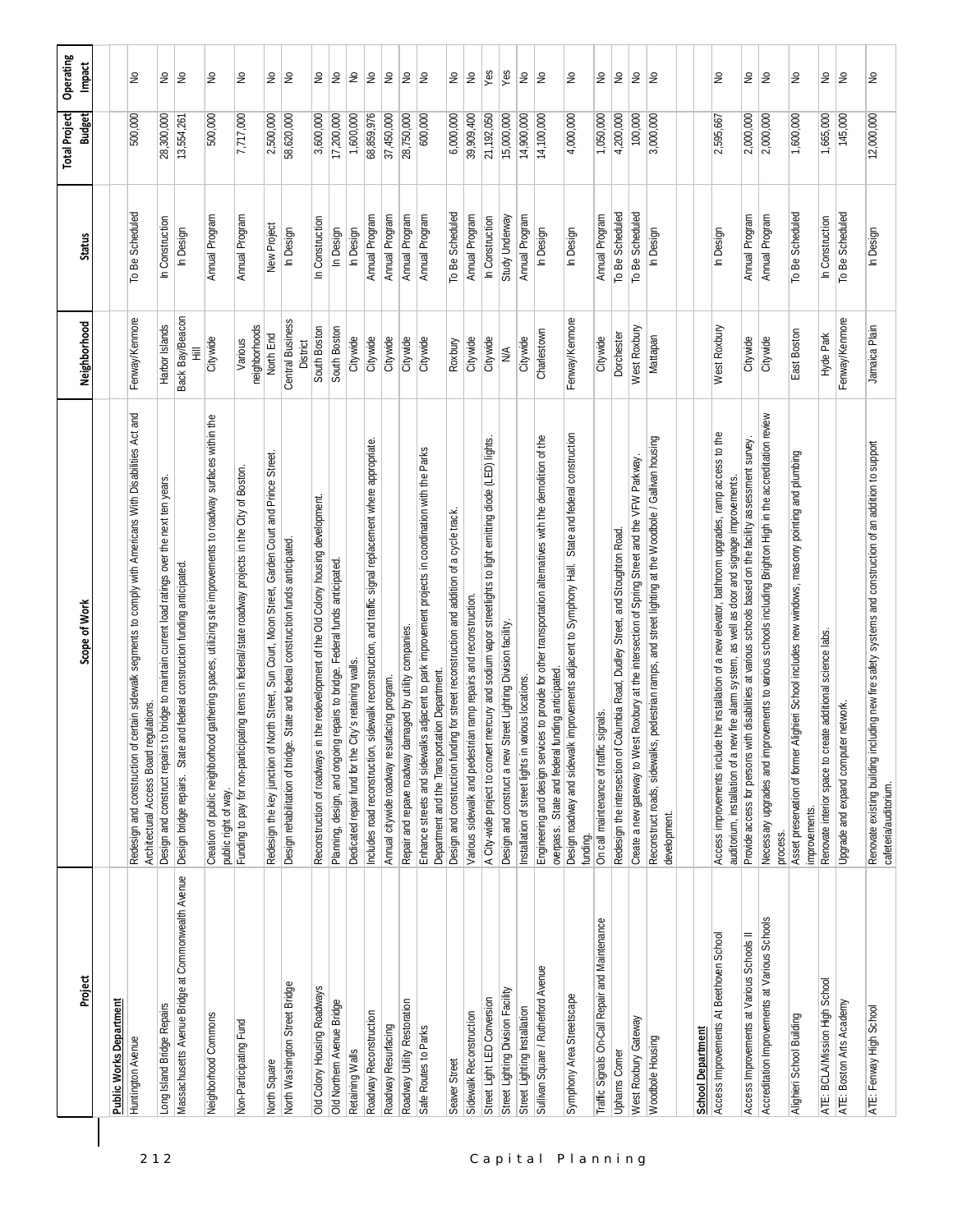| Project                                         | Scope of Work                                                                                                                                                                                                                                           | Neighborhood             | Status          | <b>Total Project</b><br><b>Budget</b> | Operating<br>Impact        |
|-------------------------------------------------|---------------------------------------------------------------------------------------------------------------------------------------------------------------------------------------------------------------------------------------------------------|--------------------------|-----------------|---------------------------------------|----------------------------|
|                                                 |                                                                                                                                                                                                                                                         |                          |                 |                                       |                            |
| <b>School Department</b>                        |                                                                                                                                                                                                                                                         |                          |                 |                                       |                            |
| Boston Latin School                             | Replace lintels and repoint exterior masonry                                                                                                                                                                                                            | Fenway/Kenmore           | In Construction | 2,925,701                             | ξ                          |
| Charlestown High School                         | Replace HVAC system. Upgrade interior lighting, electrical system and controls, improve accessibility, and<br>update student and faculty bathrooms.                                                                                                     | Charlestown              | In Construction | 32,550,000                            | Yes                        |
| Cleveland HVAC                                  | Install new roof top HVAC units.                                                                                                                                                                                                                        | Dorchester               | New Project     | 450,000                               | 2                          |
| Critical Facility Repairs                       | and<br>A critical repair fund for emergency repairs to school facilities including roofs, windows, masonry, electrical<br>HVAC systems.                                                                                                                 | Citywide                 | Annual Program  | 4,536,475                             | ξ                          |
| Data Center at Campbell Resource Center         | Expand current back-up data center located at Campbell Resource Center. Scope includes code required<br>enhancements and alterations.                                                                                                                   | Dorchester               | To Be Scheduled | 350,000                               | ١ş                         |
| Dearborn School                                 | Major renovation of the entire school facility to create a STEM 6-12 program. A statement of interest has been<br>accepted by the MSBA for a feasibility study                                                                                          | Roxbury                  | Study Underway  | 865,000                               | ş                          |
| Door Replacement at Higginson/Lewis School      | Replace doors and door hardware.                                                                                                                                                                                                                        | Roxbury                  | In Construction | 440,600                               | $\frac{1}{2}$              |
| Door Replacement at Various Schools             | Replace interior and exterior doors, hardware and classroom partitions at various school locations, including the<br>Ellis, Irving, Lewenburg, and Sumner.                                                                                              | neighborhoods<br>Various | Annual Program  | 5,628,894                             | $\frac{1}{2}$              |
| Electrical Improvements at Various Schools      | ous schools including the Cleveland, Condon, and McKay schools. Upgrade<br>Electrical improvements at vari<br>egress signage.                                                                                                                           | neighborhoods<br>Various | New Project     | 1,850,000                             | $\frac{1}{2}$              |
| Eliot School                                    | buildings which will provide additional classrooms to support the Eliot School's<br>Renovate North Bennett Street<br>expansion as a K to 8 school.                                                                                                      | North End                | In Design       | 25,400,000                            | Yes                        |
| Email Upgrade and Archiving Implementation      | incorporates archiving and e-discovery of email to ensure the department's compliance with City of Boston email<br>email, messaging and collaboration solution for students and staff which<br>Implement a new cloud-based<br>retention policies.       | $\leq$                   | To Be Scheduled | 500,000                               | $\frac{1}{2}$              |
| Exterior Renovations at the C.A.S.H.            | Exterior masonry repairs at the Community Academy of Science and Health (C.A.S.H.).                                                                                                                                                                     | Dorchester               | In Construction | 2,436,100                             | $\hat{\mathsf z}$          |
| Exterior Renovations at Various Schools         | Repair and replace exterior components including doors, lighting, or exterior site components such as stairs.<br>walkways, and retaining walls at various schools including Hanvard-Kent, Hernandez, McKinley, Rogers, and<br>West Roxbury Ed. Complex. | neighborhoods<br>Various | Annual Program  | 3,916,162                             | $\frac{1}{2}$              |
| Fire Systems at Various Schools                 | fire alarm and/or fire protection system at various school buildings including<br>Mather, Edwards, Hale, Channing, McKinley, and O'Donnell<br>Upgrade or replacement of the                                                                             | neighborhoods<br>Various | Annual Program  | 8,661,189                             | ş                          |
| HVAC at Carter Center                           | Upgrade heating system.                                                                                                                                                                                                                                 | South End                | In Construction | 467,300                               | $\frac{1}{2}$              |
| HVAC at Jackson/Mann School                     | Replace the HVAC system.                                                                                                                                                                                                                                | Allston/Brighton         | To Be Scheduled | 4,000,000                             | lş                         |
| <b>HVAC at Marshall School</b>                  | Replace cooling tower.                                                                                                                                                                                                                                  | Dorchester               | In Construction | 69,290                                | Ιş                         |
| HVAC at Warren Prescott School                  | Upgrade existing HVAC system.                                                                                                                                                                                                                           | neighborhoods<br>Various | In Construction | 808,300                               | $\frac{1}{2}$              |
| HVAC Improvements at Various Schools            | Replace the DDC controls and HVAC units at various schools including the Carter.                                                                                                                                                                        | neighborhoods<br>Various | Annual Program  | 10,502,929                            | Ιş                         |
| Interior Refurbishment at Blackstone School     | Replace flooring.                                                                                                                                                                                                                                       | South End                | In Construction | 59,575                                | 2                          |
| Interior Refurbishments at Various Schools      | Interior improvements at various schools including Boston Latin Academy, Brighton High, Edwards, Gavin,<br>Shaw.<br>Holmes, Mary Lyon, and P.A.                                                                                                         | neighborhoods<br>Various | Annual Program  | 2, 144, 917                           | $\frac{1}{2}$              |
| Masonry at East Boston High School              | Repair interior masonry walls.                                                                                                                                                                                                                          | East Boston              | In Construction | 148,000                               | ξ                          |
| Masonry Repairs at Various Schools              | the Holmes, and Marshall<br>Exterior masonry restoration at                                                                                                                                                                                             | neighborhoods<br>Various | Annual Program  | 14,808,47                             | ١ş                         |
| New K-8 School                                  | 85 Commercial Street. Renovate facility to use as classroom space during the<br>and afterwards establish a new K-8 school program<br>Purchase property located at 5<br>Eliot School expansion project                                                   | North End                | New Project     | 36,250,000                            | $\frac{1}{2}$              |
| Plumbing Improvements at Various Schools        | A.<br>Bathroom and other plumbing improvements at various schools including Fifield, Gardner, Mendell, Rogers,<br>Shaw, Sumner, Trotter, West Roxbury Ed. Complex, and Warren-Prescott.                                                                 | neighborhoods<br>Various | New Project     | 2,530,000                             | $\frac{\circ}{\mathsf{Z}}$ |
| Quality Improvement Fund for Schools            | program targeting facility improvements in schools designated as high<br>A multi-year capital investment<br>support/Turnaround.                                                                                                                         | neighborhoods<br>Various | New Project     | 15,000,000                            | $\frac{1}{2}$              |
| Quincy Upper Pilot School / Boston Arts Academy | Design and construct a new school facility for the Quincy Upper Pilot School and the Boston Arts Academy.                                                                                                                                               | Chinatown                | Study Underway  | 13,000,000                            | $\frac{1}{2}$              |
| Rogers School                                   | er and paint, refinishing/replacement of floors, replacement of windows, lighting,<br>upgrade.<br>Major renovation includes plast<br>handicap access and electrical                                                                                     | Hyde Park                | To Be Scheduled | 3,965,000                             | $\frac{\circ}{\mathsf{Z}}$ |
| Roof at McKinley School                         | Replace roof.                                                                                                                                                                                                                                           | Fenway/Kenmore           | To Be Scheduled | 657,250                               | $\frac{1}{2}$              |
| Roof Replacement at Various Schools             | locations including the Dever School<br>Replace roofs at various school                                                                                                                                                                                 | neighborhoods<br>Various | Annual Program  | 8,400,000                             | Ιş                         |
| School Yard at Haynes EEC                       | Design and construction of school yard improvements                                                                                                                                                                                                     | Roxbury                  | To Be Scheduled | 450,000                               | $\stackrel{\circ}{\simeq}$ |
| School Yard at Higginson/Lewis                  | Design and construction of school yard improvements.                                                                                                                                                                                                    | Roxbury                  | In Design       | 400,000                               | lş                         |
| School Yard at King School                      | Redesign King School Play Area.                                                                                                                                                                                                                         | Roxbury                  | To Be Scheduled | 1,000,000                             | Ιş                         |
| School Yard at Mission K-8 School               | outdoor classroom.<br>Design and construction of an                                                                                                                                                                                                     | neighborhoods<br>Various | In Design       | 150,000                               | lş                         |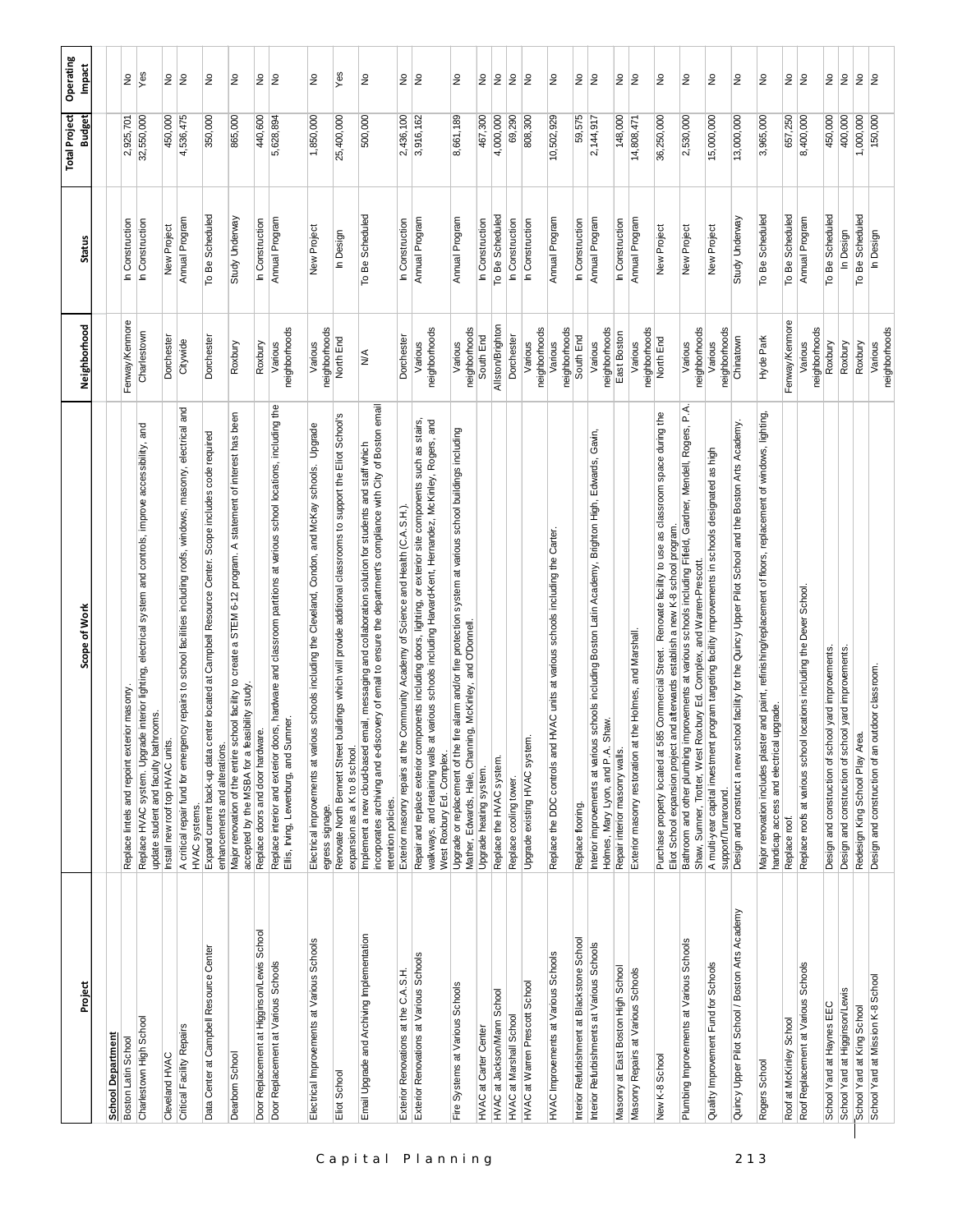| Project                                          | Scope of Work                                                                                                                                                                                                                                              | Neighborhood                 | Status                             | <b>Total Project</b><br><b>Budget</b> | Operating<br>Impact        |
|--------------------------------------------------|------------------------------------------------------------------------------------------------------------------------------------------------------------------------------------------------------------------------------------------------------------|------------------------------|------------------------------------|---------------------------------------|----------------------------|
|                                                  |                                                                                                                                                                                                                                                            |                              |                                    |                                       |                            |
| <b>School Department</b>                         |                                                                                                                                                                                                                                                            |                              |                                    |                                       |                            |
| School Yard at Umana School                      | Design and construction of school yard improvements                                                                                                                                                                                                        | East Boston                  | In Design                          | 550,000                               | $\frac{1}{2}$              |
| School Yard Improvements                         | Design and construction of school yard improvements through the Boston Schoolyard Initiative                                                                                                                                                               | neighborhoods<br>Various     | Annual Program                     | 3,836,232                             | $\frac{1}{2}$              |
| School Yard Repairs                              | Repairs and refurbishment of previously completed Boston Schoolyard Initiative sites                                                                                                                                                                       | neighborhoods<br>Various     | Annual Program                     | 1,200,000                             | $\frac{1}{2}$              |
| Security Related Improvements at Various Schools | ms, re-key doors, expand card access, replace exterior and various smoke<br>doors, install motion detectors and other security related improvements<br>Install intercom and clock syste                                                                    | neighborhoods<br>Various     | New Project                        | 2,071,000                             | $\frac{\circ}{2}$          |
| Student Information System                       | new student information system that includes tracking attendance,<br>grading/reporting, and student/parent communication.<br>Design and implementation of a                                                                                                | Citywide                     | Implementation Underway            | 6,000,000                             | $\overline{Y}$ es          |
| Technology Infrastructure                        | Upgrade school technology infrastructure including servers, wireless access points, routers, switches, network<br>equipment, data drops, and electrical repairs                                                                                            | Citywide                     | Implementation Underway            | 9,000,000                             | $\frac{1}{2}$              |
| Umana School                                     | Major building renovation including new roof and windows, fire suppression, electrical and mechanical upgrades<br>and bathrooms, doors, floors, kitchen, partitions, auditorium, and schoolyard improvements.<br>Replace windows and                       | East Boston                  | To Be Scheduled                    | 33,300,000                            | ę                          |
| Window Replacement At Various Schools            |                                                                                                                                                                                                                                                            | neighborhoods<br>Various     | New Project                        | 2,500,000                             | Ιş                         |
| Windows at Marshall School                       | Replace windows.                                                                                                                                                                                                                                           | Dorchester                   | To Be Scheduled                    | 1,900,000                             | $\frac{1}{2}$              |
| Windows at McKay School                          | Replace windows.                                                                                                                                                                                                                                           | East Boston                  | To Be Scheduled                    | 1,195,000                             | ę                          |
| <b>Transportation Department</b>                 |                                                                                                                                                                                                                                                            |                              |                                    |                                       |                            |
| Accessible Pedestrian Signals                    | Purchase and install APS devices for new construction, major reconstructions, and by request as outlined in<br>the City's response to the federal mandate                                                                                                  | Citywide                     | Annual Program                     | 1,000,000                             | $\stackrel{\circ}{\simeq}$ |
| ARRA Intelligent Transportation                  | Install new or upgrade existing traffic signals, controls, communications, detection and monitoring equipment,<br>and systems at multiple bundled locations.                                                                                               | Citywide                     | In Construction                    | 5,000,000                             | $\frac{1}{2}$              |
| <b>BTD Enforcement Facility</b>                  | Renovations and security improvements to the parking meter collection room.                                                                                                                                                                                | South End                    | In Construction                    | 869,995                               | $\frac{1}{2}$              |
| Central Square                                   | Urban redesign and improvements for Central Square including the intersections at Meridian and Saratoga<br>Streets, and Porter and Bennington Streets.                                                                                                     | East Boston                  | In Design                          | 6,000,000                             | g                          |
| Centre Street / South Street                     | Redesign Centre Street and South Street in Jamaica Plain using a Complete Streets approach.                                                                                                                                                                | Jamaica Plain                | To Be Scheduled<br>To Be Scheduled | 400,000                               | $\frac{1}{2}$              |
| Dudley Street                                    | Roadway improvements from Shawmut Avenue to Harrison Avenue including six key Dudley Square<br>intersections.  The scope of work includes geometric changes, new traffic signal equipment and timing, bike<br>lanes, and streetscape improvements.         | Roxbury                      |                                    | 9,000,000                             | Ιş                         |
| Fenway Longwood Kenmore Improvements             | Boylston Street and Audubon Circle. Develop a bicycle and pedestrian path<br>connecting the Riverway with Fenway and Yawkey Stations.<br>Infrastructure improvements for                                                                                   | Fenway/Kenmore               | To Be Scheduled                    | 12,500,000                            | $\frac{1}{2}$              |
| Innovation District Mobility Action Plan         | and bicycle points, car-share and bicycle share stations, electric vehicle<br>Design a network of bus/shuttle                                                                                                                                              | South Boston                 | To Be Scheduled                    | 250,000                               | $\frac{1}{2}$              |
| Melnea Cass Boulevard                            | State and federal<br>charging stations, peak-time corridors, and information panels in the Innovation District.<br>Reconstruct Melnea Cass Blvd. in conjunction with the South Bay Harbor Trail project.<br>construction funding anticipated               | Roxbury                      | In Design                          | 4,450,000                             | Ιş                         |
| Mobility Improvement Corridors                   | Improve traffic flow along selected congested corridors.                                                                                                                                                                                                   | Citywide                     | To Be Scheduled                    | 150,000                               | $\frac{1}{2}$              |
| Municipal Parking Lots                           | other upgrades to municipal parking lots citywide.<br>Lighting, paving, re-striping, and                                                                                                                                                                   | Citywide                     | In Construction                    | 1,850,000                             | Yes                        |
| South Bay Harbor Trail                           | Design and construct an important link in the City's Greenway, connecting trails from the Fenway, the<br>Southwest Corridor, Charles River Park, Broadway Bridge, and the Central Artery parks.                                                            | South End                    | In Design                          | 3,850,000                             | $\frac{1}{2}$              |
| Southampton Street Maintenance Yard              | Repair roof.                                                                                                                                                                                                                                               | Roxbury                      | New Project                        | 400,000                               | å                          |
| Strategic Bicycle Network Project                | n volume bike lanes via construction of bike lane extensions and connections<br>with the Esplanade, the Jamaicaway, the Southwest Corridor, and the future South Bay Harbor Trail into<br>Maximize usage in existing high<br>downtown Boston destinations. | Citywide                     | In Design                          | 6,400,000                             | $\overline{Y}$ es          |
| Traffic Signal Construction Projects             | Install new or upgrade existing traffic signals and controls, and communications, detection and monitoring<br>equipment and systems at multiple bundled locations.                                                                                         | Citywide                     | In Construction                    | 5,216,698                             | $\frac{\circ}{2}$          |
| Traffic Signal Control Boxes                     | Purchase and install traffic signal control boxes                                                                                                                                                                                                          | Citywide                     | Annual Program                     | 2,602,850                             | Ιş                         |
| Traffic Signal Corridor Re-Timing Program        | along arterial corridors to improve traffic flow<br>Retime traffic signal equipment                                                                                                                                                                        | Citywide                     | Annual Program                     | 1,250,000                             | $\frac{1}{2}$              |
| Traffic Signal Equipment On-Call                 | Install new or upgrade existing traffic signals and controls, and communications, detection and monitoring<br>on in-house design plans<br>equipment and systems based                                                                                      | Citywide                     | Annual Program                     | 15,000,000                            | $\frac{1}{2}$              |
| Traffic Signals at 17 Locations                  | at 17 locations<br>Upgrade traffic signal equipment                                                                                                                                                                                                        | Citywide                     | In Design                          | 299,839                               | $\frac{1}{2}$              |
| Traffic Signals Battery Backup                   | Design, procurement, and installation of battery backup equipment for traffic signal boxes                                                                                                                                                                 | Citywide                     | To Be Scheduled                    | 1,000,000                             | ł                          |
| Traffic Signals Design Services                  | Design services for traffic signals throughout the City.                                                                                                                                                                                                   | Citywide                     | Annual Program                     | 2,600,000                             | å                          |
| Transportation Planning                          | Develop neighborhood or strategic transportation action plans including traffic flow, major arterials, pedestrian<br>and regional project plans<br>safety, parking, bicycle access                                                                         | Citywide                     | Annual Program                     | 2,250,000                             | $\frac{\circ}{2}$          |
| <b>Tremont Street</b>                            | plans for roadway reconstruction including improvements to sidewalks and<br>Develop design and engineering<br>lighting.                                                                                                                                    | Central Business<br>District | To Be Scheduled                    | 350,000                               | $\frac{1}{2}$              |
| Warren Street and Blue Hill Avenue               | Blue Hill Avenue (Dudley Square to Talbot Avenue) to improve connections to<br>Grove Hall. State and federal construction funding anticipated.<br>Reconstruct Warren Street and                                                                            | Roxbury                      | In Design                          | 2,700,000                             | $\frac{1}{2}$              |

2 1 4 C a p i t a l P l a n n i n g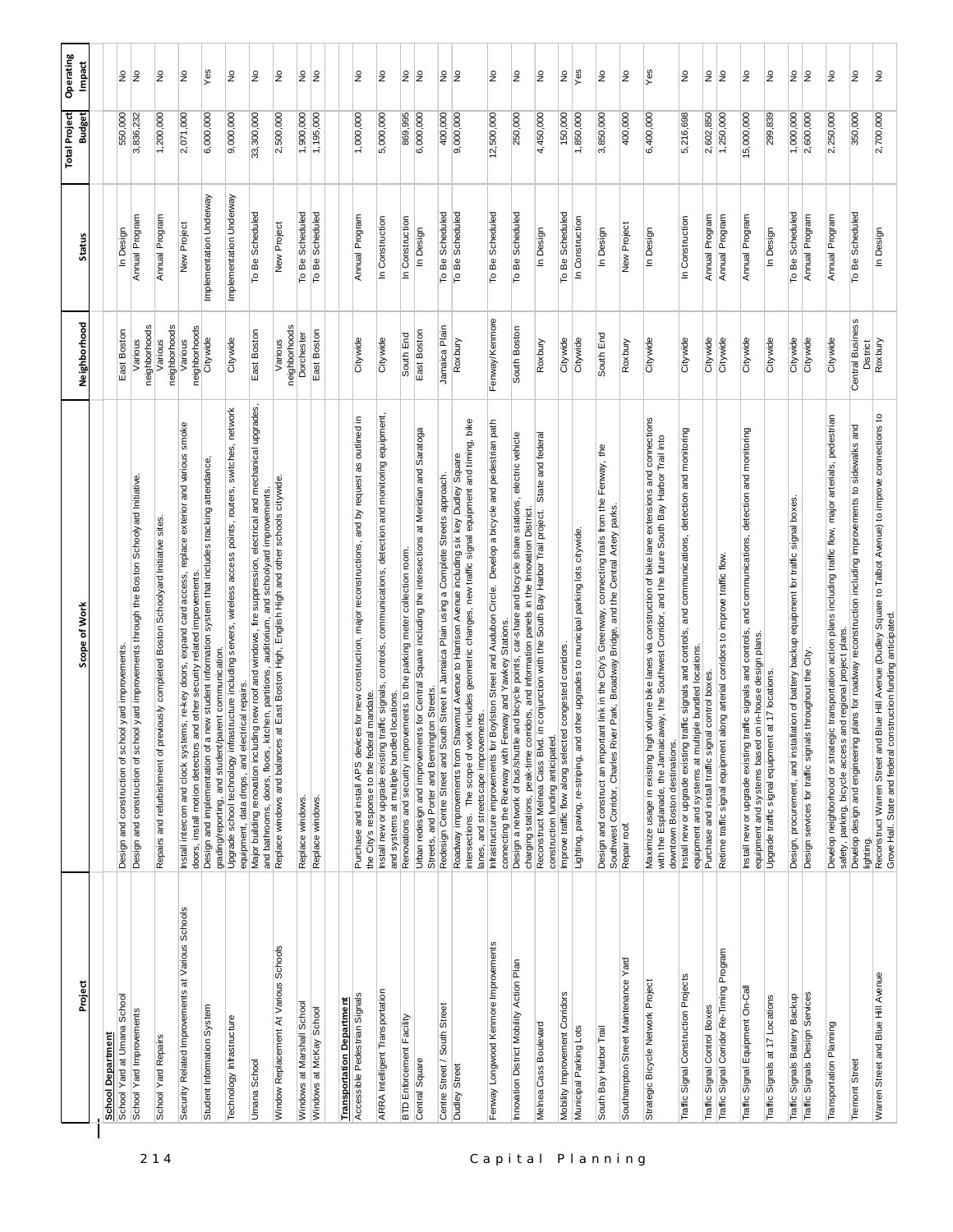### **City of Boston Outstanding Principal by Statute as of April 30, 2013**

|                                             |                                                            |                   | Percent of  |
|---------------------------------------------|------------------------------------------------------------|-------------------|-------------|
|                                             |                                                            |                   | Total       |
|                                             |                                                            | Outstanding @     | Outstanding |
| Statute:                                    |                                                            | April 30, 2013    | Debt        |
|                                             | <b>General Purpose:</b>                                    |                   |             |
| C44 s7 (13)                                 | Acquisition of Fire or Police Boats                        | 2,115,719         | 0.184       |
| C44 s7 (20)                                 | Acquisition of Land; Cemeteries                            | 200,479           | 0.017       |
| C44 s7 (22)                                 | <b>Engineering or Architectural Services</b>               | 4,042,810         | 0.352       |
| C44 s7 (25)                                 | Acquisition of Land; Parks and Playgrounds                 | 70,792,427        | 6.156       |
| C44 s7 (28)                                 | Computer Hardw are                                         | 45,686,669        | 3.973       |
| C44 s7 (29)                                 | Computer Softw are                                         | 12,412,679        | 1.079       |
| C44 s7 (9)                                  | Departmental Equipment                                     | 13,462,843        | 1.171       |
| C44 s7 (3B)                                 | Energy Conserv., Alternative Energy Improvements           | 1,945,043         | 0.169       |
| C659 Acts 1986                              | BCH - Constr., Equipping, Furnishing                       | 26,945,000        | 2.343       |
|                                             |                                                            | \$<br>177,603,669 | 15.443      |
|                                             |                                                            |                   |             |
|                                             | Urban Development:                                         |                   |             |
| C121B s20                                   | Urban Redevelopment and Renew al                           | \$<br>9,057,067   | 0.788       |
| C <sub>1097</sub> s <sub>11</sub> Acts 1971 | Economic Development and Industrial Corp.                  | 4,380,340         | 0.381       |
|                                             |                                                            | \$<br>13,437,407  | 1.168       |
|                                             |                                                            |                   |             |
|                                             | Schools:                                                   |                   |             |
| C645 s8 Acts 1948                           | School Project Loan                                        | \$<br>37,515,309  | 3.262       |
| C642 s7B Acts 1991                          | Capital Improvements; Act of 1991                          | 3,949,690         | 0.343       |
| C642 s7C Acts 1996                          | Capital Improvements; Act of 1996                          | 13,006,299        | 1.131       |
|                                             |                                                            | \$<br>54,471,297  | 4.736       |
|                                             |                                                            |                   |             |
|                                             | <b>Public Buildings:</b>                                   |                   |             |
| C44 s7 (3)                                  | Construction of Buildings; Acquisition Of Land             | \$<br>181,488,502 | 15.781      |
| C44 s7 (3A)                                 | Remodeling and Extraordinary Repairs                       | 477,825,689       | 41.548      |
| C152, Act '97                               | Convention Center Refunding Bond                           | 34,795,000        | 3.025       |
| C642 s7A Acts 1973                          | Capital Improvements; Act of 1973                          | 7,638,144         | 0.664       |
| C642 s7B Acts 1991                          | Capital Improvements; Act of 1991                          | 6,366,951         | 0.554       |
| C642 s7C Acts 1996                          | Capital Improvements; Act of 1996                          | 24,335,610        | 2.116       |
|                                             |                                                            | \$<br>732,449,896 | 63.688      |
|                                             |                                                            |                   |             |
|                                             | <b>Public Works:</b>                                       |                   |             |
| C44 s7 (1)                                  | Construct/Re-Construct of Surface Drains, Sew ers, etc. \$ | 1,834,057         | 0.159       |
| C44 s7 (4)                                  | Construction and/or Re-Construction of Bridges             | 49,693,556        | 4.321       |
| C44 s7 (5)                                  | Construction of Public Ways                                | 58,493,392        | 5.086       |
| C44 s7 (6)                                  | Construction of Sidew alks                                 | 6,192,477         | 0.538       |
| C44 s7 (7)                                  | <b>Construction of Walls or Dikes</b>                      | 178,968           | 0.016       |
| C44 s7 (14)                                 | Traffic Signal and Public Lighting Install., etc.          | 44,447,080        | 3.865       |
| $C44$ s8 $(4)$                              | Reservoir Constr/Enlrg; Water Trmt Bldgs                   | 978,508           | 0.085       |
| $C44$ s8 $(5)$                              | Water Mains Laying, Re-Laying, Construct.                  | 4,143,600         | 0.360       |
| C44 s8 (7A)                                 | Water Meter Purchase & Installation                        | 126,482           | 0.011       |
| C44 s8 (7C)                                 | Water Dept. Equip.; Purchase, Replace., Rehab.             | 942,950           | 0.082       |
| C44 s8 (24) C29C                            | Landfill; Closing, Opening, Improve. to (MWPAT)            | 5,066,661         | 0.441       |
|                                             |                                                            | \$<br>172,097,731 | 14.964      |
|                                             |                                                            |                   |             |
|                                             | Grand Total = $$$                                          | 1,150,060,000     | 100.00%     |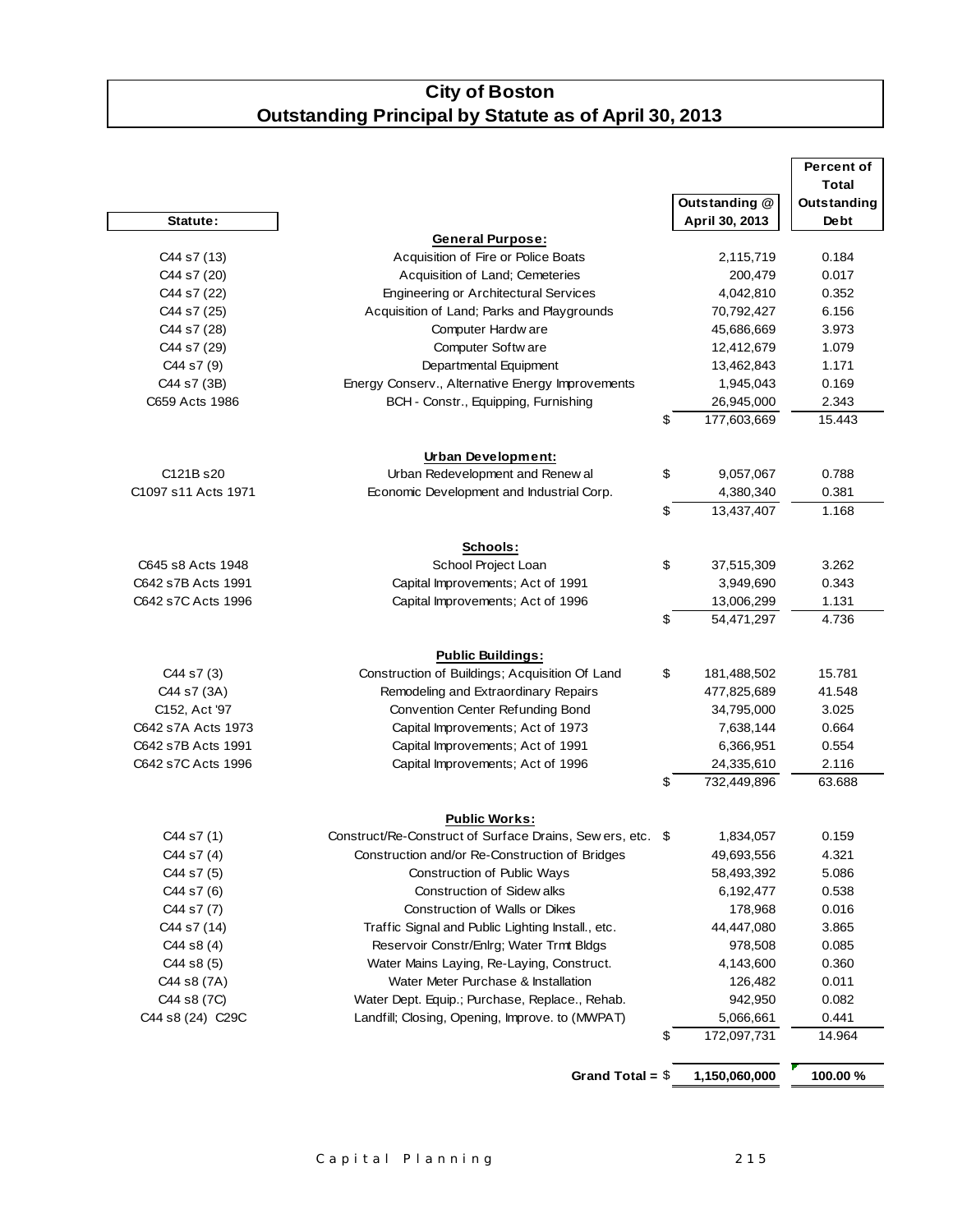|                                  |                   |                                                          |                               |                          | <b>BOND - GROSS DEBT SERVICE PAYMENTS</b> | - Stated in Five Year Intervals<br><b>CITY of BOSTON</b><br>@ April 30, 2013 |                                  |                               |                                  |                      |                                 |                     |
|----------------------------------|-------------------|----------------------------------------------------------|-------------------------------|--------------------------|-------------------------------------------|------------------------------------------------------------------------------|----------------------------------|-------------------------------|----------------------------------|----------------------|---------------------------------|---------------------|
|                                  |                   |                                                          |                               |                          |                                           | (\$ in thousands)                                                            |                                  |                               |                                  |                      |                                 |                     |
|                                  |                   | AMOUNT                                                   | @ 4/30/13                     |                          |                                           |                                                                              |                                  |                               |                                  |                      | @ 4/30/13                       |                     |
| DATE of ISSUE                    | TYPE              | <b>USSUED</b>                                            | FY'13 throug<br>Principal     | Interest<br>h FY 18      | FY'19 through FY'23<br>Principal          | Interest                                                                     | FY'24 through FY'28<br>Principal | Interest                      | FY'29 through FY'33<br>Principal | Interest             | FY13 through FY133<br>Principal | Interest            |
| March 14, 2013                   | OO                | 109,095                                                  | 33,580                        | 20,614                   | 31,955                                    | 12,631                                                                       | 21,290                           | 6,012                         | 22,270                           | 2,088                | \$109,095                       | \$41,345            |
| March 14, 2013                   | GO/Dudley         | 35,760                                                   | 6,240                         | 6,656                    | 7,870                                     | 5,012                                                                        | 9,865                            | 3,019                         | 11,785                           | 1,105                | \$35,760                        | \$15,792            |
| March 14, 2013                   | REF               | 24,380                                                   | 3,780                         | 3,619                    | 8,015                                     | 3,296                                                                        | 12,585                           | 708                           |                                  | $\circ$              | \$24,380                        | \$7,623             |
| October 12, 2012                 | GO/Dudley         | 28,865                                                   | 5,390                         | 4,350                    | 6,585                                     | 3,158                                                                        | 7,840                            | 1,896                         | 9,050                            | 685                  | \$28,865                        | \$10,089            |
| May 4, 2012<br>April 2, 2012     | BCH REF<br>O<br>O | 26,945<br>121,975                                        | 22,900<br>42,700              | 3,919<br>21,222          | 4,045<br>35,685                           | 101<br>11,647                                                                | $\circ$<br>20,355                | $\circ$<br>5,268              | $\circ$<br>15,175                | $\circ$<br>1,547     | \$26,945<br>\$113,915           | \$4,020<br>\$39,684 |
| April 2, 2012                    | REF               | 83,155                                                   | 37,975                        | 13,622                   | 31,340                                    | 4,704                                                                        | 2,345                            | 117                           | 0                                | $\circ$              | \$71,660                        | \$18,443            |
| April 1, 2011                    | Conv Ctr Ref      | 38,295                                                   | 10,040                        | 6,468                    | 12,735                                    | 3,770                                                                        | 12,020                           | 1,180                         | $\circ$                          | $\circ$              | \$34,795                        | \$11,418            |
| April 1, 2011                    | o<br>O            | 86,190                                                   | 29,340                        | 13,639                   | 20,920                                    | 7,200                                                                        | 14,725                           | 3,594                         | 8,945                            | 763                  | \$73,930                        | \$25,196            |
| April 1, 2011                    | QSCB              | 41,620                                                   | 1,895                         | 9,010                    | 16,820                                    | 8,038                                                                        | 22,905                           | 2,044                         | O                                | $\circ$              | \$41,620                        | \$19,092            |
| April 1, 2010<br>April 1, 2011   | BAB<br>REF        | 14,425                                                   | 8,790                         | 669                      | $\circ$                                   | $\circ$                                                                      | $\circ$                          | $\mathsf{C}$                  | $\circ$                          | $\circ$              | \$8,790                         | \$669               |
| April 1, 2010                    | <b>CO</b>         | 30,905<br>39,995                                         | $\circ$<br>18,145             | 7,505<br>3,425           | 8,945<br>5,615                            | 7,110<br>596                                                                 | 15,430<br>635                    | 103<br>4,021                  | 6,530<br>235                     | $\frac{3}{2}$<br>524 | \$30,905<br>\$24,630            | \$19,160<br>\$4,137 |
| April 1, 2010                    | QSCB              | 17,415                                                   |                               | 4,423                    | 6,970                                     | 4,256                                                                        | 10,445                           | 1,093                         | $\circ$                          | $\circ$              | \$17,415                        | \$9,772             |
| April 1, 2010                    | Ref               | 68,345                                                   | 31,240                        | 10,422                   | 36,375                                    | 3,188                                                                        | $\circ$                          | $\circ$                       | $\circ$                          | $\circ$              | \$67,615                        | \$13,610            |
| April 1, 2010                    | <b>RZEDB</b>      | 16,685                                                   | 6,715                         | 3,214                    | 6,600                                     | 1,476                                                                        | 2,520                            | 564                           | 850                              | 68                   | \$16,685                        | \$5,322             |
| November 4, 2009                 | QSCB              | 20,000                                                   |                               | 0                        | $\circ$                                   | $\circ$                                                                      | 20,000                           | $\circ$                       | $\circ$                          | $\circ$              | \$20,000                        | Ģ                   |
| May 27, 2009                     | REF               | 31,485                                                   | 25,635                        | 2,400                    | $\circ$                                   | $\circ$                                                                      |                                  | $\circ$                       | $\circ$                          | $\circ$              | \$25,635                        | \$2,400             |
| March 18, 2009                   | GO                | 100,000                                                  | 26,980                        | 14,984                   | 22,245                                    | 8,738                                                                        | 21,585                           | 4,049                         | 4,740                            | 225                  | \$75,550                        | \$27,996            |
| March 18, 2009                   | REF               | 8,940                                                    | 4,485                         | 1,726                    | 4,435                                     | 177                                                                          | $\circ$                          | $\circ$                       | $\circ$                          | $\circ$              | \$8,920                         | \$1,903             |
| March 20, 2008<br>March 20, 2008 | REF<br><b>GO</b>  | 126,185<br>28,155                                        | 31,820<br>5,390               | 19,524<br>312            | 27,655<br>$\circ$                         | 11,966<br>$\circ$                                                            | 30,730<br>$\circ$                | 4,760<br>$\circ$              | $\circ$<br>$\circ$               | $\circ$<br>$\circ$   | \$90,205<br>\$5,390             | \$312<br>\$36,250   |
| March 22, 2007                   | <b>GO</b>         | 100,000                                                  | 26,320                        | 8,150                    | 4,030                                     | 3,548                                                                        | 17,750                           | 1,658                         | $\circ$                          | $\circ$              | \$48,100                        | \$13,356            |
| March 22, 2007                   | REF               | 85,425                                                   | 34,090                        | 5,774                    | 49,285                                    | 4,562                                                                        | 0                                | 0                             | $\circ$                          | $\circ$              | \$83,375                        | \$20,336            |
| January 31, 2006                 | <b>CO</b>         | 80,000                                                   | 15,460                        | 1,859                    | $\circ$                                   | $\circ$                                                                      | $\circ$                          | $\circ$                       | $\circ$                          | $\circ$              | \$15,460                        | \$1,859             |
| February 1, 2005                 | 9                 | 75,000                                                   | 11,435                        | 1,082                    | $\circ$                                   | $\circ$                                                                      | $\circ$                          | $\circ$                       | $\circ$                          | $\circ$              | \$11,435                        | \$1,082             |
| 1,2005<br>February               | REF               | 52,775                                                   | 24,940                        | 2,800                    | $\circ$                                   | $\circ$                                                                      | $\circ$                          | $\circ$                       | $\circ$                          | $\circ$              | \$24,940                        | \$2,800             |
| February 1, 2004                 | <b>CO</b>         | 65,000                                                   | 3,630                         | 181                      | $\circ$                                   | $\circ$                                                                      | $\circ$                          | $\circ$                       | $\circ$                          | $\circ$              | \$3,630                         | \$181               |
| February 1, 2004                 | REF               | 35,870                                                   | 4,880                         | 366                      | $\circ$                                   | $\circ$                                                                      | $\circ$                          | $\circ$                       |                                  | $\circ$              | \$4,880                         | \$366               |
| October 15, 1999                 | <b>MWPAT</b>      | 13,389                                                   | 3,840                         | 948                      | 1,695                                     | $\overline{8}$                                                               | $\circ$                          | $\circ$                       |                                  | $\circ$              | \$5,535                         | \$1,035             |
|                                  |                   |                                                          | \$477,635                     | \$202,883                | \$349,820                                 | \$105,261                                                                    | \$243,025                        | \$40,086                      | \$79,580                         | \$7,018              | \$1,150,060                     | \$355,248           |
|                                  |                   |                                                          |                               | \$680,518                |                                           | \$455,081                                                                    |                                  | \$283,111                     |                                  | \$86,598             |                                 | \$1,505,308         |
|                                  |                   | Interest Retired in 5 Years:<br>% of Total Principal and | 41.5%                         | 57.1%                    |                                           |                                                                              |                                  |                               |                                  |                      |                                 |                     |
|                                  |                   |                                                          |                               | % of Total Principal and |                                           |                                                                              |                                  |                               |                                  |                      |                                 |                     |
|                                  |                   |                                                          | Interest Retired in 10 Years: |                          | 71.9%                                     | 86.7%                                                                        |                                  |                               |                                  |                      |                                 |                     |
|                                  |                   |                                                          |                               |                          |                                           | Interest Retired in 15 Years:<br>$\%$ of Total Principal and                 | 93.1%                            | 98.0%                         |                                  |                      |                                 |                     |
|                                  |                   |                                                          |                               |                          |                                           |                                                                              |                                  | % of Total Principal and      |                                  |                      |                                 |                     |
|                                  |                   |                                                          |                               |                          |                                           |                                                                              |                                  | Interest Retired in 20 Years: | 100.0%                           | 100.0%               |                                 |                     |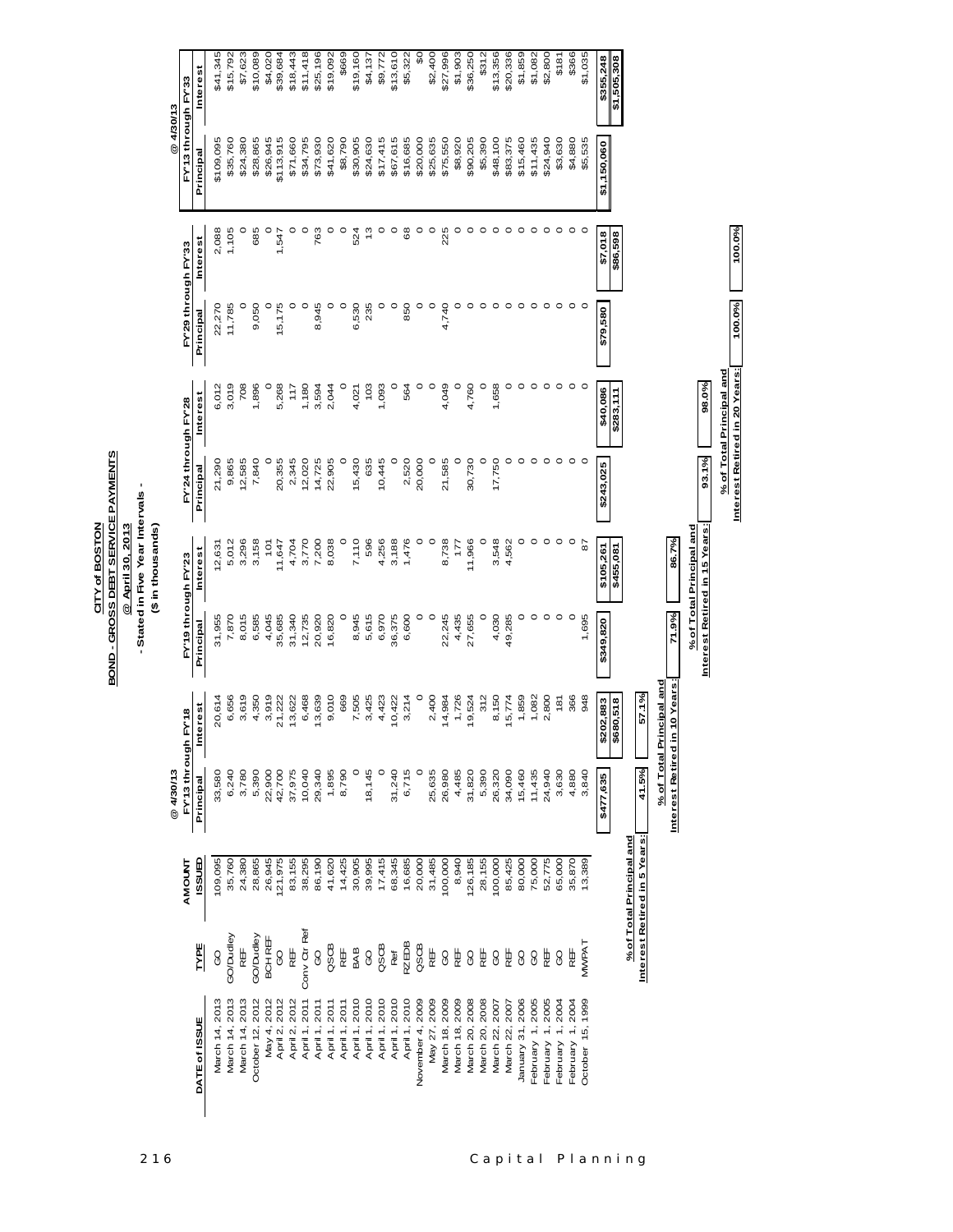| CITY of BC                                                   |                |                   |                          | OSTON - DEBT SERVICE REQUIREMENTS - FISCAL YEARS 2012 through 2018 |                   |                   |                   |
|--------------------------------------------------------------|----------------|-------------------|--------------------------|--------------------------------------------------------------------|-------------------|-------------------|-------------------|
|                                                              | Actual<br>FY12 | Projected<br>FY13 | Projected<br><b>FY14</b> | Projected<br>FY15                                                  | Projected<br>FY16 | Projected<br>FY17 | Projected<br>FY18 |
| Gross Debt Service Requirements - Bonded Debt:               |                |                   |                          |                                                                    |                   |                   |                   |
| Total Principal:                                             | 97,265,000.00  | 100, 135, 000.00  | 104,395,000.00           | 113,465,000.00                                                     | 121,180,000.00    | 126,850,000.00    | 130,785,000.00    |
| Total Interest:                                              | 44,254,798.31  | 50,345,808.92     | 53,221,917.57            | 55,993,125.70                                                      | 56,721,916.64     | 56,776,748.65     | 56,645,936.94     |
| $(1)$ Total:                                                 | 141,519,798.31 | 150,480,808.92    | 157,616,917.57           | 169,458,125.70                                                     | 177,901,916.64    | 183,626,748.65    | 187,430,936.94    |
| Less: Revenue Deemed Available from Related Sources:         |                |                   |                          |                                                                    |                   |                   |                   |
| Boston Medical Center                                        | 742,397.75     | 0.00              | 0.00                     | 0.00                                                               |                   | 0.00              | 8.00              |
| Boston Public Health Commission                              | 661,374.13     | 527,203.26        | 211,477.71               | 182,393.13                                                         | 0.00              | 0.00              | 0.00              |
| Water and Sew er Payments                                    | 0.00           | 0.00              | 0.00                     | <b>SC</b>                                                          | 0.00              | $\frac{8}{10}$    | 0.00              |
| Premium, Subsidies, Other                                    | 4,063,939.43   | 9,763,713.96      | 0,304,237.91             | 8,735,060.24                                                       | 7,891,348.16      | 3,839,330.44      | 3,753,034.83      |
| Accrued Interest                                             | $\frac{8}{10}$ | 100,000.00        | 100,000.00               | 100,000.00                                                         | 100,000.00        | 100,000.00        | 100,000.00        |
| (2) Irrigation Project                                       | 231,495.12     | 223,246.26        | 214,914.96               | 206,501.24                                                         | 199,022.83        | 190,284.93        | 116,364.90        |
| (3) 1010 Massachusetts Avenue Project                        | ,809,579.00    | ,856,743.00       | ,886,304.00              | 2,285,656.00                                                       | 2,265,029.00      | 2,220,937.00      | 2,168,217.00      |
| (4) Pension Management System                                | 2,443,307.13   | ,693,958.90       | ,858,098.43              | ,858,296.67                                                        | 1,859,214.08      | 1,859,140.89      | 1,857,900.22      |
| (5) Room Occupancy Excise Fund                               | 3,300,375.00   | 3,298,625.00      | 3,300,375.00             | 3,302,175.00                                                       | 3,301,925.00      | 3,301,925.00      | 3,301,925.00      |
| Plus: Interest on Temporary Loan Notes and Additional Items: |                |                   |                          |                                                                    |                   |                   |                   |
| Revenue Anticipation                                         | 0.00           | 075,260.00        | 3,000,000.00             | 3,000,000.00                                                       | 3,000,000.00      | 3,000,000.00      | 3,000,000.00      |
| Cost of Issuance                                             | 365,118.65     | 500,000.00        | 500,000.00               | 500,000.00                                                         | 500,000.00        | 500,000.00        | 500,000.00        |
| Dudley Sq. Site / Sec. 108                                   | 505,000.00     | 505,000.00        | 505,000.00               | 505,000.00                                                         | 505.000.00        | 505,000.00        | 505,000.00        |
| Sinking Fund for Nov., 2009 QSCB<br>School B.A.N.'s          | 1,454,545.44   | 1,454,545.44      | ,454,545.44              | 1,454,545.44                                                       | ,454,545.44       | 1,454,545.44      | 1,454,545.44      |
|                                                              | 0.00           | 0.00              | 0.00                     | 0.00                                                               | 0.00              | 0.00              | 0.00              |
| Total Debt Service/Budget Summary:                           | 130,591,994.84 | 135,552,123.98    | 145,201,055.00           | 158,247,588.86                                                     | 167,744,923.01    | 177,574,675.83    | 181,593,040.43    |
|                                                              |                |                   |                          |                                                                    |                   |                   |                   |

## Additional Adjustments: Additional Adjustments: Less:

| 6,720,147.0  | 174,872,893.4  |
|--------------|----------------|
| 6,720,152.00 | 170,854,523.83 |
| 7,344,337.00 | 160,400,586.01 |
| 175,513.00   | 150,072,075.86 |
| 9,474,584.00 | 136,726,471.00 |
| 9784,815.4   | 126,767,308.98 |
| 9,799,520.00 | 120,792,474.84 |
|              |                |

# **NOTES:**

FY13 - the City issued: (1) FY13 - the City issued:  $\widehat{z}$ 

\$24.380 million in General Obligation Refunding Bonds with a 13-year maturity and an average coupon rate of 3.63%; closing date: March 14, 2013. \$24.380 million in General Obligation Refunding Bonds w ith a 13-year maturity and an average coupon rate of 3.63%; closing date: March 14, 2013. \$144.855 million in General Obligation Bonds w ith a 20-year maturity and an average coupon rate of 4.23%; closing date: March 14, 2013. \$28.865 million in General Obligation Bonds with a 20-year maturity and an average coupon rate of 3.47%; closing date: October 12, 2012. \$28.865 million in General Obligation Bonds w ith a 20-year maturity and an average coupon rate of 3.47%; closing date: October 12, 2012. \$144.855 million in General Obligation Bonds w ith a 20-year maturity and an average coupon rate of 4.23%; closing date: March 14, 2013.

## Assumptions: Assumptions:

FY14 - Assumes General Obligation debt issuance of \$140 million, plus \$37 million General Obligation debt Issuance for the Dudley Project, each with a 20 year maturity and an interest rate of 4.5 %. FY14 - Assumes General Obligation debt issuance of \$140 million, plus \$37 million General Obligation debt Issuance for the Dudley Project, each w ith a 20 year maturity and an interest rate of 4.5 %. FY15 - Assumes General Obligation debt issuance of \$140 million, with a 20 year maturity and an interest rate of 4.5 %. FY15 - Assumes General Obligation debt issuance of \$140 million, w ith a 20 year maturity and an interest rate of 4.5 %.

- FY16 through FY17 Assumes General Obligation debt issuance of \$120 million per year, each with a 20 year maturity and an interest rate of 5.0 %. FY16 through FY17 - Assumes General Obligation debt issuance of \$120 million per year, each w ith a 20 year maturity and an interest rate of 5.0 %.
	- FY18 Assumes General Obligation debt issuance of \$120 million, with a 20 year maturity and an interest rate of 5.25 %. FY18 - Assumes General Obligation debt issuance of \$120 million, w ith a 20 year maturity and an interest rate of 5.25 %.
		-
		- Debt Service Costs will be offset by the "Fund for Parks and Recreation". (2) Debt Service Costs w ill be offset by the "Fund for Parks and Recreation".  $\widehat{\alpha}$
- Debt Service Costs will be offset by charging City departments for the space they occupy. (3) Debt Service Costs w ill be offset by charging City departments for the space they occupy.  $\widehat{\mathfrak{S}}$
- Debt Service Costs will be offset by semi-annual payments from the Retirement Board. (4) Debt Service Costs w ill be offset by semi-annual payments from the Retirement Board.  $\widehat{f}$
- On April 1, 2011, the City refunded the remaining balance of the April 15, 2002 Special Obligation Bonds for the Convention Center. (5) On April 1, 2011, the City refunded the remaining balance of the April 15, 2002 Special Obligation Bonds for the Convention Center. Pledged revenues will be dedicated to the repayment of the debt service. Pledged revenues w ill be dedicated to the repayment of the debt service. $\widehat{\mathfrak{G}}$